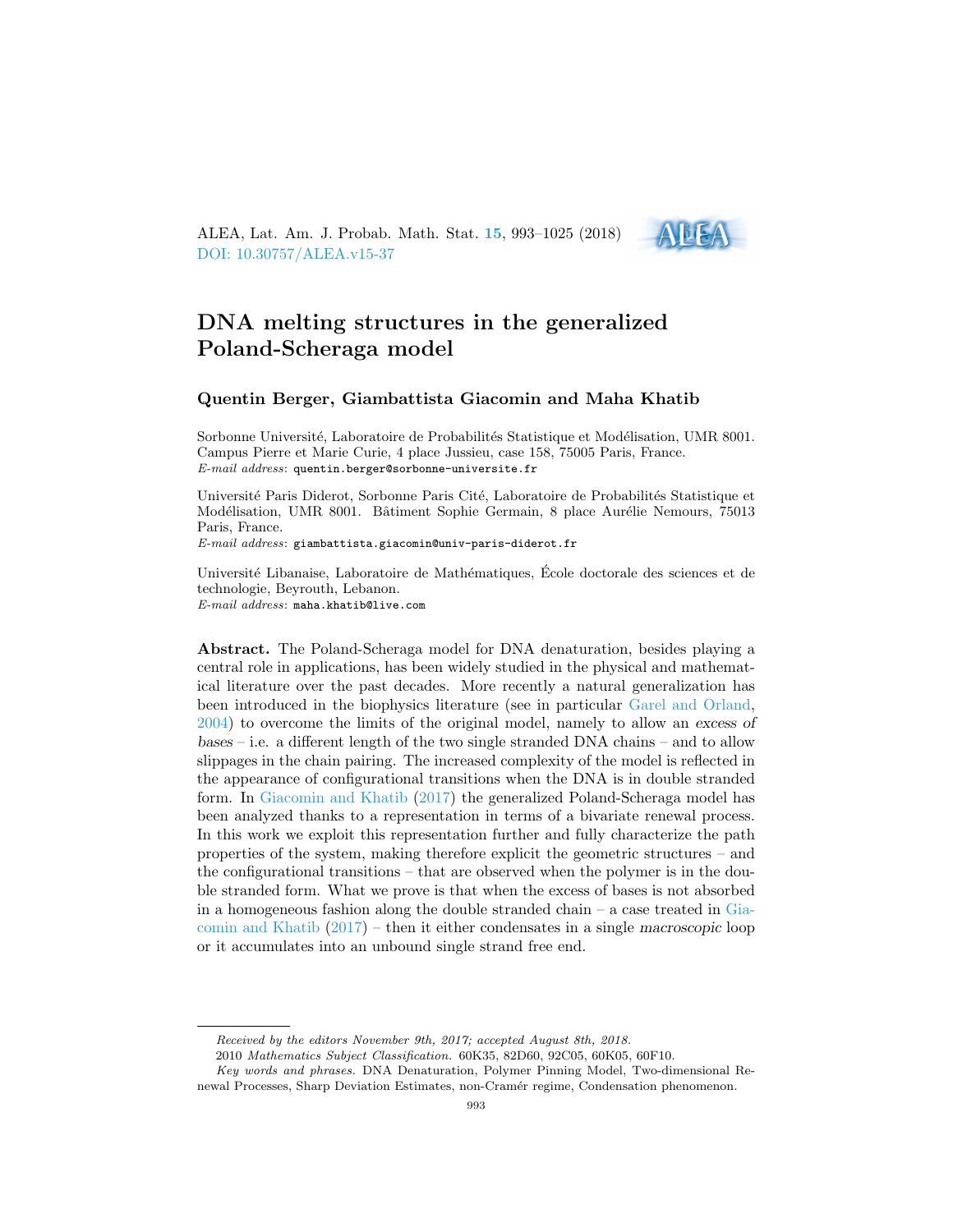#### 1. Introduction

The Poland-Scheraga (PS) model [\(Poland and Scheraga,](#page-32-2) [1970;](#page-32-2) [Blake and Del](#page-31-0)[court,](#page-31-0) [1998;](#page-31-0) [T. R. Einert and Netz,](#page-32-3) [2011\)](#page-32-3) played and still plays a central role in the analysis of DNA denaturation (or melting): double stranded DNA melts into two single stranded DNA polymer chains at high temperature. The success of the model is partly due to the fact that it is exactly solvable when the heterogeneous character of the DNA is neglected. Moreover, solvability has an interest on its own, from a more theoretical standpoint: phase transition and critical phenomena in the PS model are completely understood [\(Fisher,](#page-32-4) [1984;](#page-32-4) [Giacomin,](#page-32-5) [2007\)](#page-32-5). However, the PS model is an oversimplification in many respects: it deals with two strands of equal length and it does not allow slippages of the two chains. These simplifications make the model one dimensional, and solvability becomes less surprising. What is instead surprising is that a natural generalization [\(Garel and Orland,](#page-32-6) [2003,](#page-32-6) [2004;](#page-32-0) [Neher and Gerland,](#page-32-7) [2006\)](#page-32-7) – called generalized Poland-Scheraga (gPS) model – fully overcomes these limitations, retaining the solvable character in spite of the substantially richer variety of structures that it displays. In [Giacomin and Khatib](#page-32-1) [\(2017\)](#page-32-1) a mathematical approach to the gPS model is developed and it is pointed out that it can be represented in terms of a two dimensional renewal process, much like the PS model can be represented in terms of a one dimensional renewal. The solvable character of both models is then directly related to their renewal structure. The growth in complexity from PS to gPS models is nevertheless considerable: the key feature of PS and gPS is the presence of a localization transition, corresponding to the passage from separated to bound strands, and for the gPS there are three, not only one, types of localized trajectories (or configurations). This has been first pointed out, at least in part, in [Neher and Gerland](#page-32-7) [\(2006\)](#page-32-7), where one can find theoretical arguments (based also on a Bose-Einstein condensation analogy) and numerical evidence that "suggest that a temperature-driven conformational transition occurs before the melting transition" [\(Neher and Gerland,](#page-32-7) [2006,](#page-32-7) p.3).

In this work we fully characterize the possible localized configurations. The transitions between different types of configurations have been already studied at the level of the free energy in [Giacomin and Khatib](#page-32-1) [\(2017\)](#page-32-1) where these phenomena have been mathematically identified and interpreted in a Large Deviations framework in terms of *Cramér* and non-Cramér strategies. This will be explained in detail below. Here we content ourselves with pointing out that a full analysis of the Cramér regimes is given in [Giacomin and Khatib](#page-32-1)  $(2017)$ . However, the non-Cramér regime, where the condensation phenomena happen, requires a a substantially finer analysis – moderate deviations and local limit estimates – at the level of the bivariate renewals. These estimates, to which much attention has been devoted in the literature in the one dimensional set-up (see Armendáriz and Loulakis, [2011;](#page-31-1) [Denisov et al.,](#page-31-2) [2008](#page-31-2) and references therein), are lacking to the best of our knowledge for higher dimensional renewals and they are not straightforward generalizations. They represent the technical core of this paper.

1.1. The Model and some basic results. We introduce the model in detail only from the renewal representation. The link with the original representation of the model is summed up in Fig. [1.1](#page-3-0) and its caption, and we refer to [Giacomin and Khatib](#page-32-1) [\(2017\)](#page-32-1) for more details.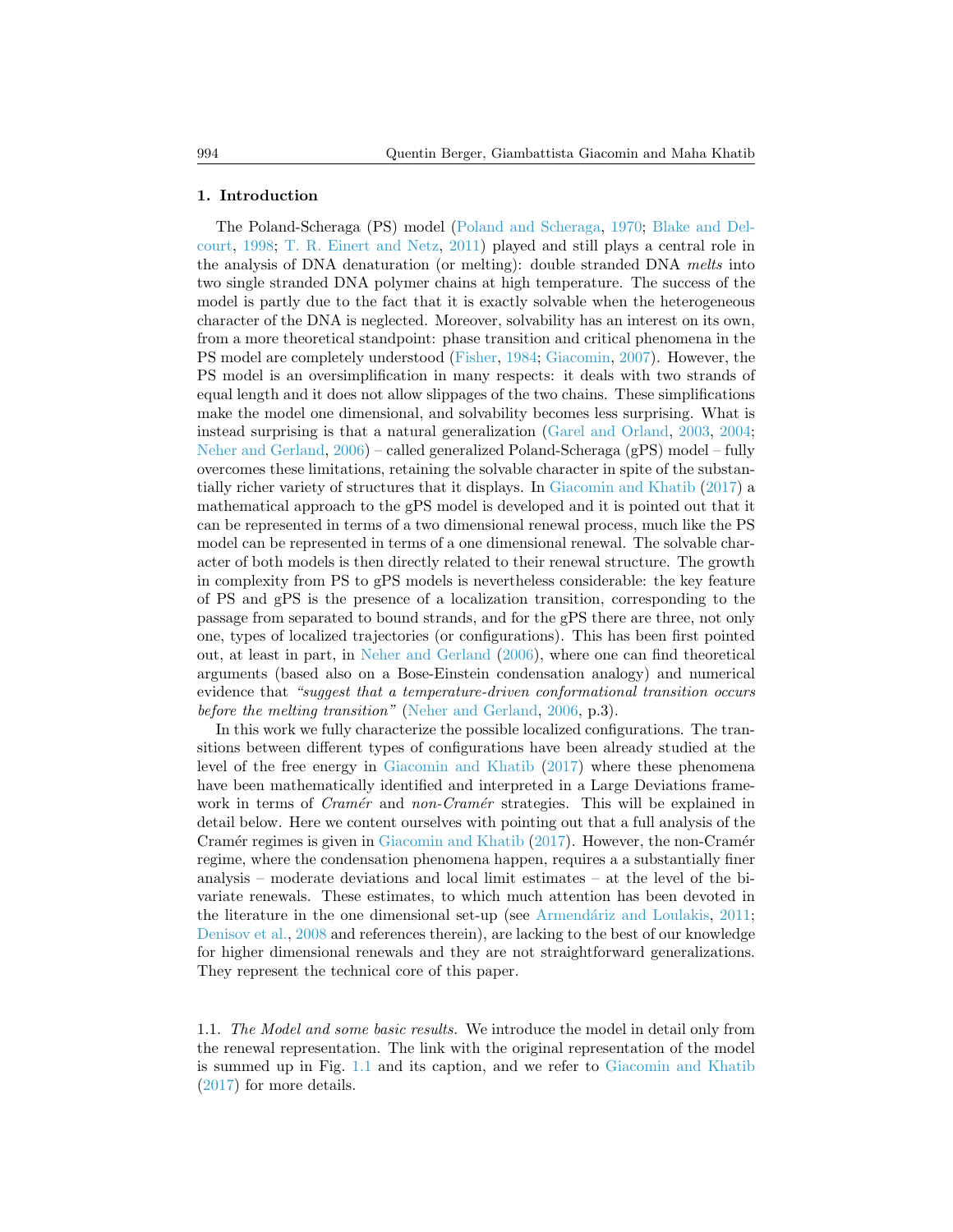We consider a persistent bivariate renewal process  $\tau = \{(\tau_n^{(1)}, \tau_n^{(2)})\}_{n \geq 0}$ , that is a sequence of random variables such that  $\tau_0 = (0,0)$ ,  $\{\tau_n - \tau_{n-1}\}_{n=0,2,\dots}$  is IID and such that the inter-arrival law – i.e. the law of  $\tau_1$  –, takes values in  $\mathbb{N}^2 := \{1, 2, \dots \}^2$ .

We set  $\mathbf{P}(\tau_1 = (n, m)) = K(n + m)$  with

$$
K(n) := \frac{L(n)}{n^{2+\alpha}},
$$
\n(1.1)

for some  $\alpha > 0$  and some slowly varying function  $L(\cdot)$ . Moreover  $\sum_{n,m} K(n+m) =$ 1 since we assumed the process to be persistent.

We consider two versions of the model: constrained and free. The partition function of the constrained model, or constrained partition function, can be written as

$$
Z_{N,M,h}^c := \sum_{n=1}^{N \wedge M} \sum_{\substack{l \in \mathbb{N}^n \\ |l| = N}} \sum_{\substack{t \in \mathbb{N}^n \\ |t| = M}} \prod_{i=1}^n \exp(h) K(l_i + t_i), \tag{1.2}
$$

where  $h \in \mathbb{R}$  is the binding energy, or pinning parameter.

The partition function of the free model, or *free partition function*, is defined by

<span id="page-2-0"></span>
$$
Z_{N,M,h}^f := \sum_{i=0}^N \sum_{j=0}^M K_f(i) K_f(j) Z_{N-i,M-j,h}^c,
$$
\n(1.3)

where  $K_f(n) := \overline{L}(n)n^{-\overline{\alpha}}$  for some  $\overline{\alpha} \in \mathbb{R}$  and slowly varying function  $\overline{L}(\cdot)$ . We assume that  $K_f(0) = 1$  just to prevent this constant from popping up in various formulas: this choice has the side effect of making clear that  $K_f(\cdot)$  is not a probability.

In [Giacomin and Khatib](#page-32-1) [\(2017\)](#page-32-1) it is shown that for every h and every  $\gamma > 0$ 

$$
\mathbf{F}_{\gamma}(h) := \lim_{\substack{N,M \to \infty \\ M/N \to \gamma}} \frac{1}{N} \log Z_{N,M,h}^c = \lim_{\substack{N,M \to \infty \\ M/N \to \gamma}} \frac{1}{N} \log Z_{N,M,h}^f < \infty, \quad (1.4)
$$

which says that the free energy (density) of free and constrained models, with binding energy h and strand length asymptotic ratio equal to  $\gamma$ , coincide. A number of basic properties of  $h \mapsto F_\gamma(h)$  are easily established, notably that it is a convex non decreasing function, equal to zero for  $h \leq 0$  and positive for  $h > 0$ . This already establishes that  $h = 0$  is a critical point, in the sense that  $F_{\gamma}(\cdot)$  is not analytic at the origin.

But [Giacomin and Khatib](#page-32-1) [\(2017\)](#page-32-1) is not limited to results on the free energy: associated to  $Z_{N,M,h}^c$  and  $Z_{N,M,h}^f$  there are two probability measures, that we denote respectively by  $\mathbf{P}_{N,M,h}^c$  and  $\mathbf{P}_{N,M,h}^f$ . They are point measures, like the renewal processes on which they are built. It is standard to see that  $\partial_h \mathbf{F}_{\gamma}(h)$  (which exists except possibly for countably many values of h) yields the  $N \to \infty$  limit of the expected density of points (under  $\mathbf{P}_{N,M,h}^c$  or  $\mathbf{P}_{N,M,h}^f$ ). Hence for  $h < 0$  the density is zero, while for  $h > 0$  the density is positive. This tells us that we are stepping from a regime in which the two strands are essentially fully unbound to a regime in which they are tightly bound. In [Giacomin and Khatib](#page-32-1) [\(2017\)](#page-32-1) results go well beyond this: it is in particular proven that for  $h < 0$  the number of renewal points is  $O(1)$  and these points are all close to  $(0,0)$  or  $(N,M)$  (see Fig. [1.2\)](#page-4-0). In the polymer representation, this means that the two DNA strands are completely unbound, except for a few contacts between the bases just close to the extremities. More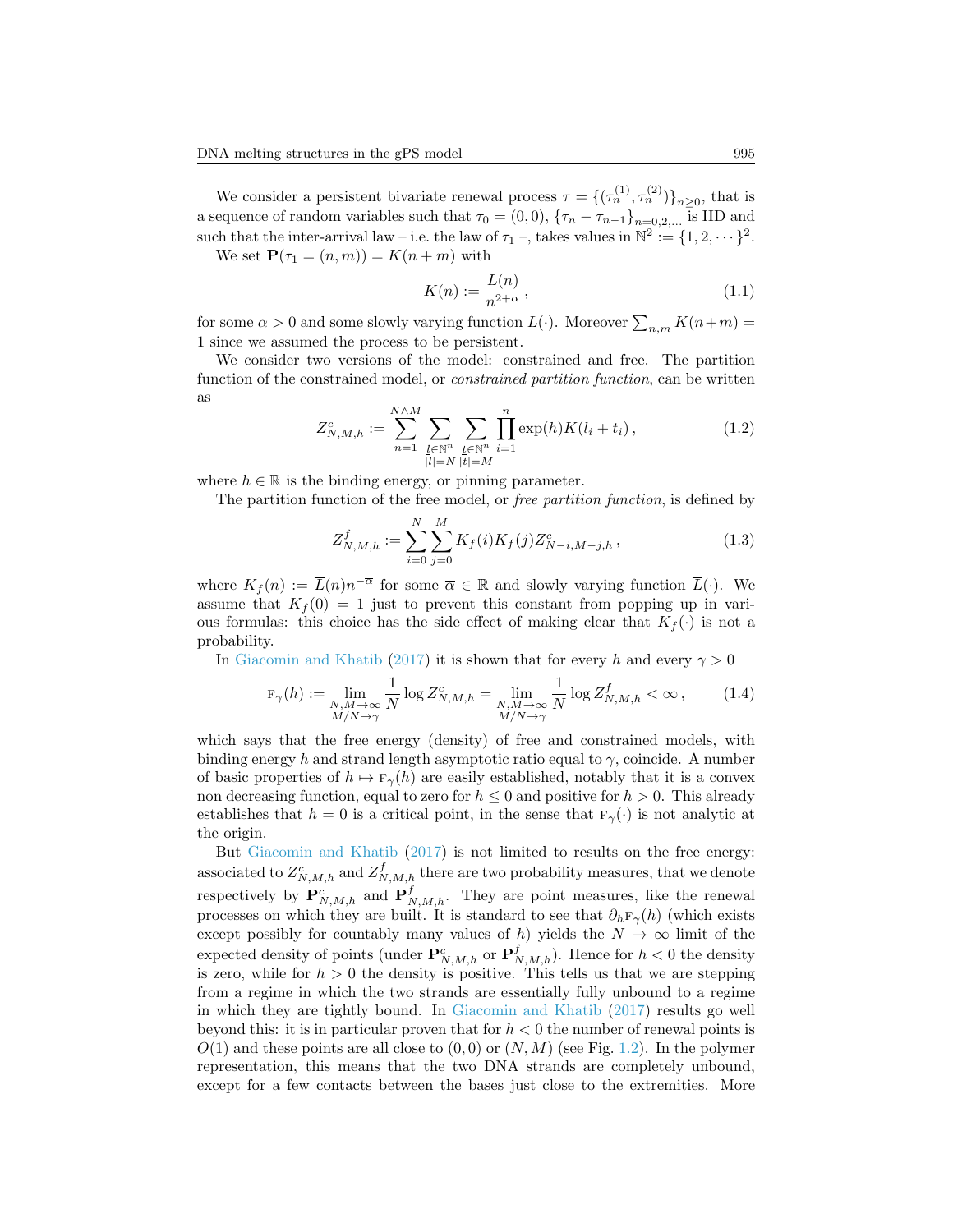

<span id="page-3-0"></span>FIGURE 1.1. A configuration of the free gPS model, with one strand containing 22 bases and the other 14, is represented in two fashions: the natural (or polymer) one and the renewal one. In particular we see that  $(1, 1)$  renewal increments (or inter-arrivals) correspond to bound base pairs and all other increments  $(i, j)$  correspond to unbound regions in the bulk, that we call *loops* (of total length  $i + j$ , with length i in the first strand and j in the second strand). The term *unbound* is rather reserved to the terminal portion of the polymer: we refer to the free ends as unbound strands. Throughout this work, a polymer trajectory is always given in the renewal representation: it is therefore just a point process in the plane.

precisely, it was found in [Giacomin and Khatib](#page-32-1) [\(2017\)](#page-32-1) that in the free case, if  $\overline{\alpha} < 1 + \alpha/2$  the two strands are free except for  $O(1)$  contacts close to the origin, and if  $\overline{\alpha} > 1 + \alpha/2$  the two free ends are of length  $O(1)$  and a large loop appears in the system, see Fig [1.2.](#page-4-0)

On the other hand for  $h > 0$  the situation is radically different. This has been analyzed in [Giacomin and Khatib](#page-32-1)  $(2017)$  but only in the Cramér regime. We are now going to discuss this in details.

1.2. Binding strategies. A way to get a grip on what is going on for  $h > 0$  is to observe that we can make the elementary manipulation: for every non negative  $\lambda_1$ and  $\lambda_2$ 

$$
Z_{N,M,h}^{c} = e^{N\lambda_1 + M\lambda_2} \sum_{n=1}^{N\wedge M} \sum_{\substack{l \in \mathbb{N}^n \\ |l| = N}} \sum_{\substack{t \in \mathbb{N}^n \\ |t| = M}} \prod_{i=1}^{N} \exp\left(h - \lambda_1 l_i - \lambda_2 t_i\right) K(l_i + t_i). \tag{1.5}
$$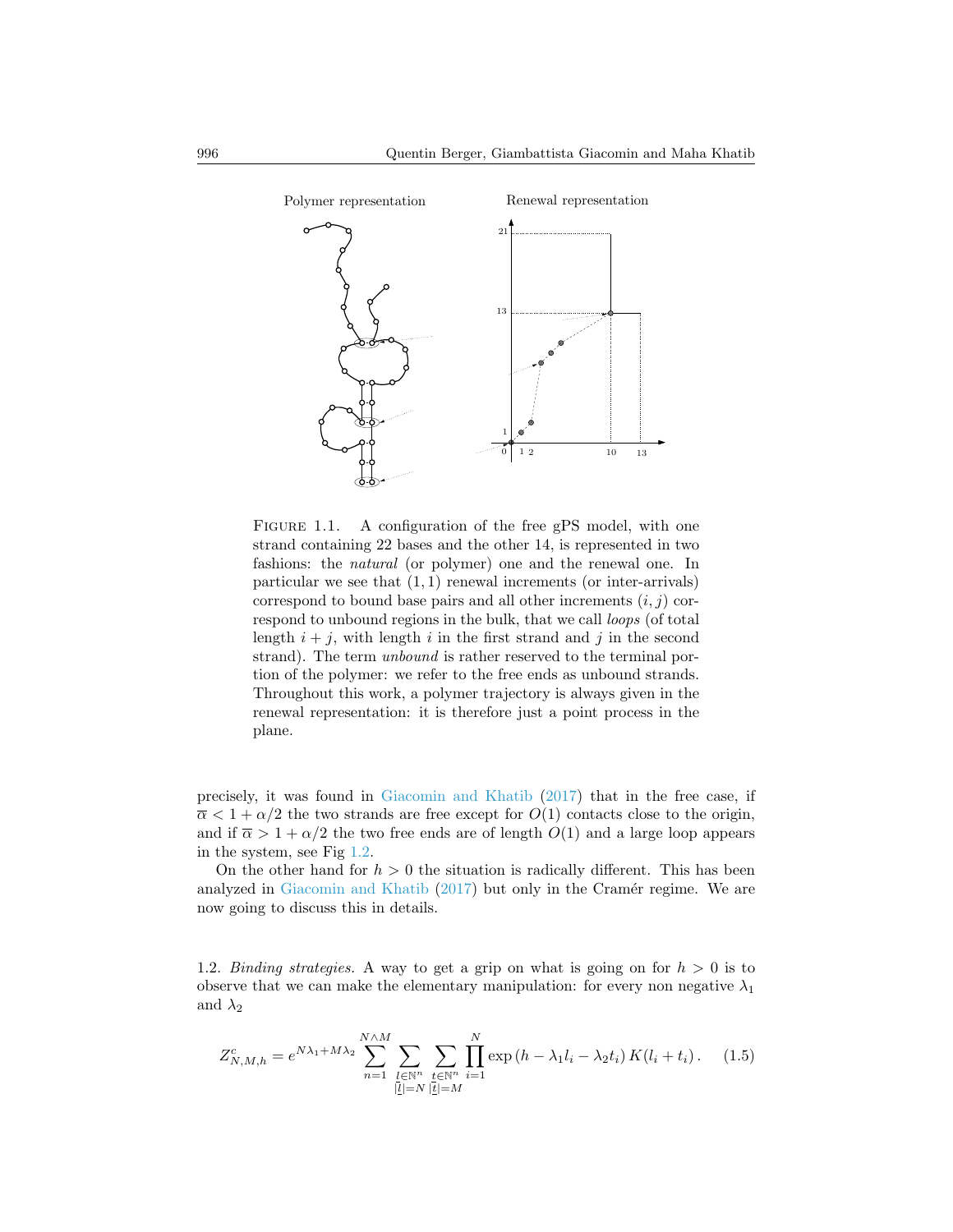

<span id="page-4-0"></span>FIGURE 1.2. A schematic image of the two types of observable trajectories of the free gPS model in the delocalized (denaturated, melted) regime, according to whether the exponent  $\bar{\alpha}$  is smaller (left picture) or larger (right picture) than  $1 + \alpha/2$ . In the constrained case only the trajectory on the right is observed, and the small free tails are reduced to zero. This case is treated in [Gia](#page-32-1)[comin and Khatib](#page-32-1) [\(2017\)](#page-32-1).

Since  $h > 0$  we identify a family, in fact a curve in  $[0, \infty)^2$ , of values of  $(\lambda_1, \lambda_2)$ such that

<span id="page-4-1"></span>
$$
\sum_{l,t=1}^{\infty} \exp(h - \lambda_1 l - \lambda_2 t) K(l+t) = 1, \qquad (1.6)
$$

and  $(1.6)$  clearly defines a probability distribution that is an inter-arrival distribution for a new bivariate renewal process. At this point is not too difficult to get convinced that  $Z_{N,M,h}^c$  is equal to  $e^{N\lambda_1+M\lambda_2}$  times the probability that this new renewal hits  $(N, M)$  (we call this probability target probability). If we are able to choose  $(\lambda_1, \lambda_2)$  so that the logarithm of the target probability is  $o(N)$ , then of course  $F_{\gamma}(h) = \lambda_1 + \gamma \lambda_2$ . This can actually be done: it amounts to solving a variational problem and the uniqueness of the optimal  $(\lambda_1, \lambda_2)$  follows by convexity arguments. However the solution may be qualitatively different for different values of h:

- (1) the optimal  $(\lambda_1, \lambda_2)$  belong to  $(0, \infty)^2$ , so both components of the interarrival law of the arising renewal have distributions that decay exponentially. We call this *Cramér regime* because the tilt of the measure (in both components) is efficient in targeting the point  $(N, M)$  to which we are aiming at;
- (2) either  $\lambda_1$  or  $\lambda_2$  is zero, so only one component of the arising inter-arrival law is exponentially tight. For the sake of conciseness we call this for now non-Cramér regime because the tilt of the measure (in only one of the component) is only partially successful in making the renewal  $\tau$  reach and visit the point  $(N, M)$ . To be precise there is in reality a boundary region between the two regimes, and the notion of non-Cramér regime will be made more precise just below – this regime is the main issue of this work – so we will not dwell further on this right now.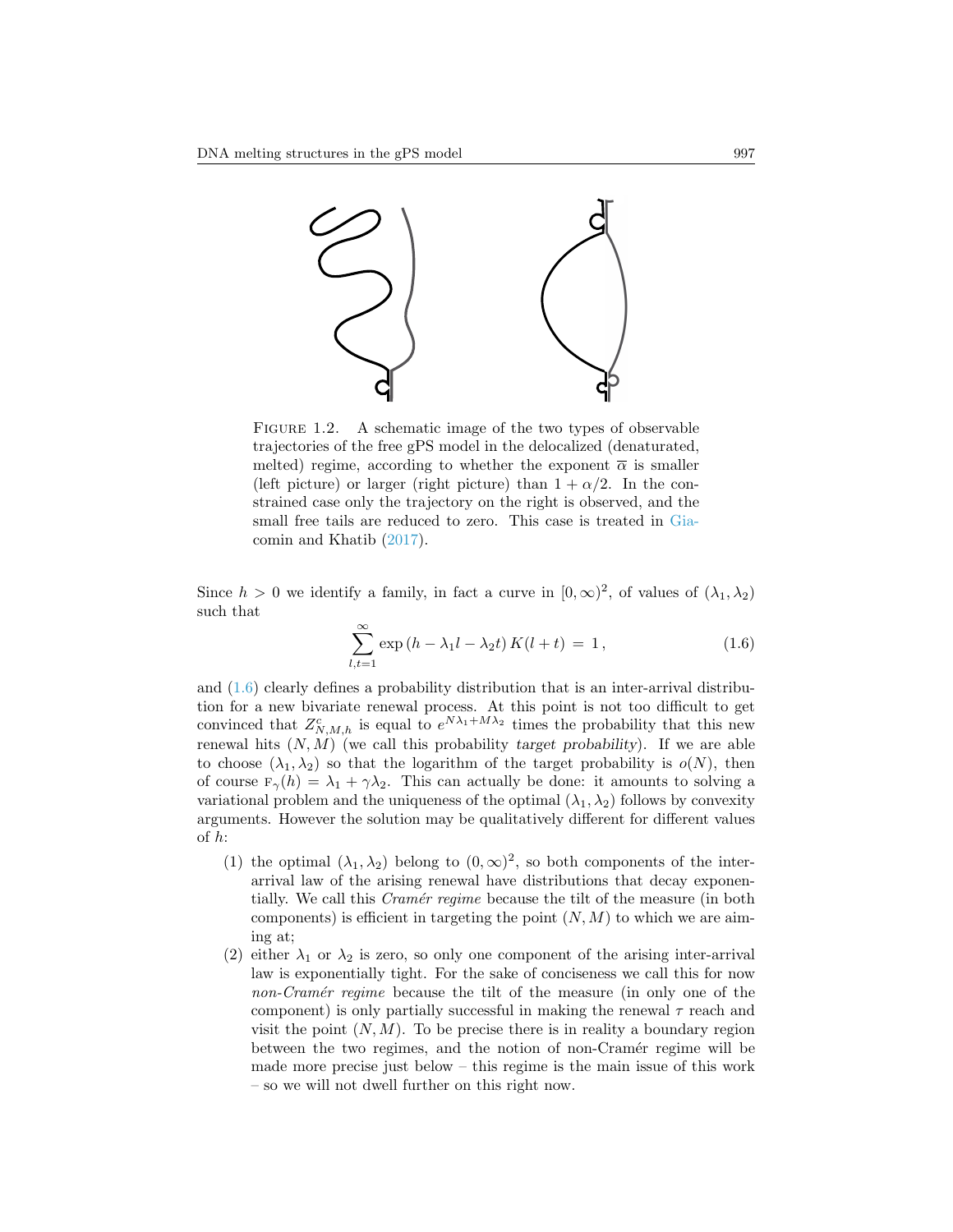A full treatment of the Cramér regime is given in [Giacomin and Khatib](#page-32-1) [\(2017\)](#page-32-1), and the results can be resumed as follows: all loops are small, in fact the largest is  $O(\log N)$ , and the unbound strands (the free ends) are of length  $O(1)$  – see the leftmost case in Fig  $1.3$ . In the present work, we focus on the non-Cramér regime and the reader who wants to have an anticipation on the results can have a look Fig [1.3.](#page-8-0)

1.3. The non-Cramér regime. In order to make as explicit as possible for which values of  $h > 0$  the system is in the non-Cramér regime, let us define  $N(h) > 0$  as the unique solution of

<span id="page-5-0"></span>
$$
\sum_{n,m=1}^{\infty} K(n+m) \exp(-nN(h)) = \exp(-h).
$$
 (1.7)

This computation amounts to solving the variational problem we were after, in the case in which the problem is not solvable in  $(0, \infty)^2$  and the optimal tilt of the measure involves only one of the two components. From  $(1.7)$  one can extract a number of properties of  $N(\cdot)$ : it is a real analytic, positive, convex and increasing function [\(Giacomin and Khatib,](#page-32-1) [2017\)](#page-32-1). We insist on the fact that, in spite of being defined for every  $h > 0$ ,  $N(h)$  is not always equal to the free energy. More precisely in [Giacomin and Khatib](#page-32-1) [\(2017\)](#page-32-1) it is shown that  $F_\gamma(h) = N(h)$  if and only if  $\gamma \notin (1/\gamma_c(h), \gamma_c(h))$ , where

<span id="page-5-2"></span>
$$
\gamma_c(h) := \frac{\sum_{n,m} mK(n+m) \exp(-nN(h))}{\sum_{n,m} nK(n+m) \exp(-nN(h))}.
$$
\n(1.8)

We refer to [Giacomin and Khatib](#page-32-1) [\(2017\)](#page-32-1) for more details on the form of the function  $\gamma_c(\cdot)$  and the switching phenomena between the Cramér and the non-Cramér regime. In this work, and without loss of generality (by symmetry), we will consider only the case  $\gamma > \gamma_c(h)$ . To be precise we will rather consider the case  $\gamma \geq \gamma_c(h)$ because the phenomenology observed for  $\gamma > \gamma_c(h)$ , that is for  $M - \gamma_c(h)N \geq cN$ for some  $c > 0$  persists also in a part of the window  $M - \gamma_c(h)N = o(N)$  and we will analyze the model also in this window. In different terms: the analysis in the Cramér regime is a Large Deviations analysis, but the whole non-Cramér regime is equivalent from the Large Deviations viewpoint (the issues there are about sharp deviations). So there isn't much conceptual difference between  $M - \gamma_c(h)N \geq cN$ and  $M - \gamma_c(h)N = o(N)$ , up to when  $M - \gamma_c(h)N$  grows too slowly, as we shall see.

Crucial for us is the probability distribution  $\hat{\mathbf{K}}_h(\cdot,\cdot)$  defined by

$$
\hat{\mathbf{K}}_h(n,m) = K(n+m)e^{h-n\mathbf{N}(h)},
$$
\n(1.9)

which, as announced informally just above, allows to write the partition function as

<span id="page-5-3"></span>
$$
Z_{N,M,h}^c = \exp(N\mathrm{N}(h))\mathbf{P}((N,M) \in \hat{\tau}_h), \qquad (1.10)
$$

where  $\hat{\tau}_h$  is the bivariate renewal process with inter-arrival distribution  $\hat{K}_h(\cdot, \cdot)$ , *i.e.* 

<span id="page-5-1"></span>
$$
\mathbf{P}((\hat{\tau}_h)_1 = (n, m)) = \hat{\mathbf{K}}_h(n, m) = \frac{L(n + m)}{(n + m)^{1 + \alpha}} e^{h - nN(h)}.
$$
 (1.11)

Next, we are going to have a closer look at this renewal process.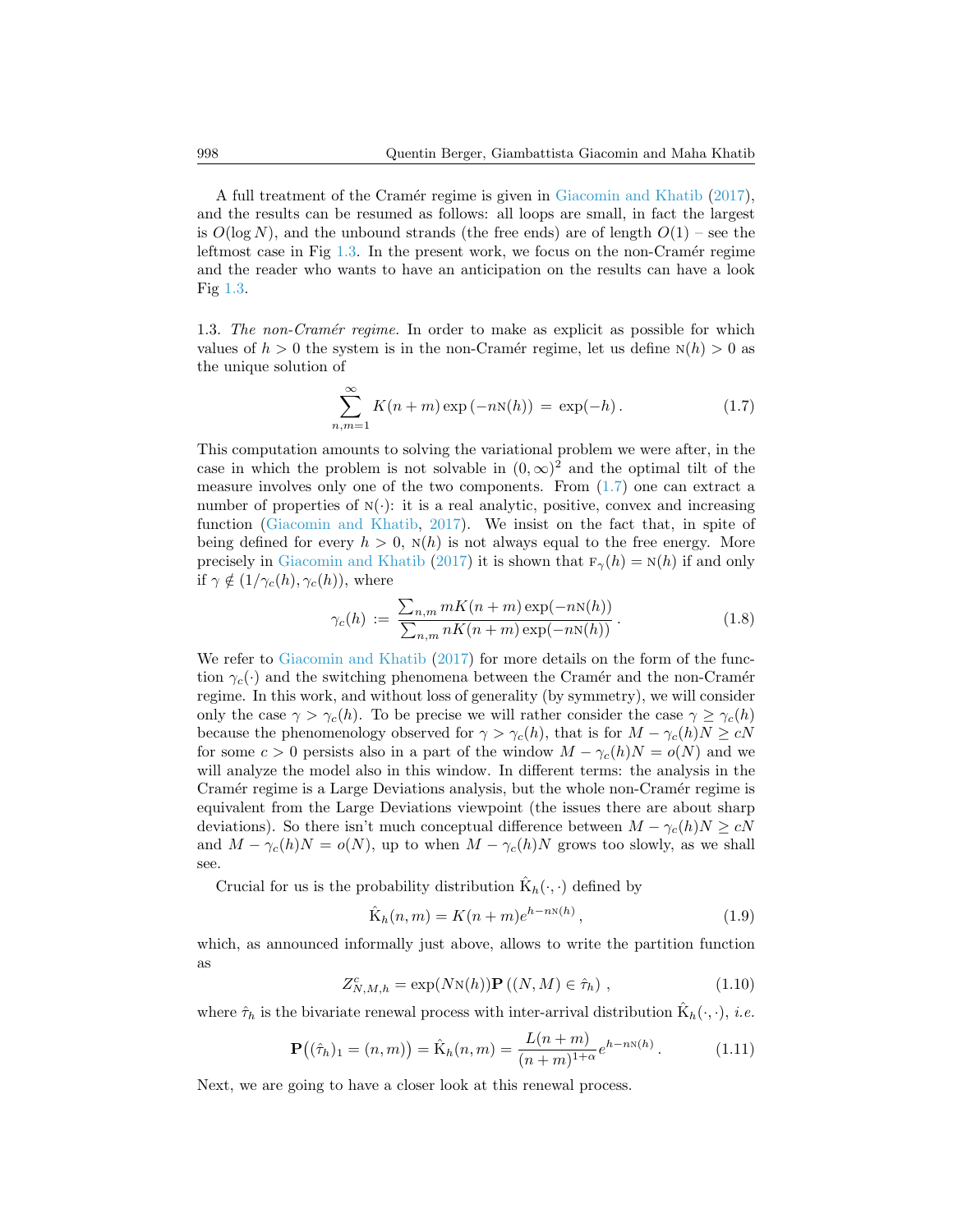1.4. On the bivariate renewal  $\hat{\tau}_h$ . Let us write for conciseness  $N(h) = N_h$  (a practice that we will pick up again in the proofs), and drop the dependence on h in  $\hat{\tau}_h$ :  $\hat{\tau} = (\hat{\tau}^{(1)}, \hat{\tau}^{(2)})$ . In view of  $(1.11)$ , it is clear that the distribution of this process is not symmetric, we have the marginals

<span id="page-6-3"></span>
$$
\mathbf{P}(\hat{\tau}_1^{(1)} = n) = \sum_{m \ge 1} K(n+m) \exp(h - N_h n)^{-n} \approx \frac{\exp(h)}{(1+\alpha)} \frac{L(n)}{n^{1+\alpha}} e^{-N_h n},
$$
  

$$
\mathbf{P}(\hat{\tau}_1^{(2)} = m) = \sum_{n \ge 1} K(n+m) \exp(h - N_h n)^{-m} \approx \frac{\exp(h)}{\exp(N_h) - 1} \frac{L(m)}{m^{2+\alpha}}.
$$
 (1.12)

Let us also denote (the dependence in  $h$  is implicit)

$$
\hat{\mu}_1 := \mathbf{E}[\hat{\tau}_1^{(1)}] < +\infty, \qquad \hat{\mu}_2 := \mathbf{E}[\hat{\tau}_1^{(2)}] < +\infty,\tag{1.13}
$$

so that  $\gamma_c(h) = \hat{\mu}_2/\hat{\mu}_1$ , cf. [\(1.8\)](#page-5-2).

We notice that the process  $\hat{\tau}^{(1)}$  has moments of all orders, and so  $\{\hat{\tau}_n^{(1)}\}_{n=0,1,...}$ is in the domain of attraction of a normal law: we denote  $a_n^{(1)} := \sqrt{n}$  the scaling sequence for  $\hat{\tau}_n^{(1)}$ . On the other hand, the process  $\{\hat{\tau}_n^{(2)}\}_{n=0,1,...}$  is in the domain of attraction of an  $\alpha_2$ -stable law, with  $\alpha_2 := (1 + \alpha) \wedge 2 > 1$ : its scaling sequence  $a_n^{(2)}$ verifies

<span id="page-6-0"></span>
$$
L(a_n^{(2)})(a_n^{(2)})^{-\alpha_2} \sim \frac{1}{n} \text{ if } \alpha_2 < 2 \quad \text{and} \quad \sigma(a_n^{(2)})(a_n^{(2)})^{-2} \sim \frac{1}{n} \text{ if } \alpha_2 = 2
$$
\n(1.14)

where

$$
\sigma(n) := \mathbf{E}\big[\big(\hat{\tau}_1^{(2)}\big)^2 \mathbf{1}_{\{\hat{\tau}_1^{(2)} \leq n\}}\big],\tag{1.15}
$$

and diverges as a slowly varying function if  $\mathbf{E}[(\hat{\tau}_1^{(2)})^2] = +\infty$  (with  $\sigma(n)/L(n) \to$  $+\infty$ , see [Bingham et al.,](#page-31-3) [1987\)](#page-31-3). Note that  $\sigma(n)$  converges if  $\alpha > 1$ . In particular,  $a_n^{(2)}$  is regularly varying with exponent  $1/\alpha_2 = (1+\alpha)^{-1} \vee (1/2)$ .

As an additional relevant definition, we select a sequence  $\{m_n^{(2)}\}_{n=1,2,...}$  satisfying

<span id="page-6-5"></span>
$$
\mathbf{P}\left(\hat{\tau}_1^{(2)} > m_n^{(2)}\right) \stackrel{n \to \infty}{\sim} \frac{1}{n},\tag{1.16}
$$

so that  $m_n^{(2)}$  gives the order of  $\max_{1 \leq j \leq n} {\{\hat{\tau}_j^{(2)} - \hat{\tau}_{j-1}^{(2)}\}}$ . We stress that  $m_n^{(2)}$  is regularly varying with exponent  $(1 + \alpha)^{-1}$ , and that  $m_n^{(2)}/a_n^{(2)} \in [1/c, c]$  for some  $c \geq 1$  if  $\alpha < 1$ , but  $m_n^{(2)}/a_n^{(2)} \to 0$  when  $\alpha \geq 1$ : in any case, there is a constant  $c > 0$  such that  $m_n^{(2)} \leq c a_n^{(2)}$  for every n, i.e.  $m_n^{(2)} = O(a_n^{(2)})$ .

<span id="page-6-4"></span>1.5. Non-Cramér regime and big-jump domain. We drop the dependence of  $\gamma_c(h)$ on  $h$ , and we set

$$
t_N := M - \gamma_c N. \tag{1.17}
$$

Of course, having  $\gamma > \gamma_c$  means that  $t_N/N \geq c$  for some  $c > 0$ . But it is natural and essentially not harder to tackle the problem assuming only

<span id="page-6-2"></span>
$$
t_N/a_N^{(2)} \to +\infty \quad \text{as } N \to \infty,\tag{1.18}
$$

with additionally, in the case  $\alpha \geq 1$  (recall the definition of  $\sigma(n)$  after [\(1.14\)](#page-6-0))

<span id="page-6-1"></span>
$$
\left(\frac{t_N}{a_N^{(2)}}\right)^2 \frac{\sigma(a_N)}{\sigma(t_N)} \stackrel{N \to \infty}{\sim} \frac{t_N^2}{N\sigma(t_N)} \ge C_0 \log N \text{ for a suitable choice of } C_0 > 0. \tag{1.19}
$$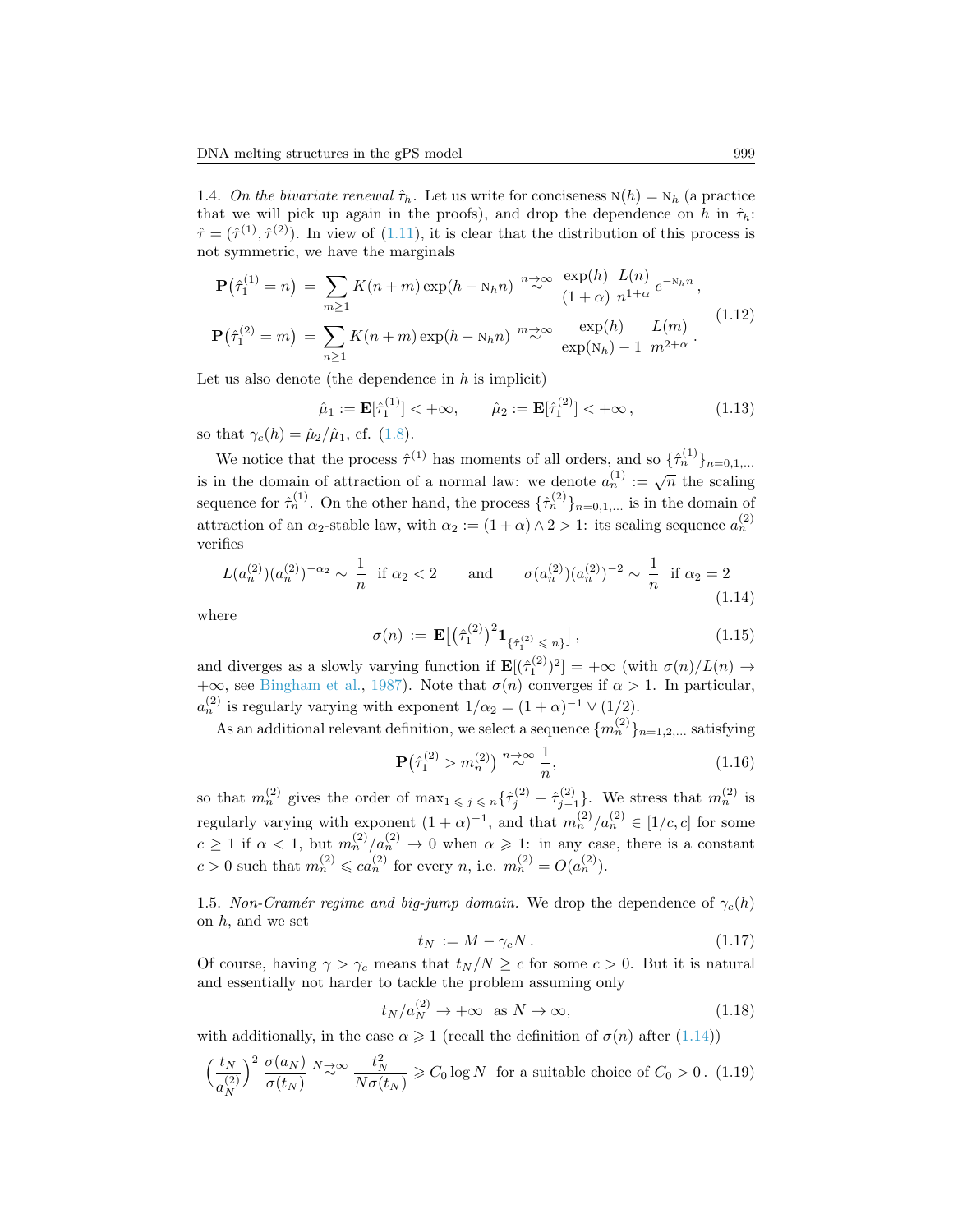If  $\alpha > 1$ , as well as if  $\alpha = 1$  and  $\sigma(n) = O(1)$  (i.e. if  $\mathbf{E}[(\hat{\tau}_1^{(2)})^2] < \infty$ ), [\(1.19\)](#page-6-1) simply means that  $t_N \geqslant C_0' \sqrt{N \log N}$  with  $C_0'$  easily related to  $C_0$ . Note also that [\(1.18\)](#page-6-2) implies  $t_N \gg \sqrt{N \log N}$  if  $\mathbf{E}[(\hat{\tau}_1^{(2)})^2] = \infty$ .

We stress that the constants  $C_0$  depends only on  $K(\cdot)$  and, for the interested reader, it can be made explicit by tracking the constants in  $(3.34)$  and  $(3.43)$  where the value of  $C_0$  is used. This assumption is made to be sure that we lie in the so called big-jump domain, as studied for example in the one-dimensional setting in [Denisov et al.](#page-31-2) [\(2008\)](#page-31-2): in our model it simply means that deviations – and the event we focus on is  $(N, M) \in \hat{\tau}$  – are realized by an atypical deviation on just one of the increment variables  $\hat{\tau}_{i+1} - \hat{\tau}_i$ . As we shall, this happens just under the assumption [\(1.18\)](#page-6-2) for  $\alpha < 1$  and this condition is optimal (see Appendix [B.1\)](#page-29-0). For the case  $\alpha \geq 1$  the extra condition [\(1.19\)](#page-6-1) is not far from being optimal, but it is not: we discuss this point in Appendix  $B.2$ , but we do not treat it in full generality because it is a technically demanding issue that leads far from our main purposes.

1.6. Main results I: polymer trajectories. Let us now introduce two fundamental events in an informal, albeit precise, fashion. The two events will be rephrased in a more formal way in [\(2.9\)](#page-11-0), once further notations will have been introduced. Choose sequences of positive numbers  $\{u_N\}_{N=1,2,...}$ ,  $\{m_N^+\}_{N=1,2,...}$ ,  $\{a_N^+\}_{N=1,2,...}$ and  $\{\widetilde{a}_N^+\}_{N=1,2,\dots}$  such that

<span id="page-7-0"></span>
$$
u_N \gg 1
$$
,  $t_N \gg m_N^+ \gg m_N^{(2)}$ ,  $t_N \gg a_N^+ \gg a_N^{(2)}$  and  $t_N \gg \tilde{a}_N^+ \gg a_N^{(2)}$ . (1.20)

In practice, and to optimize the result that follows,  $u_N$ ,  $m_N^+/m_N^{(2)}$ ,  $a_N^+/a_N^{(2)}$  and  $\tilde{a}^+_{N}/a^{\left(2\right)}_{N}$  should be chosen tending to  $\infty$  in an arbitrarily slow fashion.

We then define the *Big Loop* event  $E_{BL}^{(N)}$  to be the set of trajectories such that

- (1) there is one loop of size larger than  $t_N a_N^+$  and smaller than  $t_N + a_N^+$ , so that, to leading order, it is of size  $t_N$ ;
- (2) all other loops are smaller than  $m_N^+$  (hence there is only one largest loop);
- (3) the length of neither of the two unbound strands is larger than  $u_N$ .

The (large or macroscopic) Unbound Strand event  $E_{\text{US}}^{(N)}$  is instead the set of trajectories such that

- (1) all loops are smaller than  $m_N^+$ ;
- (2) the length of the unbound portion of the shorter strand does not exceed  $u_N$ ;
- (3) the length of the unbound portion of the longer strand is larger than  $t_N \tilde{a}_N^+$ and smaller than  $t_N + \tilde{a}_N^+$ , so that, to leading order, it is of size  $t_N$ .

Note that  $E_{BL}^{(N)} \cap E_{US}^{(N)} = \emptyset$  except, possibly, for finitely many N: the two conditions (1) are incompatible. We refer to Fig. [1.3](#page-8-0) for a schematic image of these two events.

<span id="page-7-1"></span>**Theorem 1.1.** Under assumptions  $(1.18)$ ,  $(1.19)$  and  $(1.20)$  we have that

$$
\lim_{N \to \infty} \mathbf{P}_{N,M,h}^{f}\big(E_{\text{BL}}^{(N)} \cup E_{\text{US}}^{(N)}\big) = 1. \tag{1.21}
$$

(1) Moreover, if  $\overline{\alpha} < 1$  (and hence  $\sum_j K_j(j) = \infty$ ) then

$$
\lim_{N \to \infty} \mathbf{P}_{N,M,h}^{f}\big(E_{\text{US}}^{(N)}\big) = 1. \tag{1.22}
$$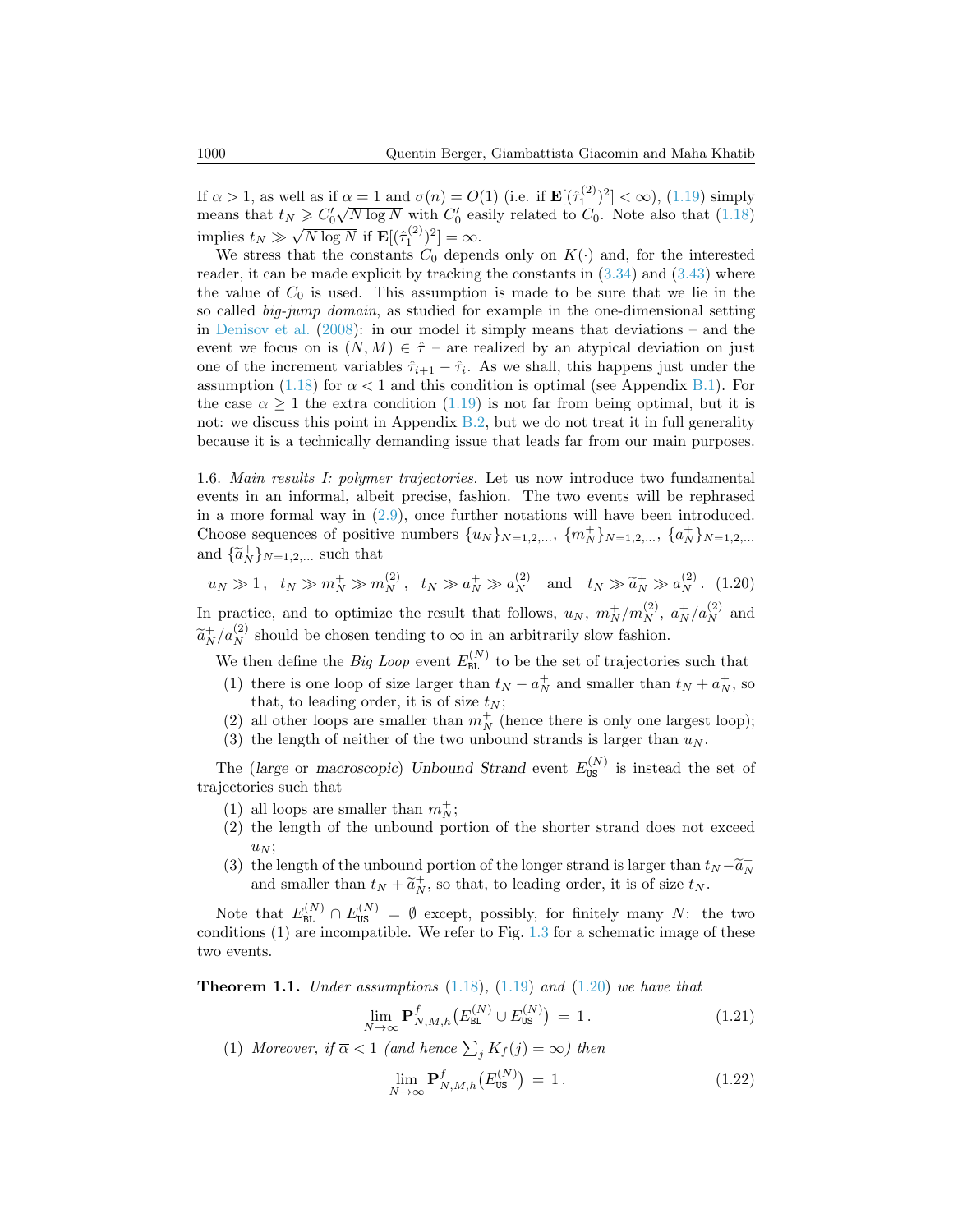<span id="page-8-1"></span>(2) If 
$$
\sum_{j} K_{f}(j) < \infty
$$
 (and hence  $\overline{\alpha} \ge 1$ ) then  
\n
$$
\mathbf{P}_{N,M,h}^{f}(E_{\text{US}}^{(N)}) \stackrel{N \to \infty}{\sim} \frac{1}{1 + Q_{N}} \text{ and } \mathbf{P}_{N,M,h}^{f}(E_{\text{BL}}^{(N)}) \stackrel{N \to \infty}{\sim} \frac{Q_{N}}{1 + Q_{N}}, \qquad (1.23)
$$
\nwith

$$
Q_N := c_h N(t_N)^{-(2+\alpha)+\overline{\alpha}} \frac{L(t_N)}{\overline{L}(t_N)} \quad \text{and } c_h := \frac{e^h \sum_{j=0}^{\infty} K_f(j)}{\hat{\mu}_1(e^{N(h)} - 1)}.
$$
 (1.24)

For conciseness the case  $\overline{\alpha} = 1$  with  $\sum_j K_j(j) = +\infty$  is not included in Theorem [1.1,](#page-7-1) but its is treated in full in Appendix [A.](#page-27-0) It is a marginal case in which an anomalous behavior appears: a big loop and a large unbound strand may coexist.



<span id="page-8-0"></span>FIGURE 1.3. Schematic image of the observable trajectories of the free gPS model in the Cramér regime (left), and in the non-Cramér regime (cf. Theorem [1.1\)](#page-7-1): the Large Unbound Strand event (center, occurring when  $\overline{\alpha} < \alpha + 1$ ) and the Big Loop event (right, occurring when  $\overline{\alpha} > \alpha + 1$ ). In the constrained case the Unbound Strand event is not observed, and the free tails are of course absent. What cannot be appreciated in this schematic view is the fact that the small loop distribution has exponential tail in the Cramér regime (hence the largest is  $O(log N)$ ) and that it has power law tail in the non-Cramér regime (hence the largest is  $O(N^a)$  for some  $a \in (0,1)$ :  $O(m_N)$  to be precise).

It is worth pointing out that, in most of the cases, the expressions in  $(1.23)$ have a limit – at least if  $\{t_N\}_{N=1,2,...}$  is not too wild (regularly varying is largely sufficient) – and it is either one or zero. In particular when  $t_N \sim cN$  for some  $c > 0$ we have

$$
\lim_{N \to \infty} \mathbf{P}_{N,M,h}^{f}\left(E_{\text{US}}^{(N)}\right) = \begin{cases} 1 & \text{if } \overline{\alpha} < \alpha + 1 \text{ or if } \overline{\alpha} = \alpha + 1 \text{ and } \overline{L}(t) \stackrel{t \to \infty}{\gg} L(t), \\ 0 & \text{if } \overline{\alpha} > \alpha + 1 \text{ or if } \overline{\alpha} = \alpha + 1 \text{ and } \overline{L}(t) \stackrel{t \to \infty}{\ll} L(t). \end{cases} \tag{1.25}
$$

(This is true also in the case  $\overline{\alpha} = 1$  with  $\sum_j K_j(j) = +\infty$ , see [\(A.6\)](#page-27-1)-[\(A.7\)](#page-27-2)). Note that in the case in which  $\bar{\alpha} = \alpha + 1$  and the ratio of the two slowly varying function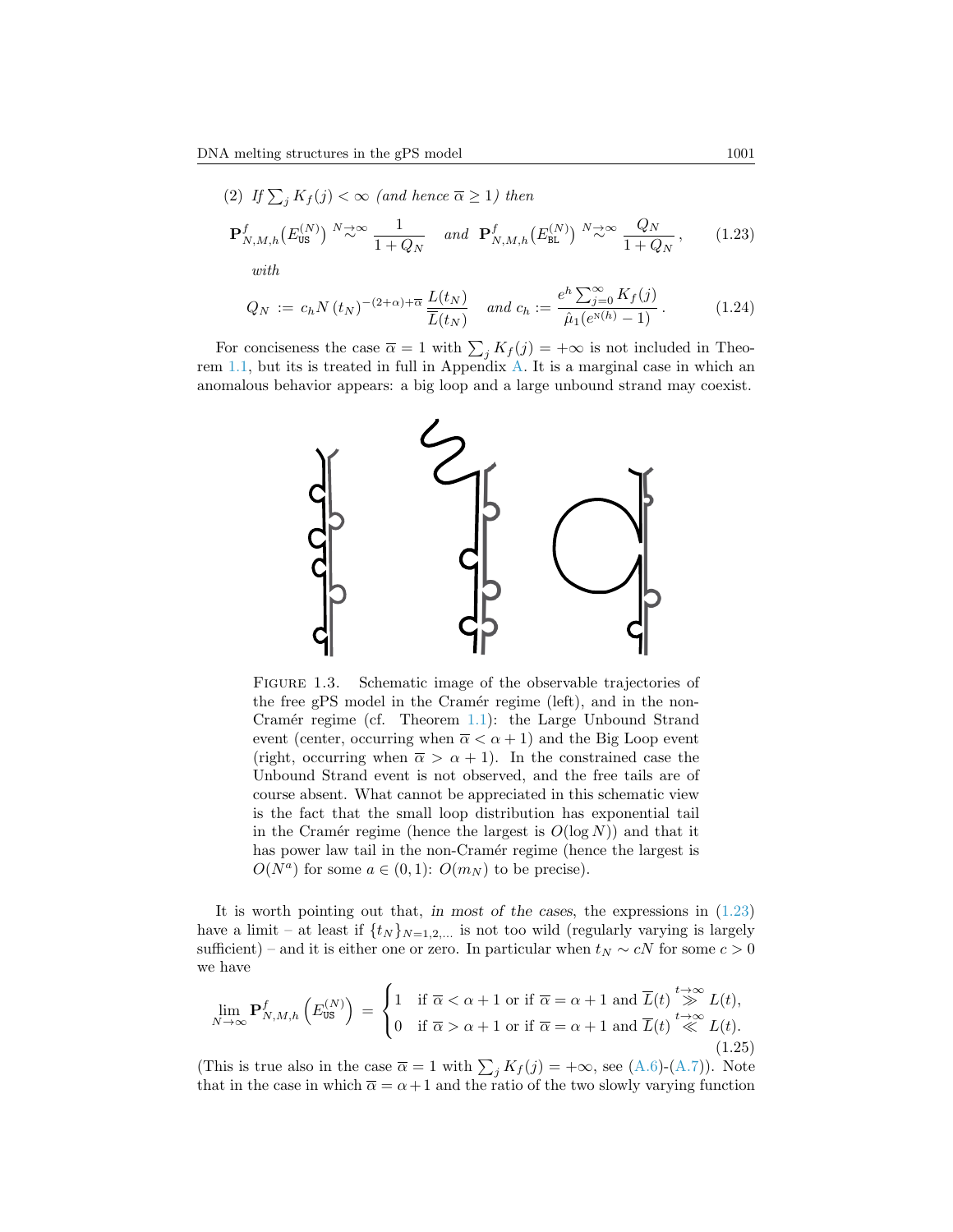has a limit which is neither 0 nor  $\infty$ , the limit of the probability of the unbound strand event exists and it is an explicit value in  $(0, 1)$ .

Let us also give the following complement to Theorem [1.1](#page-7-1) for the constrained case.

<span id="page-9-0"></span>**Theorem 1.2.** Under assumptions [\(1.18\)](#page-6-2) (and additionally [\(1.19\)](#page-6-1) if  $\alpha \ge 1$ ) and [\(1.20\)](#page-7-0) we have that

$$
\lim_{N \to \infty} \mathbf{P}_{N,M,h}^c \left( E_{\text{BL},0}^{(N)} \right) = 1, \qquad (1.26)
$$

where  $E_{\text{BL},0}^{(N)}$  is the event  $E_{\text{BL}}^{(N)}$  with the more stringent condition that the the length of both the unbound strands is 0.

# 2. Main results II: sharp estimates on the partition functions

In this section, we give the asymptotic behavior of  $e^{-N_{N_h}}Z_{N,M,h}^c = \mathbf{P}((N,M) \in$  $\hat{\tau}$ ) in the big-jump domain. Then we present the asymptotic behavior of  $Z_{N,M,h}^f$ . Both in the constrained and free case we also give more technical estimates that identify some events to which we can restrict the partition functions without modifying them in a relevant way. Theorem [1.1](#page-7-1) turns out to be a corollary of these technical estimates, as we explain in the final part of the section.

In this section and in the rest of the paper we deal with order statistics and we introduce here the relative definitions. Consider the (non-increasing) order statistics  $\{\mathcal{M}_{1,k}, \mathcal{M}_{2,k}, \ldots, \mathcal{M}_{k,k}\}\$  of the IID family  $\{\hat{\tau}_j^{(2)} - \hat{\tau}_{j-1}^{(2)}\}_{j=1,\ldots,k}$ . In particular  $\mathcal{M}_{1,k}$ is a maximum of this finite sequence. We will consider the order statistics also for k random, notably for  $k = \kappa_N$ , with

$$
\kappa_N := \max\{i \,:\, \hat{\tau}_i^{(1)} \in [0, N]\}.
$$
\n(2.1)

2.1. On the constrained partition function. We start with an important estimate for the constrained partition function (more precisely for  $\mathbf{P}((N, M) \in \hat{\tau})$ , the the renewal mass function), that is essential for the study of the free partition function, as one can imagine from its definition  $(1.3)$ . It is worth insisting on the link between P and the measure we are interested in for the constrained case:

<span id="page-9-2"></span>
$$
\mathbf{P}_{N,M,h}^{c}(\cdot) = \mathbf{P}(\cdot | (N,M) \in \hat{\tau}). \tag{2.2}
$$

<span id="page-9-1"></span>**Theorem 2.1.** Assume that  $\alpha > 0$  and that [\(1.18\)](#page-6-2) holds. Moreover if  $\alpha \geq 1$ assume also [\(1.19\)](#page-6-1). Recall that  $\hat{\tau}$  has inter-arrival distribution [\(1.11\)](#page-5-1). Then (recall that  $M = \gamma_c N + t_N$ ) we have that

<span id="page-9-3"></span>
$$
\mathbf{P}((N,M) \in \hat{\tau}) = \mathbf{P}\left(\hat{\tau}_{\kappa_N}^{(1)} = N, \ \hat{\tau}_{\kappa_N}^{(2)} = M\right) \stackrel{N \to \infty}{\sim} \frac{N}{\hat{\mu}_1^2} \mathbf{P}\left(\hat{\tau}_1^{(2)} = [t_N]\right). \tag{2.3}
$$

Moreover, for every  $\eta \in (0,1)$  there exist  $\varepsilon_0 > 0$  such that for every  $\varepsilon \in (0,\varepsilon_0)$  and N sufficiently large (how large may depend on  $\varepsilon$ ), we have

$$
\mathbf{P}\left(\mathcal{M}_{1,\kappa_N} - t_N \in \left[ -\frac{a_N^{(2)}}{\varepsilon}, \frac{a_N^{(2)}}{\varepsilon} \right], \, \mathcal{M}_{2,\kappa_N} \le \frac{m_N^{(2)}}{\varepsilon}, \, \hat{\tau}_{\kappa_N}^{(1)} = N, \, \hat{\tau}_{\kappa_N}^{(2)} = M \right) \ge
$$
\n
$$
\ge (1 - \eta) \frac{N}{\hat{\mu}_1^2} \mathbf{P}\left(\hat{\tau}_1^{(2)} = \lceil t_N \rceil\right). \tag{2.4}
$$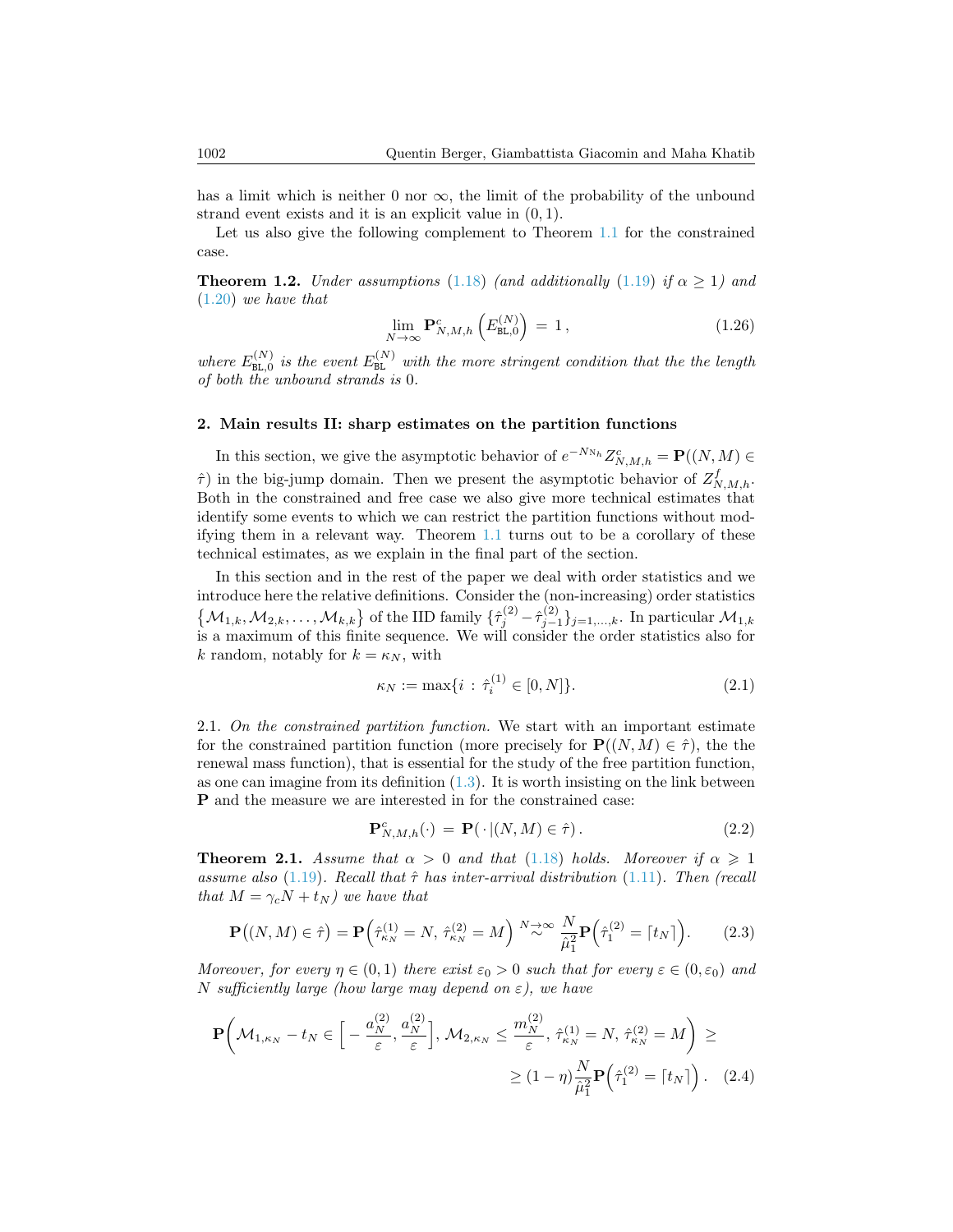Let us stress that the bivariate renewal process  $\hat{\tau}_h$  falls in the domain of attraction of an  $(\alpha_1 = 2, \alpha_2)$  stable distribution (see e.g. [Resnick and Greenwood,](#page-32-8) [1979](#page-32-8)) or [de Haan et al.,](#page-32-9) [1984\)](#page-32-9). We have, as  $n \to \infty$ , that  $\left\{ \left( \frac{\hat{\tau}_n^{(1)} - \hat{\mu}_1 n}{a_n^{(1)}} \right)$  $\frac{\hat{\mu}_1(n)}{a_n^{(1)}}, \frac{\hat{\tau}_n^{(2)} - \hat{\mu}_2 n}{a_n^{(2)}}$  $a_n^{(2)}$  $\setminus$  $n\geq 1$ converges in distribution to a non-degenerate  $(2, \alpha_2)$ -bivariate stable law.

We mention that a bivariate local limit theorem is given in [Doney](#page-32-10)  $(1991)$  and multivariate (d-dimensional) renewals are further studied in [Berger](#page-31-4) [\(2018\)](#page-31-4): local large deviation estimates are given, as well as strong renewal theorems, i.e. asymptotics of  $\mathbf{P}((n,m) \in \tau)$  as  $(n,m) \to \infty$ , when  $(n,m)$  is close to the favorite direction – i.e. the line  $t \mapsto t\mathbf{E}[\tau_1]$ , close to meaning at distance of the order of the fluctuations around that direction. We refer to [Berger](#page-31-4) [\(2018\)](#page-31-4) for further details (rough estimates when  $(n, m)$  is *away from* the favorite direction are also given). We stress that the multivariate case we consider is very special, and that here we need and obtain estimates that are (much) sharper than what one finds in the literature we have cited.

2.2. On the free partition function. We now give the behavior of the free partition function and identify trajectories contributing the most to it. Let us introduce some notations:

<span id="page-10-0"></span>
$$
V_1^{(N)} := N - \hat{\tau}_{\kappa_N}^{(1)}, \qquad V_2^{(N)} := M - \hat{\tau}_{\kappa_N}^{(2)}, \tag{2.5}
$$

the lengths of the free parts, see Fig [1.1.](#page-3-0)

For a set A of allowed trajectories, we define  $Z_{N,M,h}^f(A)$  the partition function restricted to trajectories in A (by restricting the summation over subsets of  $\{1,\ldots N\}\times\{1,\ldots M\}$  to those in A). For example,  $Z_{N,M,h}^f((N,M)\in\hat{\tau})=Z_{N,M,h}^c$ . We set  $\overline{K} := \sum_{j=1}^{\infty} K_f(j)$  if the sum is finite, and we set  $\overline{K} = 0$  if  $\sum_j K_j(j) = +\infty$ .

<span id="page-10-2"></span>**Theorem 2.2.** Assume that  $\alpha > 0$  and [\(1.18\)](#page-6-2). Moreover if  $\alpha \ge 1$  assume also [\(1.19\)](#page-6-1) and if  $\overline{\alpha} = 1$  assume that  $\sum_j K_j(j) < \infty$ . Then for  $N \to \infty$ 

$$
e^{-N\mathcal{N}(h)}Z_{N,M,h}^f = (1+o(1))\overline{K}\frac{N}{\hat{\mu}_1^2} \bigg(\sum_{i\geq 0} K_f(i)e^{-i\mathcal{N}(h)}\bigg)\mathbf{P}\Big(\hat{\tau}_1^{(2)} = \lceil t_N \rceil\Big) + (1+o(1))\frac{1}{\hat{\mu}_1} \bigg(\sum_{i\geq 0} K_f(i)e^{-i\mathcal{N}_h}\bigg)K_f(t_N) .
$$
 (2.6)

Moreover, for every  $\eta \in (0,1)$  there exist  $\varepsilon_0 > 0$  such that for every  $\varepsilon \in (0,\varepsilon_0)$  and N sufficiently large (how large may depend on  $\varepsilon$ ), such that

$$
e^{-N\mathcal{N}_h} Z_{N,M,h}^f\bigg(V_1^{(N)}, V_2^{(N)} \leq \frac{1}{\varepsilon}, \mathcal{M}_{1,\kappa_N} \in \left[t_N - \frac{a_N^{(2)}}{\varepsilon}, t_N + \frac{a_N^{(2)}}{\varepsilon}\right], \mathcal{M}_{2,\kappa_N} \leq \frac{m_N^{(2)}}{\varepsilon}\bigg)
$$

$$
\geq (1-\eta)\overline{K}\frac{N}{\hat{\mu}_1^2}\bigg(\sum_{i\geqslant 0} K_f(i)e^{-i\mathcal{N}_h}\bigg)\mathbf{P}\left(\hat{\tau}_1^{(2)} = t_N\right); \tag{2.7}
$$

<span id="page-10-3"></span><span id="page-10-1"></span>
$$
e^{-N\mathcal{N}_h} Z^f_{N,M,h} \bigg( V_1^{(N)} \leq \frac{1}{\varepsilon}, V_2^{(N)} \in \left[ t_N - \frac{a_N^{(2)}}{\varepsilon}, t_N + \frac{a_N^{(2)}}{\varepsilon} \right], \mathcal{M}_{1,\kappa_N} \leq \frac{m_N^{(2)}}{\varepsilon} \bigg)
$$

$$
\geq (1 - \eta) \frac{1}{\hat{\mu}_1} \bigg( \sum_{i \geq 0} K_f(i) e^{-i\mathcal{N}_h} \bigg) K_f(t_N) \qquad (2.8)
$$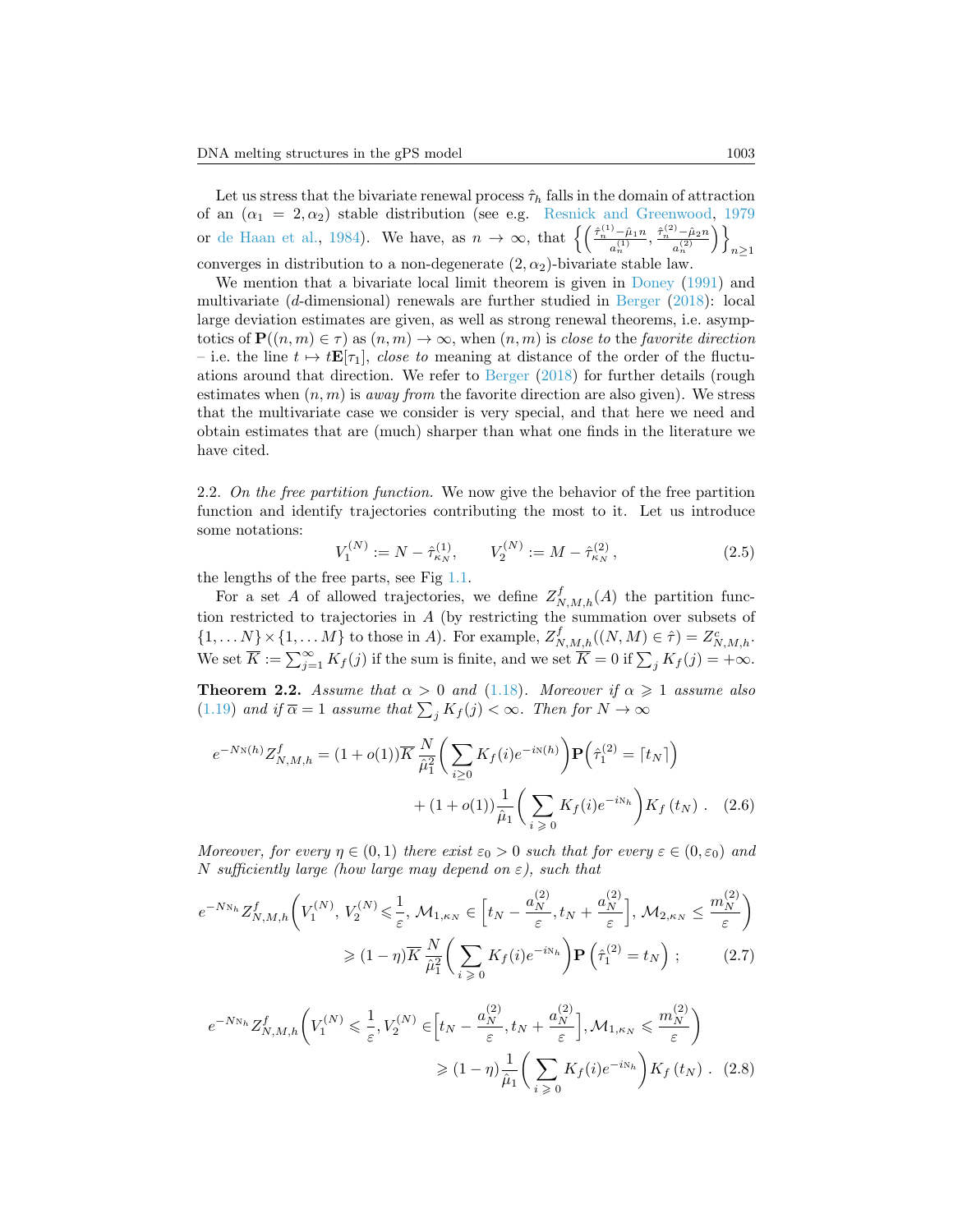We remark that when  $\overline{\alpha} < 1$  (so  $\overline{K} = 0$ ), the right-hand side of [\(2.6\)](#page-10-0) reduces to one term and [\(2.7\)](#page-10-1) becomes trivial. The case  $\overline{\alpha} = 1$  with  $\sum_j K_j(j) = +\infty$  is treated in Theorem [A.1.](#page-27-3)

2.3. Back to the Big Loop and Unbound Strand events. The notations we have introduced allow a compact formulation of the two key events of Theorem [1.1:](#page-7-1)

<span id="page-11-0"></span>
$$
E_{BL}^{(N)} = \left\{ \mathcal{M}_{1,\kappa_N} \in [t_N - a_N^+, t_N + a_N^+], \, \mathcal{M}_{2,\kappa_N} < m_N^+, \, \max\left( V_1^{(N)}, V_2^{(N)} \right) \le u_N \right\},
$$
\n
$$
E_{US}^{(N)} = \left\{ \mathcal{M}_{1,\kappa_N} < m_N^+, \, V_1^{(N)} \le u_N, \, V_2^{(N)} \in [t_N - \tilde{a}_N^+, t_N + \tilde{a}_N^+] \right\}.
$$
\n
$$
(2.9)
$$

Proof of Theorems [1.1](#page-7-1) and [1.2.](#page-9-0) This is just a book-keeping exercise using the three estimates in Theorem [2.2](#page-10-2) (or Theorem [2.1](#page-9-1) for Theorem [1.2\)](#page-9-0), together with the definition of  $K_f(t_N)$  and the estimate of  $\mathbf{P}(\hat{\tau}_1^{(2)} = [t_N])$  in [\(1.12\)](#page-6-3).

2.4. A word about the arguments of proof and organization of the remaining sections. As we pointed out at the beginning of the introduction, condensation phe-nomena are widely studied in the mathematical literature (see [Denisov et al.,](#page-31-2) [2008;](#page-31-2) Armendáriz and Loulakis, [2011](#page-31-1) and references therein), but not in the multivariate context. The full multivariate context is the object of [Berger](#page-31-4) [\(2018\)](#page-31-4), where renewal estimates, i.e. estimates on  $\mathbf{P}((n_1,\ldots,n_d)\in\hat{\tau})$ , are given: the big-jump domain in treated in much greater generality, but not with the precision we require. Here we deal only with the very special bivariate case motivated by the application – which has the simplifying feature of being highly asymmetric so in the end we can reduce to a one dimensional renewal – and we need and find the exact local asymptotic behavior of the renewal function. One of the main difficulties we face is that, on the event  $(N, M) \in \hat{\tau}$ , the number  $\kappa_N$  of renewal points is random and highly constrained by this event. We show that in the big-jump domain considered in Section [1.5,](#page-6-4) the main contribution to the probability  $\mathbf{P}((N, M) \in \hat{\tau})$  comes from trajectories with a number of renewal points that is approximately  $\kappa_N = N/\hat{\mu}_1 + O(\sqrt{N})$ . For this number  $\kappa_N$ ,  $\hat{\tau}_{\kappa_N}^{(1)}$  does not have to deviate from its typical behavior to be equal to N, but  $\hat{\tau}_{\kappa_N}^{(2)}$  has to deviate from its typical behavior to reach M and it does so by making one single big jump, of order  $t_N + O(a_N^{(2)})$ . In this sense, if we accept that  $\kappa_N$  is forced to be  $N/\hat{\mu}_1 + O(\sqrt{N})$  by the condition  $N \in \hat{\tau}^{(1)}$ , we can focus on  $M \in \hat{\tau}^{(2)}$  and the problem becomes *almost one dimensional*. This turns out to be a lower bound strategy: for a corresponding upper bound we have to show that all other trajectories bring a negligible contribution to  $\mathbf{P}((N, M) \in \hat{\tau})$ .

In the rest of the paper, we estimate separately the constrained and free partition functions. We deal with the constrained partition function in Section [3:](#page-12-0) the main term [\(2.4\)](#page-9-2) in Section [3.1](#page-12-1) and the remaining negligible contributions in Section [3.2.](#page-15-0) The free partition function is dealt with in Section [4:](#page-20-0) the main terms  $(2.7)$  and [\(2.8\)](#page-10-3) in Section [4.1](#page-20-1) and the remaining negligible contributions in Section [4.2.](#page-23-0) In [A](#page-27-0)ppendix A we complete the analysis of the case  $\overline{\alpha} = 1$ . In Appendix [B](#page-28-0) we discuss the transition from the big-jump regime (a single big jump, with a big deviation of just one of the two components) to the Cramér deviation strategy (no big jump).

To keep things simpler in the rest of the paper, and with some abuse of notation, we will systematically omit the integer part in the formulas.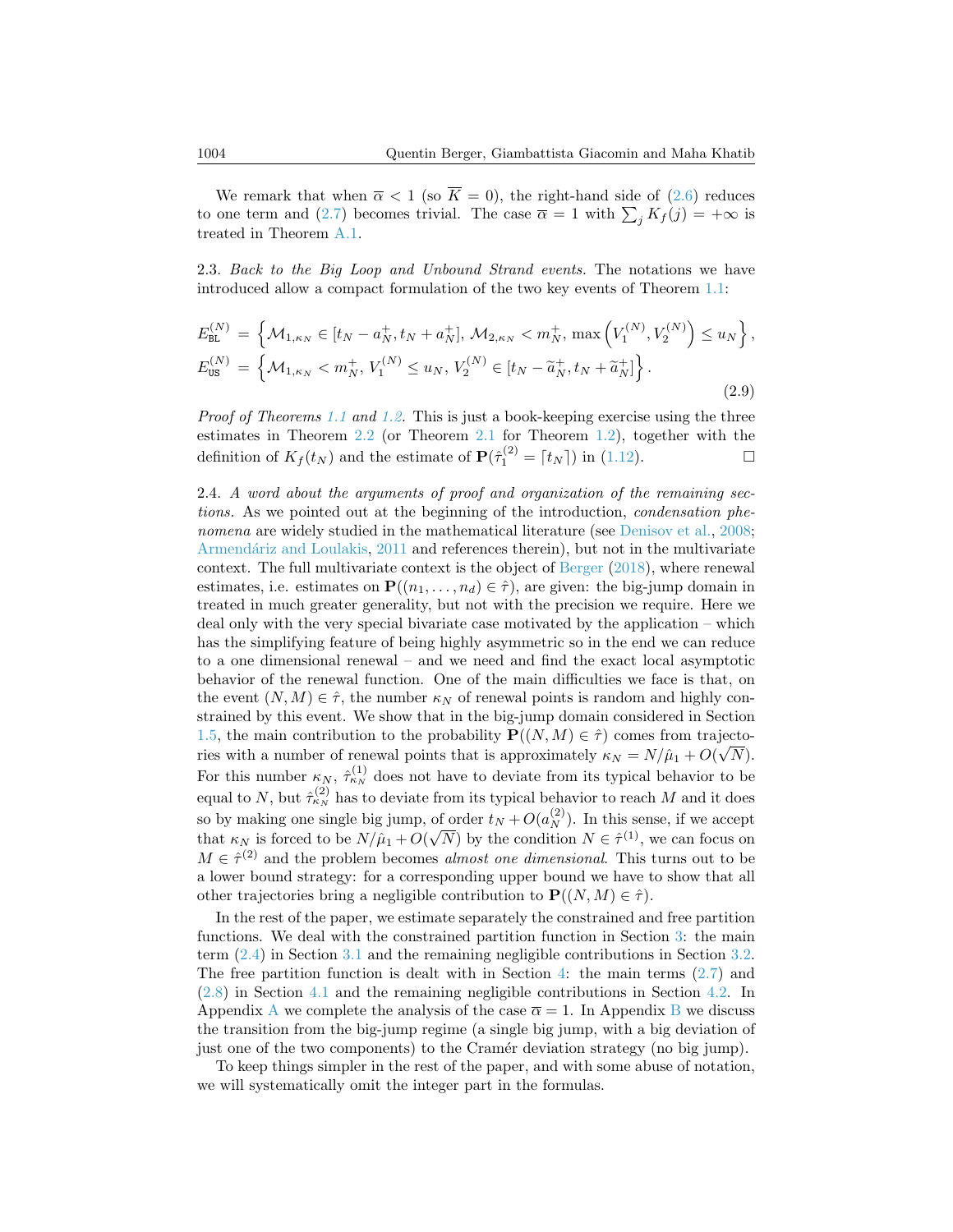## <span id="page-12-0"></span>3. The constrained partition function: proof of Theorem [2.1](#page-9-1)

<span id="page-12-1"></span>3.1. Proof of the lower bound  $(2.4)$ . We start by decomposing the event of interest according to  $\kappa_N = k$ . The probability of such an event, restricted to  $\{\kappa_N = k\},\$ becomes (recall that  $M = \gamma_c N + t_N$ )

<span id="page-12-2"></span>
$$
\mathbf{P}\Big(|\mathcal{M}_{1,k} - t_N| \le \frac{a_N^{(2)}}{\varepsilon}, \mathcal{M}_{2,k} \le \frac{m_N^{(2)}}{\varepsilon}, \hat{\tau}_k^{(1)} = N, \hat{\tau}_k^{(2)} = M\Big) =
$$
\n
$$
\mathbf{P}\Big(\bigcup_{j=1}^k \left\{\hat{\tau}_j^{(2)} - \hat{\tau}_{j-1}^{(2)} \in t_N + I_N, \max_{i \ne j} \left(\hat{\tau}_i^{(2)} - \hat{\tau}_{i-1}^{(2)}\right) \le \frac{m_N^{(2)}}{\varepsilon}, \hat{\tau}_k^{(1)} = N, \hat{\tau}_k^{(2)} = M\right\}\Big),\tag{3.1}
$$

where we defined  $I_N := \{-a_N^{(2)}/\varepsilon, \ldots, a_N^{(2)}/\varepsilon\}.$  Since  $t_N - a_N^{(2)}/\varepsilon$  is larger than  $m_N^{(2)}/\varepsilon$  (recall that  $m_n^{(2)} \leqslant ca_n^{(2)}$  for every n, and [\(1.18\)](#page-6-2)) for N sufficiently large, the union in the right-hand side of [\(3.1\)](#page-12-2) is a union of disjoint events that have all the same probability. This term is equal to

$$
k \mathbf{P} \Big( \hat{\tau}_1^{(2)} \in t_N + I_N, \max_{i=2,\dots,k} \Big( \hat{\tau}_i^{(2)} - \hat{\tau}_{i-1}^{(2)} \Big) \le \frac{m_N^{(2)}}{\varepsilon}, \, \hat{\tau}_k^{(1)} = N, \, \hat{\tau}_k^{(2)} = \gamma_c N + t_N \Big) =
$$
\n
$$
k \sum_{y \in I_N} \sum_{x \in \mathbb{N}} \mathbf{P} \Big( \hat{\tau}_1^{(2)} = t_N + y, \, \hat{\tau}_1^{(1)} = x \Big)
$$
\n
$$
\mathbf{P} \Big( \mathcal{M}_{1,k-1} \le \frac{m_N^{(2)}}{\varepsilon}, \hat{\tau}_{k-1}^{(1)} = N - x, \, \hat{\tau}_{k-1}^{(2)} = \gamma_c N - y \Big), \quad (3.2)
$$

where we have used that  $\{(\hat{\tau}_j^{(1)} - \hat{\tau}_1^{(1)}, \hat{\tau}_j^{(2)} - \hat{\tau}_1^{(2)})\}_{j=2,\ldots,k}$  and  $\{(\hat{\tau}_j^{(1)}, \hat{\tau}_j^{(2)})\}_{j=1,\ldots,k-1}$ have the same law.

Since we are after a lower bound we may and do restrict the sum over  $x$  between 1 and  $1/\varepsilon$  and  $y \in I_N := \{-a_N^{(2)}/\varepsilon, \ldots, a_N^{(2)}/\varepsilon\}$ . And using that  $\mathbf{P}(\hat{\tau}_1^{(2)} = n)$  is regularly varying, we have that uniformly for such x and  $y \in I_N$ 

$$
\mathbf{P}\left(\hat{\tau}_1^{(2)} = t_N + y, \, \hat{\tau}_1^{(1)} = x\right) \ge (1 - \delta_N) \, \mathbf{P}\left(\hat{\tau}_1^{(2)} = t_N\right) \mathbf{P}\left(\hat{\tau}_1^{(1)} = x \, \middle| \, \hat{\tau}_1^{(2)} = t_N + y\right),\tag{3.3}
$$

where  $\delta_N = \delta_N(\varepsilon) \geq 0$  is such that  $\lim_{N\to\infty} \delta_N = 0$ . If now we set  $p_h(x) :=$  $(e^{N_h}-1)e^{-xN_h}$ , by using  $(1.12)$  we have that

$$
\mathbf{P}\left(\hat{\tau}_1^{(1)} = x \mid \hat{\tau}_1^{(2)} = t_N + y\right) = \frac{\mathbf{P}\left(\hat{\tau}_1^{(1)} = x, \ \hat{\tau}_1^{(2)} = t_N + y\right)}{\mathbf{P}\left(\hat{\tau}_1^{(2)} = t_N + y\right)}
$$
\n
$$
\geq (1 - \delta_N) \frac{p_h(x)K(t_N + x + y)}{K(t_N + y)} \geq (1 - \delta_N)^2 p_h(x), \quad (3.4)
$$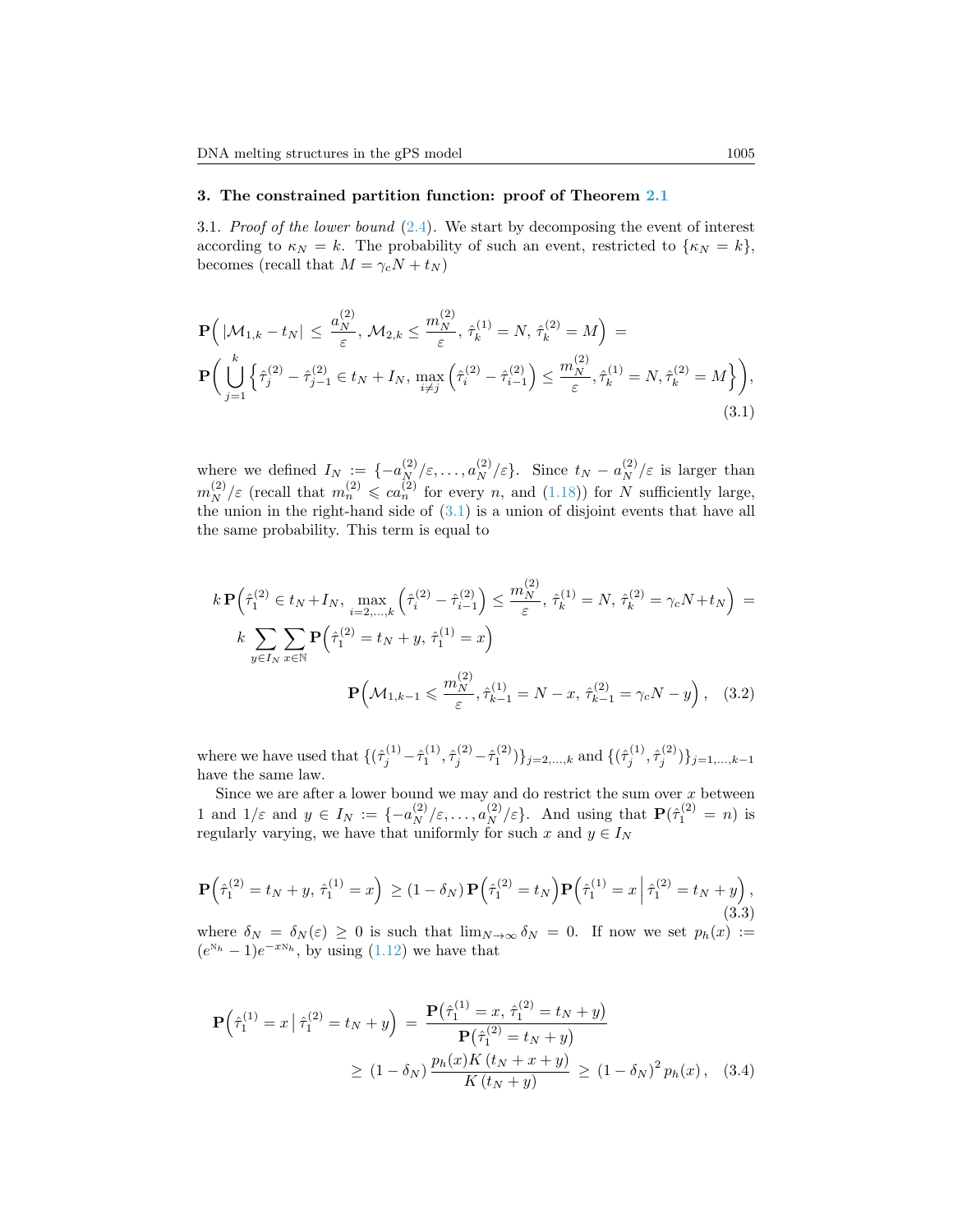possibly for a different choice of  $\delta_N = \delta_N(\varepsilon)$ . Therefore, going back to [\(3.1\)](#page-12-2) we see that (again, by redefining  $\delta_N$ )

$$
\mathbf{P}\Big(\mathcal{M}_{1,k} \in t_N + I_N, \, \mathcal{M}_{2,k} \le \frac{m_N^{(2)}}{\varepsilon}, \, \hat{\tau}_k^{(1)} = N, \, \hat{\tau}_k^{(2)} = M\Big) \ge
$$
\n
$$
(1 - \delta_N)k \, \mathbf{P}\big(\hat{\tau}_1^{(2)} = t_N\big)
$$
\n
$$
\sum_{x=1}^{1/\varepsilon} p_h(x) \mathbf{P}\Big(\mathcal{M}_{1,k-1} \le \frac{m_N^{(2)}}{\varepsilon}, \hat{\tau}_{k-1}^{(1)} = N - x, \, \hat{\tau}_{k-1}^{(2)} - \gamma_c N \in I_N\Big).
$$
\n(3.5)

We now sum over the values of k and we restrict to  $k \in [(N/\hat{\mu}_1) - \sqrt{N/\varepsilon}, (N/\hat{\mu}_1) +$  $\sqrt{N/\varepsilon}$   $\cap \mathbb{Z} := J_N$ . Hence, redefining  $\delta_N$ , the left-hand side of [\(2.4\)](#page-9-2) is bounded from below by

<span id="page-13-0"></span>
$$
(1 - \delta_N) \mathbf{P} \left( \hat{\tau}_1^{(2)} = t_N \right) \frac{N}{\hat{\mu}_1} \sum_{x=1}^{1/\varepsilon} p_h(x) P_{\varepsilon}(x) , \qquad (3.6)
$$

where we defined, with  $n_N^+ := \max J_N$ ,

$$
P_{\varepsilon}(x) := \sum_{k \in J_N} \mathbf{P} \bigg( \max_{i=1,\dots,n_N^+} \left( \hat{\tau}_i^{(2)} - \hat{\tau}_{i-1}^{(2)} \right) \leq \frac{m_N^{(2)}}{\varepsilon}, \hat{\tau}_{k-1}^{(1)} = N - x, \ \hat{\tau}_{k-1}^{(2)} - \gamma_c N \in I_N \bigg)
$$
\n(3.7)

For  $P_{\varepsilon}(x)$ , we observe right away that by introducing also  $n_{N}^{-} := \min J_{N}$  – note that  $n_N^{\pm}$  are equal to  $(N/\hat{\mu}_1) \pm \sqrt{N/\varepsilon}$  – we have

<span id="page-13-1"></span>
$$
P_{\varepsilon}(x) \geq \sum_{k \in J_N} \mathbf{P} \bigg( \mathcal{M}_{1,n_N^+} \leq \frac{m_N^{(2)}}{\varepsilon}, \hat{\tau}_{k-1}^{(1)} = N - x \bigg) - \sum_{k \in J_N} \mathbf{P} \bigg( \mathcal{M}_{1,n_N^+} \leq \frac{m_N^{(2)}}{\varepsilon}, \hat{\tau}_{k-1}^{(1)} = N - x, \hat{\tau}_{n_N^+}^{(2)} - \gamma_c N > \frac{a_N^{(2)}}{\varepsilon} \bigg) - \sum_{k \in J_N} \mathbf{P} \bigg( \mathcal{M}_{1,n_N^+} \leq \frac{m_N^{(2)}}{\varepsilon}, \hat{\tau}_{k-1}^{(1)} = N - x, \hat{\tau}_{n_N^-}^{(2)} - \gamma_c N < \frac{a_N^{(2)}}{\varepsilon} \bigg) \geq \mathbf{P} \left( E_1 \cap E_2(x) \right) - \mathbf{P} \left( E_3^+ \right) - \mathbf{P} \left( E_3^- \right) ,
$$

where

$$
E_1 := \left\{ \mathcal{M}_{1,n_N^+} \leqslant \frac{m_N^{(2)}}{\varepsilon} \right\}, \qquad E_2(x) := \left\{ \exists k \in J_N \text{ such that } \hat{\tau}_{k-1}^{(1)} = N - x \right\},\tag{3.9}
$$

and

$$
E_3^+ := \left\{ \hat{\tau}_{n_N^+}^{(2)} - \gamma_c N > \frac{a_N^{(2)}}{\varepsilon} \right\}, \qquad E_3^- := \left\{ \hat{\tau}_{n_N^-}^{(2)} - \gamma_c N < \frac{a_N^{(2)}}{\varepsilon} \right\}. \tag{3.10}
$$

We now estimate separately the probability of these events.

3.1.1.  $E_1$  has probability close to one. For this, we use that  $\mathbf{P}(\hat{\tau}_1^{(2)} > n)$  is regularly varying with index  $(1 + \alpha)^{-1}$  together with the definition  $(1.16)$  of  $m_n^{(2)}$  to obtain that for N larger than some  $N_0 = N_0(\varepsilon)$  we have  $\mathbf{P}\left(\hat{\tau}_1^{(2)} > \frac{1}{\varepsilon}m_N^{(2)}\right)$  $\binom{2}{N} \leqslant 2\varepsilon^{1+\alpha}N^{-1}.$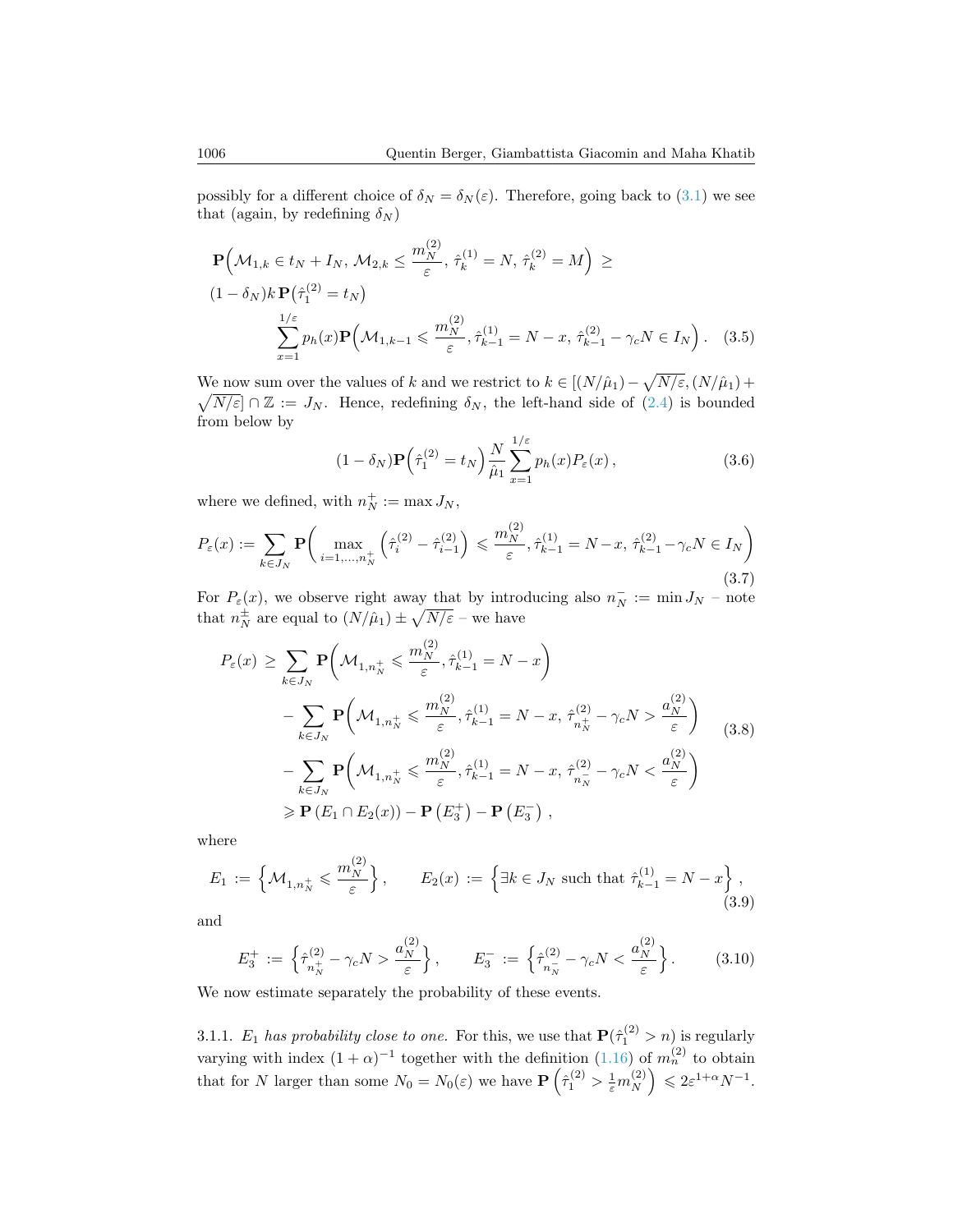Therefore, we have for  $N \ge N_0$ 

<span id="page-14-1"></span><span id="page-14-0"></span>
$$
\mathbf{P}(E_1) \geq (1 - 2\varepsilon^{1+\alpha} N^{-1})^{n_N^+} \geq e^{-3\varepsilon^{1+\alpha}}.
$$
 (3.11)

where we used that  $n_N^+ \leq N$  and  $\varepsilon$  small.

3.1.2.  $E_2(x)$  has probability close to  $1/\hat{\mu}_1$ . The probability of  $E_2(x)$  is estimated by writing

$$
\mathbf{P}\left(E_2(x)\right) = \mathbf{P}(N - x \in \hat{\tau}^{(1)}) - \sum_{k < n_N^-} \mathbf{P}\left(\hat{\tau}_k^{(1)} = N - x\right) - \sum_{k > n_N^+} \mathbf{P}\left(\hat{\tau}_k^{(1)} = N - x\right)
$$
\n
$$
\geq \mathbf{P}(N - x \in \hat{\tau}^{(1)}) - \mathbf{P}\left(\hat{\tau}_{n_N^-}^{(1)} \geq N - \frac{1}{\varepsilon}\right) - \mathbf{P}\left(\hat{\tau}_{n_N^+}^{(1)} \leq N\right). \tag{3.12}
$$

For the second term we used that  $\mathbf{P}(\exists k < n_N^- \text{ s.t. } \hat{\tau}_k^{(1)} = N - x) \leqslant \mathbf{P}(\hat{\tau}_{n_N^-}^{(1)})$  $\frac{n(N+1)}{n(N+1)} \geq N-1$ together with the fact that  $x \leq 1/\varepsilon$  (and similarly for the last term).

First, because the inter-arrivals of  $\hat{\tau}^{(1)}$  are exponentially integrable,  $|\mathbf{P}(N|\infty)$  $\hat{\tau}^{(1)}$ ) –  $1/\hat{\mu}_1$   $\leq$  exp(-cN) for  $N \geq N_0$  with  $c > 0$  and  $N_0$  that depend on the inter-arrival law [\(Kendall,](#page-32-11) [1959\)](#page-32-11). Therefore, uniformly in  $x = 1, ..., 1/\varepsilon$ , we have that for N sufficiently large  $P(N - x \in \hat{\tau}^{(1)}) \geq 1/\hat{\mu}_1 - e^{-cN/2}$ .

For the remaining terms in  $(3.12)$  it is just a matter of using the Central Limit Theorem. In fact, recalling that  $n_N^- = N/\hat{\mu}_1 - \sqrt{N/\varepsilon}$ , we have

$$
\mathbf{P}\left(\hat{\tau}_{n_{\bar{N}}}^{(1)} \ge N - \frac{1}{\varepsilon}\right) = \mathbf{P}\left(\hat{\tau}_{n_{\bar{N}}}^{(1)} - \hat{\mu}_1 n_{\bar{N}} \ge \hat{\mu}_1 \varepsilon^{-1/2} \sqrt{N} - \frac{1}{\varepsilon}\right) \le e^{-c\varepsilon^{-1}},\tag{3.13}
$$

for N larger than some  $N_0 = N_0(\varepsilon)$ . On the other hand, we also have that

$$
\mathbf{P}\left(\hat{\tau}_{n_N^+}^{(1)} \leqslant N\right) = \mathbf{P}\left(\hat{\tau}_{n_N^+}^{(1)} - \hat{\mu}_1 n_N^+ \leqslant -\hat{\mu}_1 \varepsilon^{-1/2} \sqrt{N}\right) \leqslant e^{-c'\varepsilon^{-1}},\tag{3.14}
$$

provided again that N is large enough.

Therefore we have proven that for every  $\eta \in (0,1)$  there exists  $\varepsilon_0$  and  $N_0$ :  $(0, 1) \rightarrow \mathbb{N}$  such that for  $\varepsilon \in (0, \varepsilon_0)$  and  $N \geq N_0(\varepsilon)$  we have

<span id="page-14-2"></span>
$$
\min_{x=1,\ldots,1/\varepsilon} \mathbf{P}\left(E_2(x)\right) \ge \frac{1-\eta}{\hat{\mu}_1} \,. \tag{3.15}
$$

3.1.3.  $E_3^{\pm}$  have a small probability. This is a consequence of the convergence to stable limit law. In fact, using that  $\gamma_c = \hat{\mu}_2 / \hat{\mu}_1$  so that  $\gamma_c N = \hat{\mu}_2 n_N^+ - \hat{\mu}_2 \sqrt{N/\varepsilon}$ , we get

$$
E_3^+ = \left\{ \hat{\tau}_{n_N^+}^{(2)} - \hat{\mu}_2 n_N^+ > \frac{a_N^{(2)}}{\varepsilon} - \hat{\mu}_2 \sqrt{N/\varepsilon} \right\} \subset \left\{ \hat{\tau}_{n_N^+}^{(2)} - \hat{\mu}_2 n_N^+ > \frac{a_N^{(2)}}{2\varepsilon} \right\},\tag{3.16}
$$

where the last inclusion holds provided that  $\varepsilon$  is sufficiently small, since there is a constant c such that  $a_N^{(2)} \geqslant c\sqrt{N}$  for all N (we actually simply need N to be large if  $a_N^{(2)}/\sqrt{N} \to +\infty$  for  $N \to \infty$ , which is the case when  $\mathbf{E}[(\hat{\tau}_1^{(2)})^2] = +\infty$ ). Very much in the same way we get also to

$$
E_3^- \subset \left\{ \hat{\tau}_{n_N^-}^{(2)} - \hat{\mu}_2 n_N^- < -\frac{a_N^{(2)}}{2\varepsilon} \right\}.
$$
 (3.17)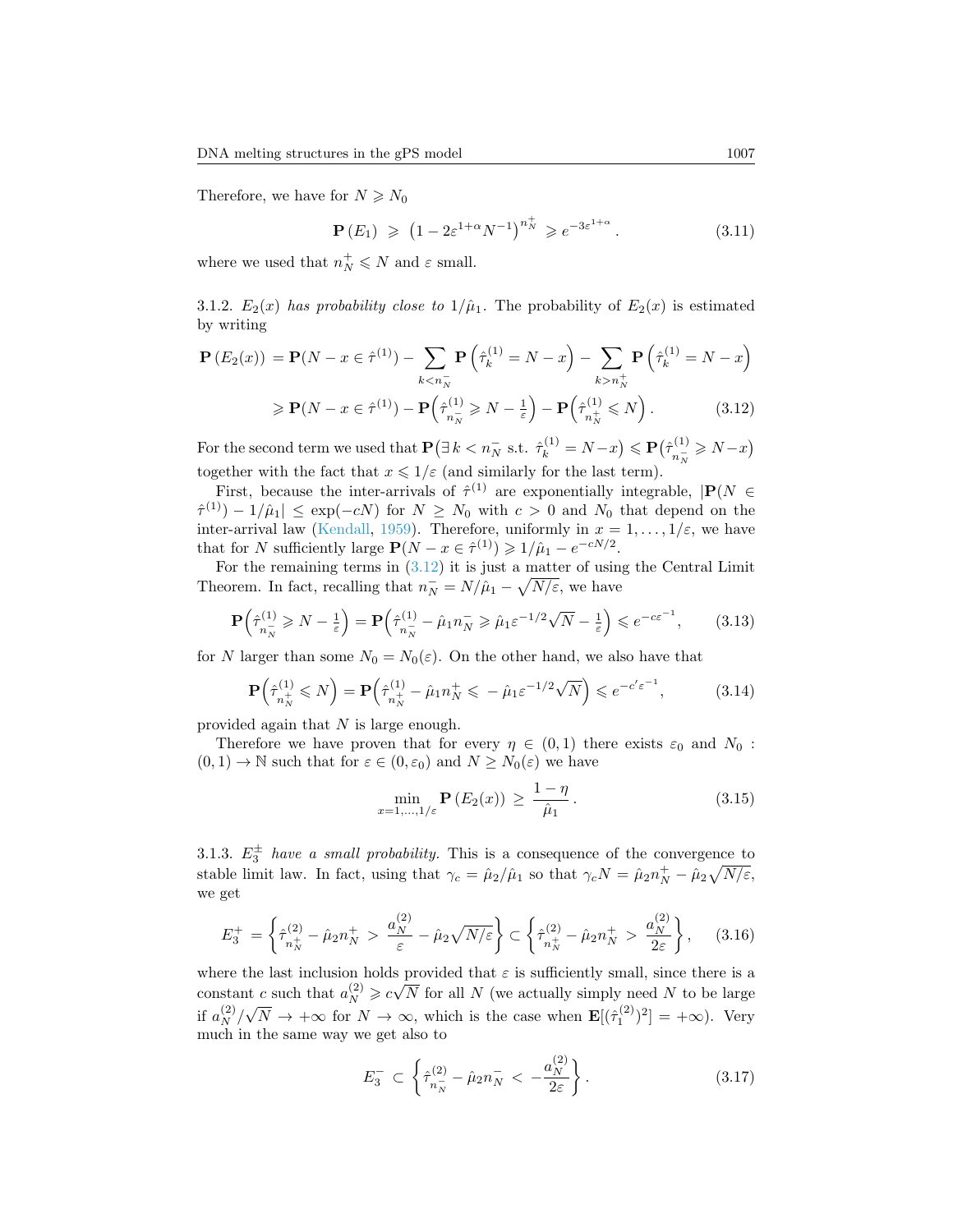Since  $(\hat{\tau}_{\pm}^{(2)}$  $\int_{n_{\overline{N}}^{+}}^{(2)} \hat{\mu}_2 n_{\overline{N}}^{\pm}$  // $a_{n_{\overline{N}}^{+}}^{(2)}$  converges in law for  $N \to \infty$  to a stable limit variable Y, and using that  $a_N^{(2)}/a_{n_N^+}^{(2)} \to \hat{\mu}_1^{1/\alpha_2}$  (since  $n_N^{\pm} \sim N/\mu_1$  and  $a_N^{(2)}$  is regularly varying with exponent  $\alpha_2^{-1}$ , recall  $\alpha_2 := \min(1 + \alpha, 2)$ , it is straightforward to see that

<span id="page-15-1"></span>
$$
\limsup_{N \to \infty} \mathbf{P}(E_3^+) \le \mathbf{P}\left(Y \ge \frac{\hat{\mu}_1^{1/\alpha_2}}{2\varepsilon}\right) \text{ and } \limsup_{N \to \infty} \mathbf{P}(E_3^-) \le \mathbf{P}\left(Y \le -\frac{\hat{\mu}_1^{1/\alpha_2}}{2\varepsilon}\right),\tag{3.18}
$$

which are both vanishing as  $\varepsilon \searrow 0$ .

We therefore see that [\(3.11\)](#page-14-1), [\(3.15\)](#page-14-2) and [\(3.18\)](#page-15-1) yield that, provided that  $\varepsilon_0$  is small enough, for every  $\varepsilon < \varepsilon_0$  and N large enough (how large depends on  $\varepsilon$ ),  $P_{\varepsilon}(x) \geq (1 - \eta)/\hat{\mu}_1$  uniformly for  $x \in \{1, ..., 1/\varepsilon\}$ . If we now go back to [\(3.6\)](#page-13-0) and (3.8), and using that  $\sum_{x \geq 1} p_h(x) = 1$ , we obtain(2.4). [\(3.8\)](#page-13-1), and using that  $\sum_{x \geq 1} p_h(x) = 1$ , we obtain[\(2.4\)](#page-9-2).

<span id="page-15-0"></span>3.2. Proof of  $(2.3)$ . In view of  $(2.4)$ , we simply need to give an upper bound on the probability  $\mathbf{P}((N, \gamma_c N + t_N) \in \hat{\tau})$ . Fix some  $\varepsilon > 0$ .

First step. We control

$$
\mathbf{P}\Big(\mathcal{M}_{1,\kappa_N} > (1-\varepsilon)t_N, \hat{\tau}_{\kappa_N}^{(1)} = N, \hat{\tau}_{\kappa_N}^{(2)} = \gamma_c N + t_N\Big) \n\leq \sum_{k=1}^N k \sum_{y > -\varepsilon t_N} \sum_{x \in \mathbb{N}} \mathbf{P}\Big(\hat{\tau}_1^{(2)} = t_N + y, \ \hat{\tau}_1^{(1)} = x\Big) \mathbf{P}\Big(\hat{\tau}_{k-1}^{(1)} = N - x, \hat{\tau}_{k-1}^{(2)} = \gamma_c N - y\Big).
$$
\n(3.19)

Recalling [\(1.11\)](#page-5-1) and [\(1.12\)](#page-6-3), we have that there is some  $N_0 = N_0(\varepsilon)$  and some  $\eta = \eta_{\varepsilon}$  (with  $\eta_{\varepsilon} \to 0$  as  $\varepsilon \downarrow 0$ ), such that for all  $N \ge N_0$ ,  $x \le 1/\varepsilon$  and  $y > -\varepsilon t_N$  we have

$$
\mathbf{P}\left(\hat{\tau}_1^{(2)} = t_N + y, \ \hat{\tau}_1^{(1)} = x\right) = \frac{L\left(t_N + y + x\right)}{\left(t_N + y + x\right)^{2+\alpha}} e^{h - xN_h} \leqslant (1+\eta)\mathbf{P}\left(\hat{\tau}_1^{(2)} = t_N\right) p_h(x),\tag{3.20}
$$

where we recall that  $p_h(x) := (e^{N_h} - 1)e^{-xN_h}$ . Note that we also have that there is a constant c such that uniformly for  $x \in \mathbb{N}$ 

<span id="page-15-4"></span><span id="page-15-2"></span>
$$
\mathbf{P}\left(\hat{\tau}_1^{(2)} = z, \ \hat{\tau}_1^{(1)} = x\right) \leqslant cL(z)z^{-(2+\alpha)}p_h(x). \tag{3.21}
$$

We can use that to get that uniformly for  $y \geq -t_N/2$  (so that  $t_N + y \geq t_N/2$ ) we have that for any  $x \geq 1$ 

<span id="page-15-3"></span>
$$
\mathbf{P}(\hat{\tau}_1^{(2)} = t_N + y, \, \hat{\tau}_1^{(1)} = x) \leq c' p_h(x) \mathbf{P}(\hat{\tau}_1^{(2)} = t_N).
$$
 (3.22)

Then, dividing [\(3.19\)](#page-15-2) according to whether  $x \leq 1/\varepsilon$  or  $x > 1/\varepsilon$  (and summing over  $y > \varepsilon t_N$ , we obtain the following upper bound

$$
(1+\eta) \sum_{x=1}^{1/\varepsilon} p_h(x) \mathbf{P} \Big( \hat{\tau}_1^{(2)} = t_N \Big) \sum_{k=1}^N k \mathbf{P} \Big( \hat{\tau}_{k-1}^{(1)} = N - x \Big) + c \sum_{x=1/\varepsilon}^N p_h(x) \mathbf{P} \Big( \hat{\tau}_1^{(2)} = t_N \Big) \sum_{k=1}^N k \mathbf{P} \Big( \hat{\tau}_{k-1}^{(1)} = N - x \Big). \tag{3.23}
$$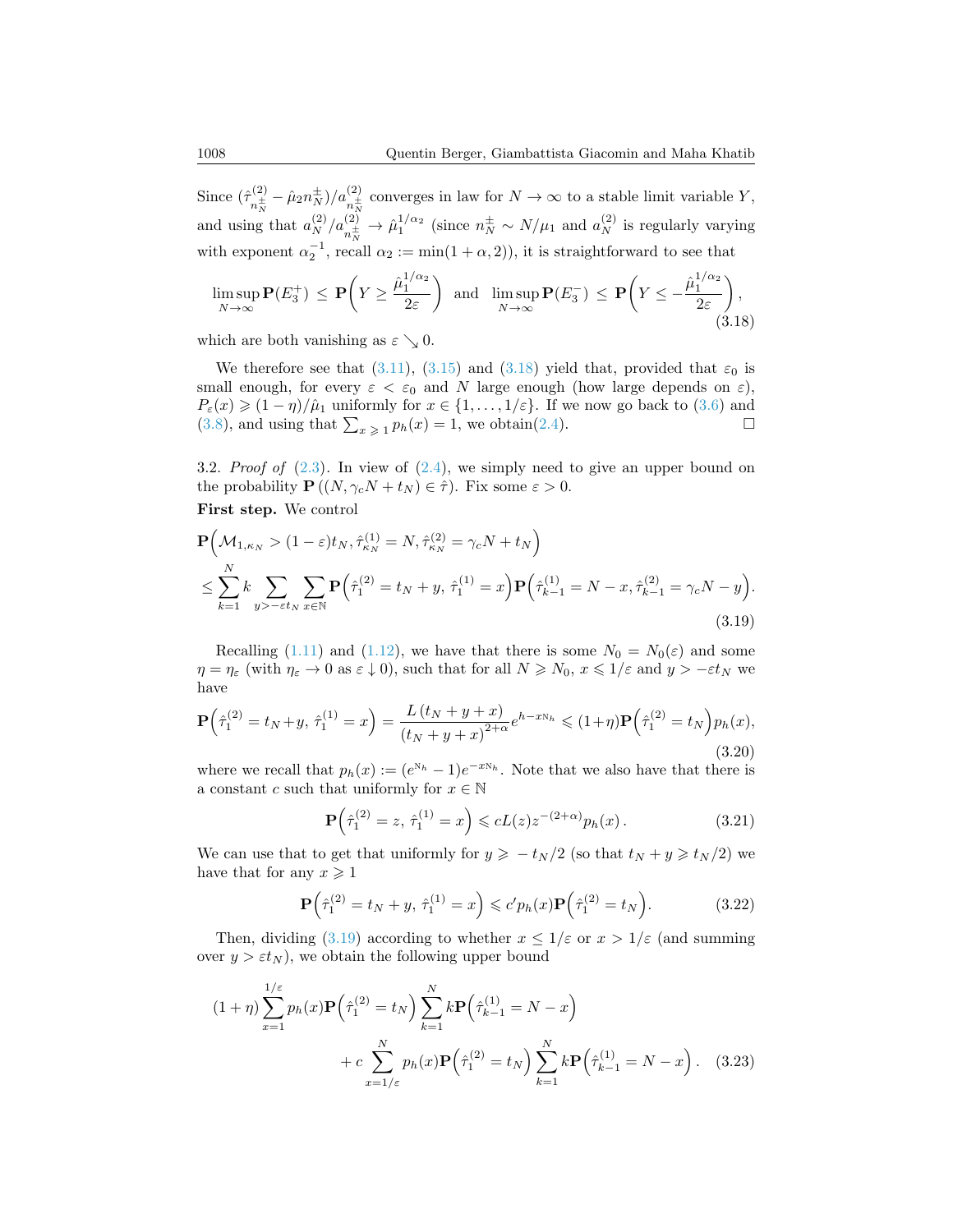The second term is bounded from above by (using also  $k \leq n$ )

$$
cN\mathbf{P}\left(\hat{\tau}_1^{(2)} = t_N\right) \sum_{x > 1/\varepsilon} p_h(x) = c e^{-N_h/\varepsilon} \times N\mathbf{P}\left(\hat{\tau}_1^{(2)} = t_N\right). \tag{3.24}
$$

In the first term  $(3.23)$ , we split the sum according to whether k is smaller or greater than  $(1 + \varepsilon)N/\hat{\mu}_1$ : we get that

$$
\sum_{k=1}^{N} k \mathbf{P} \Big( \hat{\tau}_{k-1}^{(1)} = N - x \Big)
$$
\n
$$
\leq (1 + \varepsilon) \frac{N}{\hat{\mu}_1} \mathbf{P} \Big( N - x \in \hat{\tau}^{(1)} \Big) + N \mathbf{P} \Big( \exists k > (1 + \varepsilon) N / \hat{\mu}_1 \text{ s.t. } \hat{\tau}_{k-1}^{(1)} = N - x \Big)
$$
\n
$$
\leq (1 + \varepsilon)^2 \frac{N}{\hat{\mu}_1^2} + N \mathbf{P} \Big( \hat{\tau}_{(1 + \varepsilon) N / \hat{\mu}_1}^{(1)} \leq N - x \Big), \tag{3.25}
$$

where we used that in the first part  $k \leq (1 + \varepsilon)N/\hat{\mu}_1$ , and the renewal theorem to get that  $\mathbf{P}(N-x \in \hat{\tau}^{(1)}) \leq (1+\varepsilon)N/\hat{\mu}_1$  uniformly for  $x \leq 1/\varepsilon$  and N large enough (how large depends on  $\varepsilon$ ). The second term is exponentially small since it is a large deviation for  $\hat{\tau}^{(1)}$  (x here is bounded by  $1/\varepsilon$ ). Recalling that  $\sum p_h(x) = 1$ , the first term  $(3.23)$  is therefore bounded from above by

$$
(1+\eta)\left((1+\varepsilon)^2 + e^{-c_{\varepsilon}N}\right)\frac{N}{\hat{\mu}_1^2}\mathbf{P}\left(\hat{\tau}_1^{(2)} = t_N\right),\tag{3.26}
$$

In the end, the left-hand side of  $(3.19)$  is bounded by

<span id="page-16-0"></span>
$$
(1 + \eta'_{\varepsilon}) \frac{N}{\hat{\mu}_1^2} \mathbf{P}\left(\hat{\tau}_1^{(2)} = t_N\right) \qquad \text{with } \eta'_{\varepsilon} \stackrel{\varepsilon \to 0}{\to} 0. \tag{3.27}
$$

Second step. It remains to control

$$
\mathbf{P}\Big(\mathcal{M}_{1,\kappa_N} \leq (1-\varepsilon)t_N, \hat{\tau}_{\kappa_N}^{(1)} = N, \hat{\tau}_{\kappa_N}^{(2)} = \gamma_c N + t_N\Big)
$$
\n
$$
= \mathbf{P}\Big(\mathcal{M}_{1,\kappa_N} \in (\varepsilon t_N, (1-\varepsilon)t_N), \hat{\tau}_{\kappa_N}^{(1)} = N, \hat{\tau}_{\kappa_N}^{(2)} = \gamma_c N + t_N\Big) \tag{3.28}
$$

<span id="page-16-1"></span>
$$
+\mathbf{P}\Big(\mathcal{M}_{1,\kappa_N}\leq \varepsilon t_N,\hat{\tau}_{\kappa_N}^{(1)}=N,\hat{\tau}_{\kappa_N}^{(2)}=\gamma_c N+t_N\Big). \hspace{1.5cm} (3.29)
$$

The first term in the right-hand side, that is [\(3.28\)](#page-16-0), is smaller than

$$
\sum_{k=1}^{N} k \sum_{z=\varepsilon t_N}^{(1-\varepsilon)t_N} \sum_{x\in\mathbb{N}} \mathbf{P}\Big(\hat{\tau}_1^{(2)} = z, \hat{\tau}_1^{(1)} = x\Big) \mathbf{P}\Big(\hat{\tau}_{k-1}^{(2)} = \gamma_c N + t_N - z, \hat{\tau}_{k-1}^{(1)} = N - x\Big)
$$
  
\$\leq c\varepsilon^{-(2+\alpha)}N\mathbf{P}\Big(\hat{\tau}\_1^{(2)} = t\_N\Big) \sum\_{x\in\mathbb{N}} p\_h(x) \sum\_{k=1}^{N} \mathbf{P}\Big(\hat{\tau}\_{k-1}^{(2)} \geq \gamma\_c N + \varepsilon t\_N, \hat{\tau}\_{k-1}^{(1)} = N - x\Big)\$}\n  
(3.30)

where we used [\(3.21\)](#page-15-4) uniformly for  $z \geq \varepsilon t_N$  and then summed over z to get the first inequality. Then, we split the last sum into two parts. For  $k \leq k_N^{(\varepsilon)} := N/\hat{\mu}_1 + \varepsilon^2 t_N$ , we have

$$
\sum_{k=1}^{k_N^{(\varepsilon)}} \mathbf{P}\left(\hat{\tau}_{k-1}^{(2)} \geq \gamma_c N + \varepsilon t_N, \hat{\tau}_{k-1}^{(1)} = N - x\right) \leqslant \mathbf{P}\left(\hat{\tau}_{k_N^{(\varepsilon)}}^{(2)} \geqslant \gamma_c N + \varepsilon t_N\right),\tag{3.31}
$$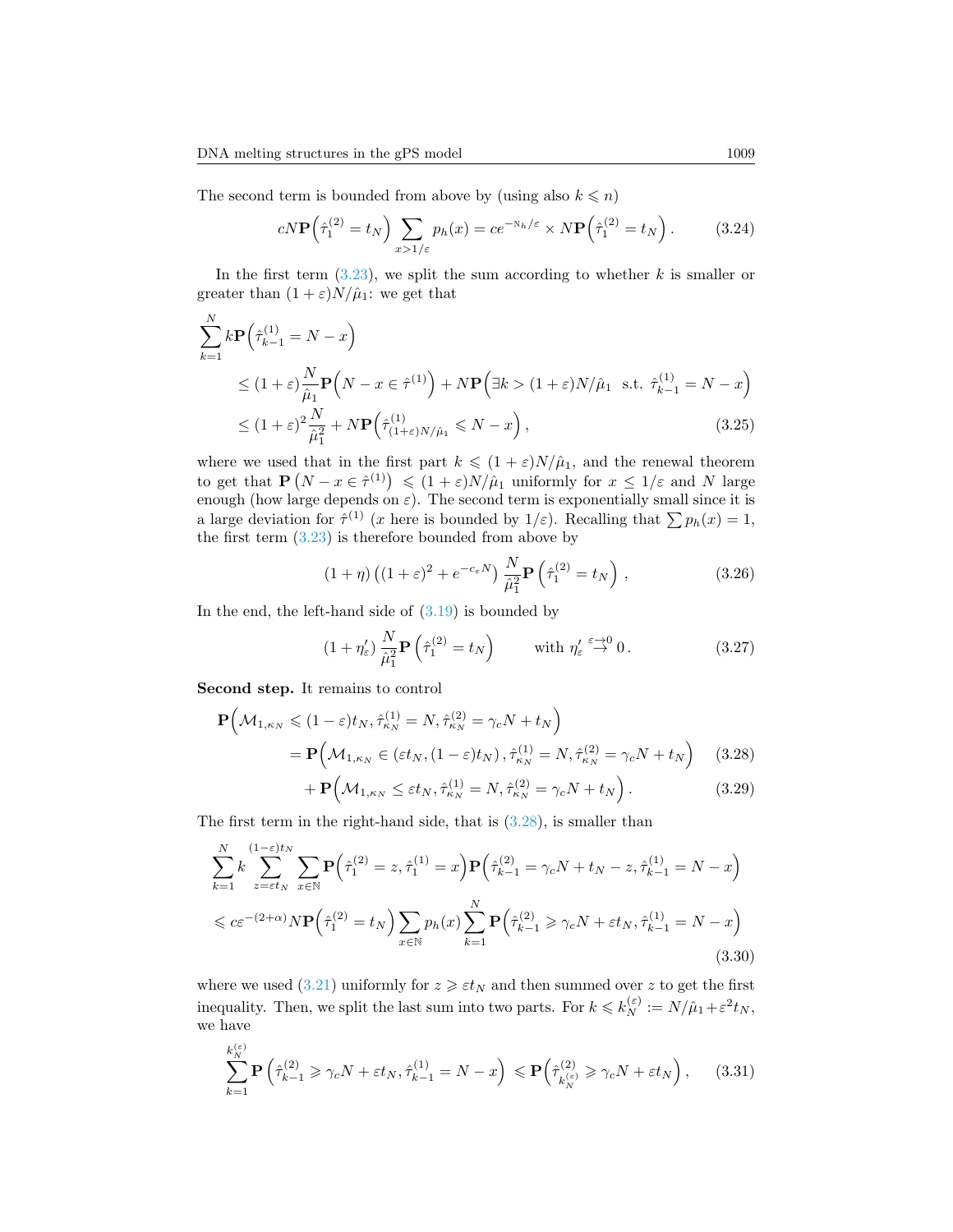since the events on the left side are disjoints. Then, provided that  $\varepsilon$  has been fixed small enough so that  $\gamma_c N + \varepsilon t_N \ge \hat{\mu}_2 k_N^{(\varepsilon)} + \frac{1}{2} \varepsilon t_N$ , and since  $t_N/a_N^{(2)} \to +\infty$  (and  $a_{\tau(\varepsilon)}^{(2)}$  $\binom{2}{k_N^{(\varepsilon)}} \leqslant a_N^{(2)}$ , we have

$$
\limsup_{N \to \infty} \mathbf{P}\left(\hat{\tau}_{k_N^{(\varepsilon)}}^{(2)} \geq \gamma_c N + \varepsilon t_N\right) = 0. \tag{3.32}
$$

On the other hand, for  $k \geq k_N^{(\varepsilon)}$ , we have

$$
\sum_{k=k_N^{(\varepsilon)}}^N \mathbf{P}\Big(\hat{\tau}_{k-1}^{(1)} = N - x\Big) \leqslant \mathbf{P}\Big(\hat{\tau}_{k_N^{(\varepsilon)}}^{(1)} \leqslant N - x\Big) \leqslant \mathbf{P}\Big(\hat{\tau}_{k_N^{(\varepsilon)}}^{(1)} \leqslant \hat{\mu}_1 k_N^{(\varepsilon)} - \hat{\mu}_1 \varepsilon^2 t_N\Big),\tag{3.33}
$$

and since  $t_N/\sqrt{N} \to +\infty$ , also this terms goes to 0 as  $N \to \infty$ . In the end, we get that the term [\(3.28\)](#page-16-0) is negligible compared to  $N\mathbf{P}(\hat{\tau}_1^{(2)} = t_N)$ .

Then, it remains to bound [\(3.29\)](#page-16-1), and a first observation is that we can restrict it to having  $\kappa_N \leq k_N^+ := N/\hat{\mu}_1 + t_N/(4\hat{\mu}_2)$ . Indeed, we have that

<span id="page-17-0"></span>
$$
\mathbf{P}(\mathcal{M}_{1,\kappa_N} \leq \varepsilon t_N, \hat{\tau}_{\kappa_N}^{(1)} = N, \hat{\tau}_{\kappa_N}^{(2)} = \gamma_c N + t_N, \kappa_N \geq k_N^+)
$$
\n
$$
\leq \mathbf{P}(\hat{\tau}_{\kappa_N}^{(1)} = N, \kappa_N \geq k_N^+) \leq \mathbf{P}(\hat{\tau}_{k_N^+}^{(1)} \leq N = \hat{\mu}_1 k_N^+ - (N - \hat{\mu}_1 k_N^+))
$$
\n
$$
\leq \exp(-c(N - \hat{\mu}_1 k_N^+)^2 / k_N^+) \leq \exp(-c'(t_N)^2 / N).
$$
\n(3.34)

We mention that the bound for  $\mathbf{P}(\hat{\tau}_{i+1}^{(1)})$  $\hat{k}_N^{(1)} \leqslant \hat{\mu}_1 k_N^+ - j$  comes from the fact that  $-\hat{\tau}_1^{(1)}$ is bounded (so it has exponential moments and one can use a Chernov bound, leading to this Gaussian bound).

Now, the last term decays faster than  $N\mathbf{P}(\hat{\tau}_1^{(2)} = t_N)$  because of assumption  $(1.19)$ , provided that  $C_0$  had been chosen large enough.

It remains to control

$$
\sum_{k=1}^{k_N^+} \mathbf{P}\Big(\mathcal{M}_{1,k} \leq \varepsilon t_N, \hat{\tau}_k^{(1)} = N, \ \hat{\tau}_k^{(2)} = \gamma_c N + t_N\Big) \,. \tag{3.35}
$$

We write that each term in the sum is

$$
\sum_{j=\log_2(1/\varepsilon)}^{q_n} \mathbf{P}\left(\mathcal{M}_{1,k} \in (2^{-(j+1)}t_N, 2^{-j}t_N], \hat{\tau}_k^{(1)} = N, \ \hat{\tau}_k^{(2)} = \gamma_c N + t_N\right), \quad (3.36)
$$

where  $q_N$  is the smallest integer such that  $2^{-(q_N+1)}t_N < 1$ , so  $q_N = O(\log_2 N)$ . Then, using  $(3.21)$ , each term in the sum (i.e. for every k and j) is bounded by a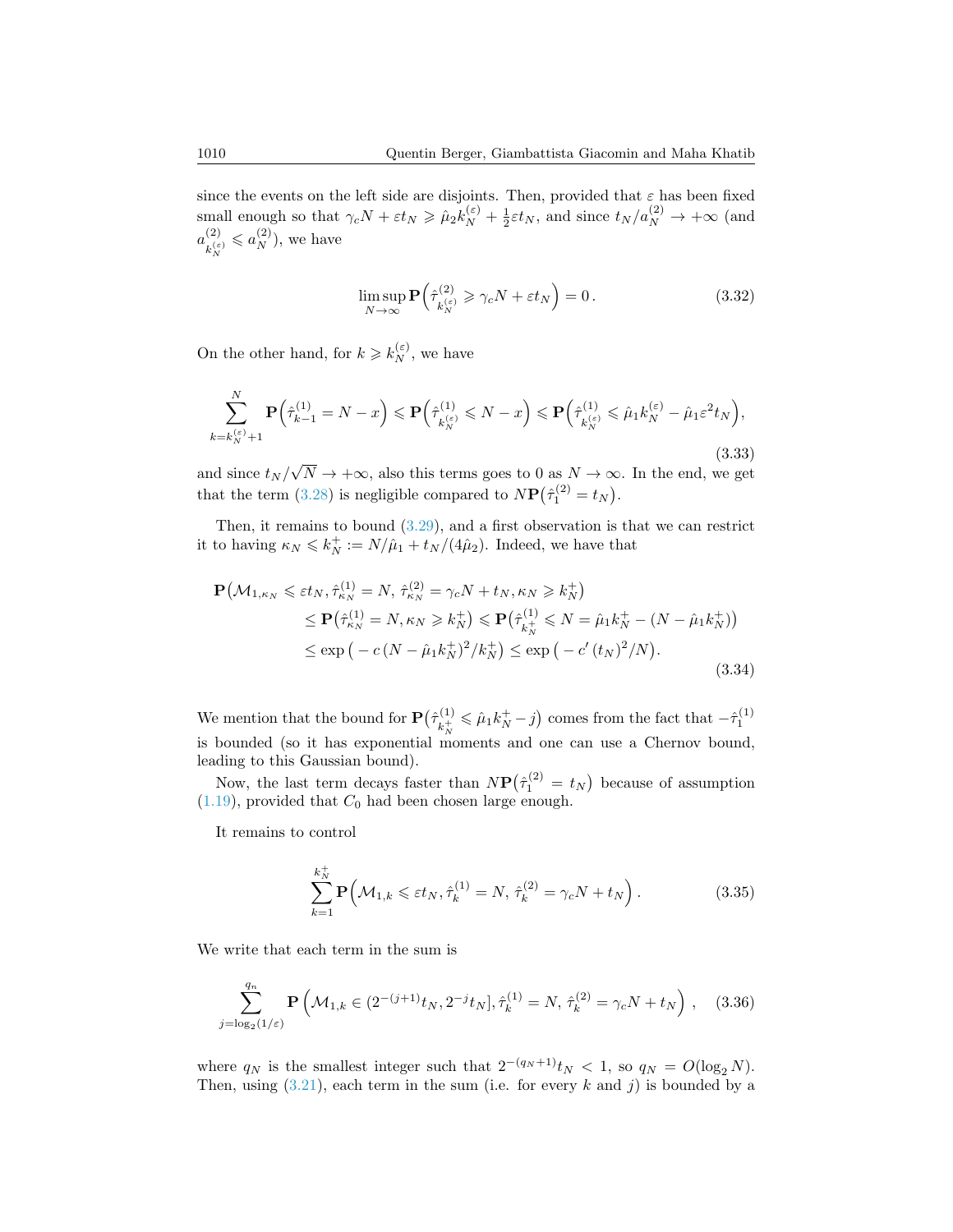constant (not depending on  $j$  and  $k$ ) times

$$
k \sum_{z=2^{-(j+1)}t_N}^{2^{-j}t_N} \sum_{x \in \mathbb{N}} \frac{L(2^{-j}t_N)}{(2^{-j}t_N)^{(2+\alpha)}} p_h(x) \times
$$
  
\n
$$
\mathbf{P}\left(\hat{\tau}_{k-1}^{(1)} = N - x, \hat{\tau}_{k-1}^{(2)} = \gamma_c N + t_N - z, \mathcal{M}_{1,k-1} \leq 2^{-j}t_N\right)
$$
  
\n
$$
\leq \frac{NL(t_N)}{t_N^{2+\alpha}} \sum_{x \in \mathbb{N}} p_h(x) 2^{j(3+\alpha)} \mathbf{P}\left(\hat{\tau}_{k-1}^{(1)} = N - x, \hat{\tau}_{k-1}^{(2)} \geq \gamma_c N + \frac{t_N}{2}, \mathcal{M}_{1,k-1} \leq 2^{-j}t_N\right),
$$
\n(3.37)

where we used that provided that  $t_N$  is large enough,  $L(2^{-j}t_N) \leq 2^{j}L(t_N)$  (this is a direct consequence of Potter's bound for slowly varying functions, see [Bingham](#page-31-3) [et al.,](#page-31-3) [1987,](#page-31-3) Th. 1.5.6) and summed over z. Recovering the sum over k and j, we therefore need to show that

$$
\sum_{k=1}^{k_N^+} \sum_{j=\log_2(1/\varepsilon)}^{q_n} \sum_{x \in \mathbb{N}} p_h(x) 2^{j(3+\alpha)}
$$
  

$$
\mathbf{P}\left(\hat{\tau}_{k-1}^{(1)} = N - x, \hat{\tau}_{k-1}^{(2)} \ge \gamma_c N + t_N/2, \mathcal{M}_{1,k-1} \le 2^{-j} t_N\right)
$$
(3.38)

is small for N large.

Then, for every j, we define  $\{\bar{\tau}_k\}_{k=0,1,...}$  (with law  $\bar{\mathbf{P}}^{(j)}$ , carrying the dependence on j) as an i.i.d. sum of k variables with distribution  $(\hat{\tau}_1^{(1)}, \hat{\tau}_1^{(2)} \mathbf{1}_{\{\hat{\tau}_1^{(2)} \leq 2^{-j} t_N\}})$ : we therefore obtain that for  $k \leq k_N^+$ 

$$
\begin{split} \mathbf{P} \Big( \hat{\tau}_{k-1}^{(1)} = N - x, \hat{\tau}_{k-1}^{(2)} \geq \gamma_c N + t_N/2, \mathcal{M}_{1,k-1} \leqslant 2^{-j} t_N \Big) \\ & \leqslant \bar{\mathbf{P}}^{(j)} \Big( \bar{\tau}_{k-1}^{(1)} = N - x, \bar{\tau}_{k-1}^{(2)} \geqslant \gamma_c N + t_N/2 \Big) \\ & \leqslant \bar{\mathbf{P}}^{(j)} \Big( \bar{\tau}_{k-1}^{(1)} = N - x, \bar{\tau}_{k_N^+}^{(2)} \geqslant \gamma_c N + t_N/2 \Big) \,. \end{split}
$$

Using this inequality and summing it over  $k$  in  $(3.38)$ , (and then using that  $\sum_{x} p_h(x) = 1$ , we obtain that [\(3.38\)](#page-18-0) is smaller than

<span id="page-18-3"></span><span id="page-18-0"></span>
$$
\sum_{j=\log_2(1/\varepsilon)}^{q_n} 2^{j(3+\alpha)} \bar{\mathbf{P}}^{(j)} \left( \bar{\tau}_{k_N^+}^{(2)} \ge \hat{\mu}_2 k_N^+ + t_N/4 \right), \tag{3.39}
$$

where we used that  $\gamma_c N \geq \hat{\mu}_2 k_N^+ - \frac{1}{4} t_N$ . Then, we may use a Fuk-Nagaev inequality, see for example in [Nagaev](#page-32-12) [\(1979\)](#page-32-12), to control the last probability – we regroup the inequalities we need under the following lemma.

<span id="page-18-2"></span>**Lemma 3.1.** Let  $\{X_i\}_{i=1,2,...}$  be a sequence of i.i.d. non negative r.v. with  $P(X_1 >$  $f(x) \sim \varphi(x)x^{-\rho}$  with  $\rho > 1$  and  $\varphi(\cdot)$  a slowly varying function. Denote  $\mu := \mathbf{E}[X]$ and  $\sigma(y) = \mathbf{E}[X_1^2 \mathbf{1}_{\{X_1 \leq y\}}].$  We have that there exist constants  $c, c' > 0$  such that for any  $y \leqslant x$ 

<span id="page-18-1"></span>
$$
\mathbf{P}\Big(\sum_{i=1}^{n} X_i \mathbf{1}_{\{X_i \le y\}} - \mu n \ge x\Big) \le \left(1 + c' \frac{x}{n\varphi(y)y^{1-\rho}}\right)^{-cx/y} + e^{-cx^2/n\sigma(y)} \mathbf{1}_{\{\rho \ge 2\}}.
$$
\n(3.40)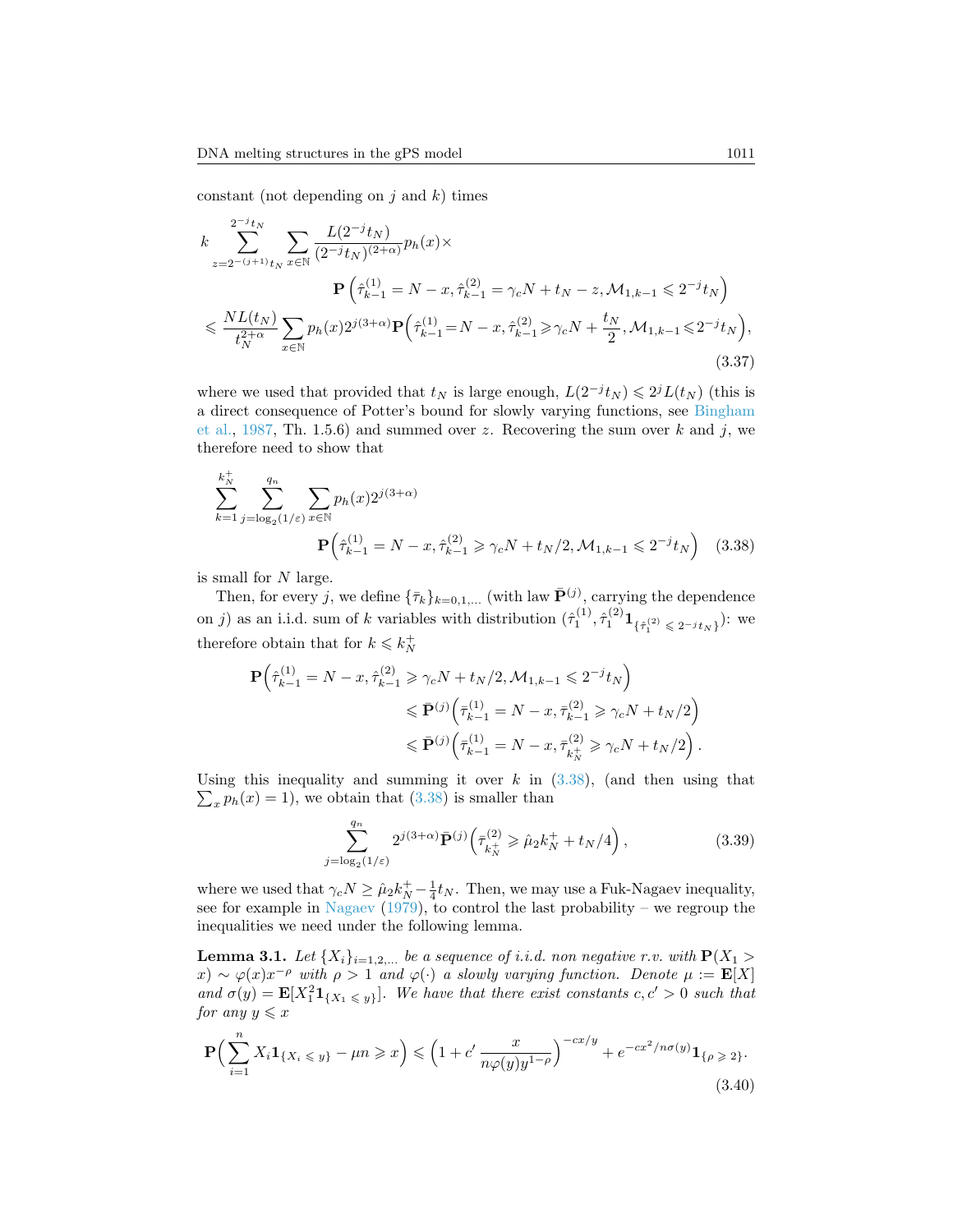Moreover, for any  $u > 0$  there is a constant  $c_u$  such that, if  $x/(n\varphi(y)y^{1-\rho}) \leq u$ , then

<span id="page-19-1"></span>
$$
\mathbf{P}\Big(\sum_{i=1}^{n} X_i \mathbf{1}_{\{X_i \leq y\}} - \mu n \geqslant x\Big) \leqslant \exp\Big(-c_u \frac{x^2}{n\sigma(y)}\Big). \tag{3.41}
$$

The first term on the right hand side of  $(3.40)$  roughly corresponds to the probability to make  $x/y$  anomalous jumps of order y, and the second term to a *collective* Cramér strategy, with no exceptional jump.

Lemma [3.1](#page-18-2) can be extracted from [Nagaev](#page-32-12) [\(1979\)](#page-32-12): [\(3.40\)](#page-18-1) is taken from [Nagaev](#page-32-12) [\(1979,](#page-32-12) Theorem 1.2) ( $\rho \in (1, 2)$ ) and [Nagaev](#page-32-12) (1979, Corollary 1.6) ( $\rho \ge 2$ ); [\(3.41\)](#page-19-1) comes from Theorem 1.3 in [Nagaev](#page-32-12) [\(1979\)](#page-32-12)—we use that  $\sigma(y) = \mathbf{E}[X_1^2 \mathbf{1}_{\{X_1 \le y\}}]$  is larger than  $c''y^{2-\rho}\varphi(y)$ , so that  $\log(1+c'x/(n\varphi(y)y^{1-\rho})) \geq \delta_u xy/n\sigma(y)$  provided that  $c'x/(n\varphi(y)y^{1-\rho}) \leq u$  (this is condition (1.4) in [Nagaev,](#page-32-12) [1979,](#page-32-12) Theorem 1.3).

Applying [\(3.40\)](#page-18-1) to  $X_1 = \hat{\tau}_1^{(2)}$  (*i.e.*  $\rho = 1 + \alpha$  and  $\varphi(\cdot)$  a constant times  $L(\cdot)$ ), and  $x = \varepsilon t_N$ ,  $y = 2^{-j} t_N$  (so  $y \le x$  in the summation range for j, cf. [\(3.39\)](#page-18-3)), we get that (using that  $\sigma(y) \leq \sigma(x)$  and  $k_N^+ \leq N$  for the term  $\alpha \geq 1$ )

<span id="page-19-2"></span>
$$
\bar{\mathbf{P}}^{(j)}\left(\bar{\tau}_{k_N^+}^{(2)} \ge \mu_2 k_N^+ + t_N/4\right) \le \left(1 + c' \frac{\varepsilon 2^j}{N \mathbf{P}(\tau_1^{(2)} > 2^{-j} t_N)}\right)^{-c\varepsilon 2^j} + e^{-c'' \varepsilon^2 \frac{t_N^2}{N \sigma(t_N)}} \mathbf{1}_{\{\alpha \ge 1\}}.
$$
\n(3.42)

The second term poses no issue: summing it for  $j \in [\log_2(1/\varepsilon), q_n]$ , we get that

<span id="page-19-0"></span>
$$
\sum_{j=\log_2(1/\varepsilon)}^{q_n} 2^{j(3+\alpha)} e^{-c'' t_N^2 / N \sigma(t_N)} \mathbf{1}_{\{\alpha \geq 1\}} \leq N^{3+\alpha} e^{-c'' t_N^2 / N \sigma(t_N)} \mathbf{1}_{\{\alpha \geq 1\}}, \quad (3.43)
$$

and this is small when  $N \to +\infty$  thanks to assumption [\(1.19\)](#page-6-1), provided that the constant  $C_0$  has been fixed large enough in the case  $\alpha \geq 1$ .

For the first term in [\(3.42\)](#page-19-2), let  $j_{\varepsilon} = j_{\varepsilon}(t_N)$  be the first j such that  $N\mathbf{P}(\tau_1^{(2)} >$  $2^{-j}t_N$ )  $\geq c'\varepsilon^{A}2^{j}$  for some constant A large enough (the precise choice is made below): note that  $2^{-j_{\varepsilon}}t_N$  is larger than  $a_N^{(2)}$  (since  $N\mathbf{P}(\tau_1^{(2)} > a_N^{(2)}) \to 1$ ), so that  $j_{\varepsilon} \geq \log_2(t_n/a_N^{(2)}) \to +\infty$ . Summing over  $j \in [\log_2(1/\varepsilon), j_{\varepsilon})$  the first term in [\(3.42\)](#page-19-2), we get with the choice  $c(A-1) \geq 4 + \alpha$  and  $\varepsilon$  sufficiently small

$$
\sum_{j=\log_2(1/\varepsilon)}^{j_{\varepsilon}-1} 2^{j(3+\alpha)} \left(1+\varepsilon^{1-A}\right)^{-c\varepsilon 2^j} \leqslant \sum_{j=\log_2(1/\varepsilon)}^{j_{\varepsilon}-1} 2^{j(3+\alpha)} \varepsilon^{c(A-1)\varepsilon 2^j}
$$
\n
$$
\leqslant \sum_{j=0}^{\infty} 2^{(3+\alpha)(j+\log_2(1/\varepsilon)) - (4+\alpha)(2^j-1)\log_2(1/\varepsilon) - (4+\alpha)\log_2(1/\varepsilon)}
$$
\n
$$
= \varepsilon \sum_{j=0}^{\infty} 2^{(3+\alpha)j - (4+\alpha)(2^j-1)\log_2(1/\varepsilon)} \leqslant 2\varepsilon. \quad (3.44)
$$

For  $j \geq \dot{j}_{\varepsilon}$ , we use [\(3.41\)](#page-19-1). In the case  $\alpha \geq 1$ , we therefore have the same reasoning as in [\(3.43\)](#page-19-0): the sum for  $j \in [j_{\varepsilon}, q_n]$  is small. If  $\alpha < 1$ , then  $\sigma(y) =$  $\mathbf{E}[X_1^2 \mathbf{1}_{\{X_1 \leq y\}}] \leq \tilde{c}y^2 \varphi(y)y^{-\rho}$ , and  $(3.42)$  becomes, for  $j \geq j_{\varepsilon}$ 

$$
\bar{\mathbf{P}}^{(j)}\Big(\bar{\tau}_{k_N^+}^{(2)} \ge \mu_2 k_N^+ + t_N/4\Big) \le \exp\left(-c_{\varepsilon} 2^{2j} (N \mathbf{P}(\tau_1^{(2)} > 2^{-j} t_N))^{-1}\right) \le \exp\left(-c_{\varepsilon}' 2^{2j}\right),
$$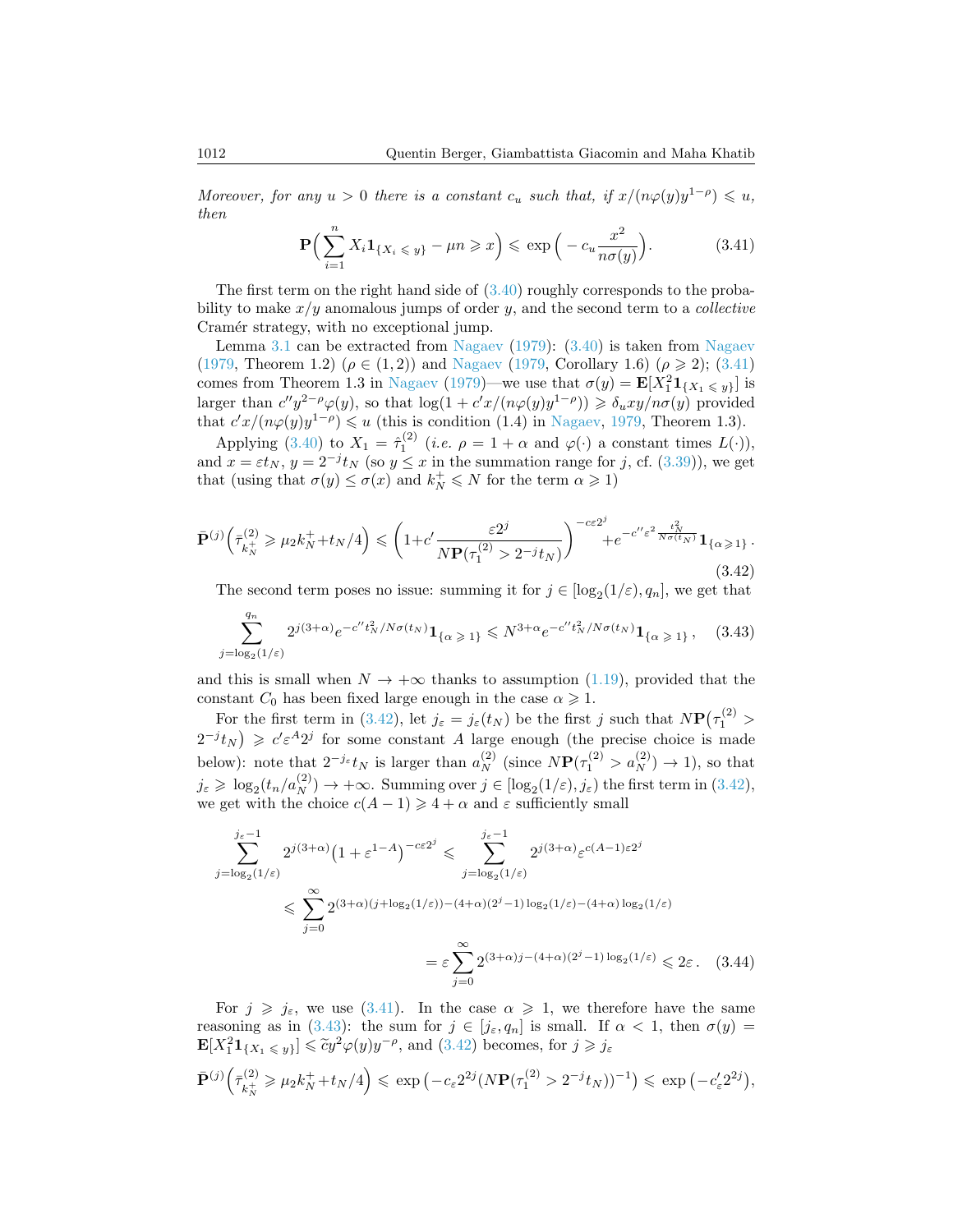where we used in the second inequality that  $(N\mathbf{P}(\tau_1^{(2)} > 2^{-j}t_N))^{-1}$  is bounded above by a constant if  $j \geq j_{\varepsilon}$ . Then, summing over  $j \in [j_{\varepsilon}, q_N]$ , we get

$$
\sum_{j=j_{\varepsilon}(t_N)}^{q_N} 2^{j(3+\alpha)} e^{-c_{\varepsilon}' 2^{2j}} \to 0 \quad \text{as } N \to +\infty.
$$
 (3.45)

All together, we have shown that [\(3.39\)](#page-18-3) is small.

$$
\qquad \qquad \Box
$$

## <span id="page-20-0"></span>4. The free partition function: proof of Theorem [2.2](#page-10-2)

We will first prove [\(2.6\)](#page-10-0) for the case  $\sum_j K_j(j) < \infty$ . Many estimates are in common with the case  $\sum_j K_j(j) = \infty$  that we treat right after, and we will stress along the proof when the estimates are dependent or not on the fact that  $\sum_j K_f(j) < \infty$ . Also, the proof of the lower bounds  $(2.7)$  and  $(2.8)$  are contained in the proof of [\(2.6\)](#page-10-0) as we explain along the way.

*Proof of Theorem [2.2.](#page-10-2)* As announced, we start with the proof of  $(2.6)$  and assume  $\sum_j K_f(j) < \infty$ . Let us fix  $\eta > 0$ , and  $\varepsilon > 0$  small, how small depends on  $\eta$  as will be stressed in the proof.

We decompose the free partition function into several parts:

<span id="page-20-3"></span>
$$
Z_{N,M,h}^{f} = I + II + III + IV + V
$$
  
\nwith 
$$
I = Z_{N,M,h}^{f}(V_1^{(N)} \ge 1/\varepsilon)
$$
  
\n
$$
II = Z_{N,M,h}^{f}(V_1^{(N)} < 1/\varepsilon; V_2^{(N)} \le 1/\varepsilon)
$$
  
\n
$$
III = Z_{N,M,h}^{f}(V_1^{(N)} < 1/\varepsilon; V_2^{(N)} \in (1/\varepsilon, t_N - \frac{1}{\varepsilon} a_N^{(2)}))
$$
  
\n
$$
IV = Z_{N,M,h}^{f}(V_1^{(N)} < 1/\varepsilon; V_2^{(N)} \in [t_N - \frac{1}{\varepsilon} a_N^{(2)}, t_N + \frac{1}{\varepsilon} a_N^{(2)}])
$$
  
\n
$$
V = Z_{N,M,h}^{f}(V_1^{(N)} < 1/\varepsilon; V_2^{(N)} > t_N + \frac{1}{\varepsilon} a_N^{(2)}).
$$
\n
$$
(4.1)
$$

The main contribution comes from the terms II and IV. We first estimate these terms, before showing that all the other ones are negligible compared to max(II,IV).

<span id="page-20-1"></span>4.1. Main terms, and proof of [\(2.7\)](#page-10-1) and [\(2.8\)](#page-10-3).

4.1.1. Analysis of II and proof of  $(2.7)$ . Recall  $(1.3)$  and  $(1.10)$ . The term II can be written as

<span id="page-20-2"></span>
$$
\text{II} := \sum_{i < 1/\varepsilon} \sum_{j \leqslant 1/\varepsilon} K_f(i) K_f(j) e^{(N-i)N_h} \mathbf{P}((N-i, M-j) \in \hat{\tau}),\tag{4.2}
$$

and it is just a matter of estimating  $P((N - i, M - j) \in \hat{\tau})$  uniformly for  $0 \leq i, j \leq 1/\varepsilon$ . We have from Theorem [2.1,](#page-9-1) uniformly for  $i, j \leq 1/\varepsilon$ ,

$$
\mathbf{P}((N-i, M-j) \in \hat{\tau}) \stackrel{N \to \infty}{\sim} \frac{N-i}{\hat{\mu}_1^2} \mathbf{P}(\hat{\tau}_1^{(2)} = M - j - \gamma_c(N-i)) \sim \frac{N}{\hat{\mu}_1^2} \mathbf{P}(\hat{\tau}_1^{(2)} = t_N).
$$
\n(4.3)

(Recall  $t_n := M - \gamma_c N$  and [\(1.12\)](#page-6-3).) Hence,

<span id="page-20-4"></span>
$$
\mathcal{II} \sim \frac{N}{\hat{\mu}_1^2} \mathbf{P}(\hat{\tau}_1^{(2)} = t_N) e^{N N_h} \sum_{i \leq 1/\varepsilon} e^{-i N_h} K_f(i) \sum_{j \leq 1/\varepsilon} K_f(j). \tag{4.4}
$$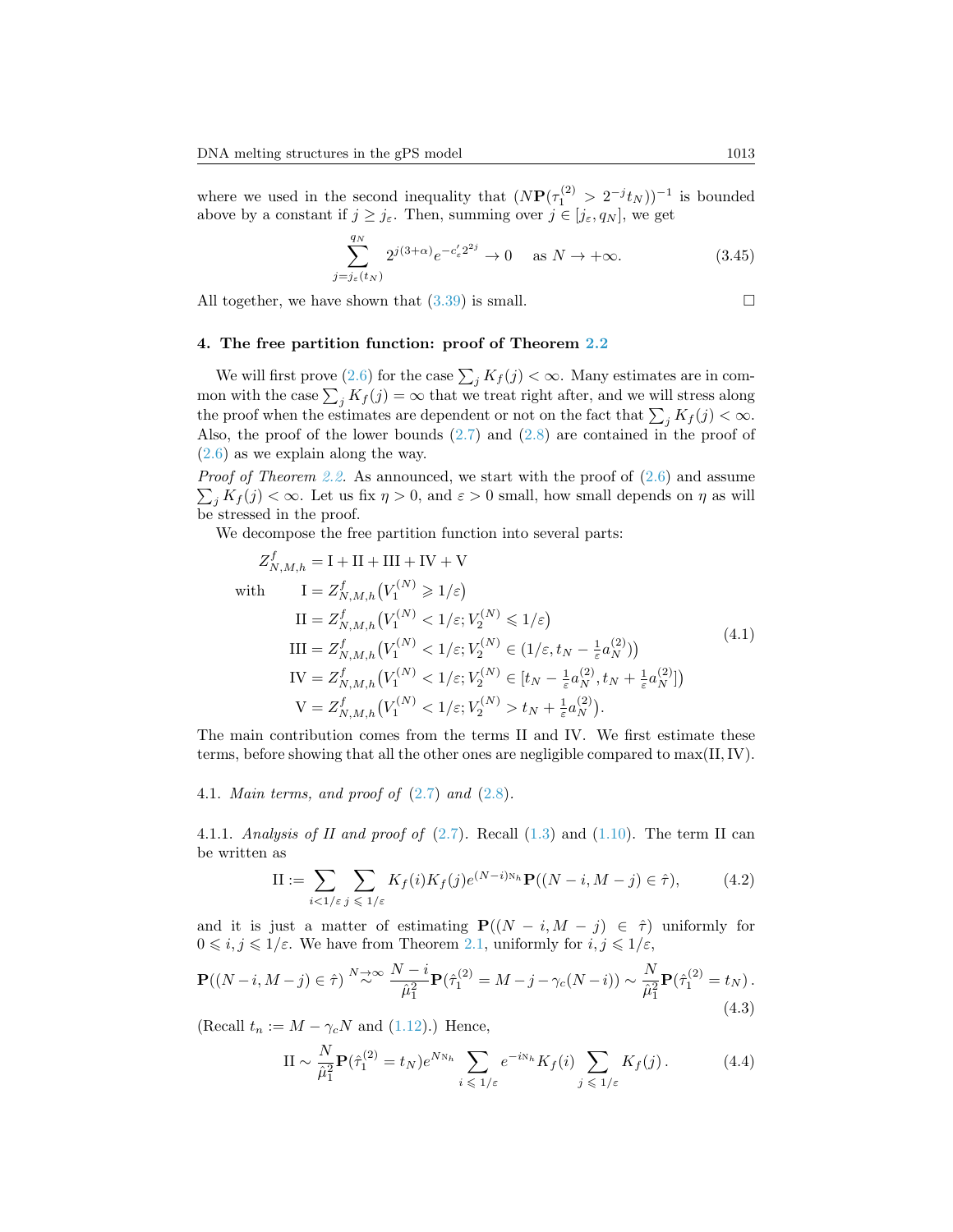Hence, if  $\overline{K} = \sum_{j \in \mathbb{N}} K_j(j) < +\infty$ , we get that provided that  $\varepsilon$  has been fixed small enough (depending on  $\eta$ ), for all N sufficiently large,

$$
\Pi \ge (1 - \eta) \overline{K} \frac{N}{\hat{\mu}_1^2} e^{N_{N_h}} \Big( \sum_{i \ge 0} e^{-i N_h} K_f(i) \Big) \mathbf{P}(\hat{\tau}_1^{(2)} = t_N),
$$
  
\n
$$
\Pi \le (1 + \eta) \overline{K} \frac{N}{\hat{\mu}_1^2} e^{N_{N_h}} \Big( \sum_{i \ge 0} e^{-i N_h} K_f(i) \Big) \mathbf{P}(\hat{\tau}_1^{(2)} = t_N).
$$
\n(4.5)

The lower bound [\(2.7\)](#page-10-1) is obtained simply by using the estimate [\(2.4\)](#page-9-2) instead of [\(2.3\)](#page-9-3) in [\(4.2\)](#page-20-2): the straightforward details are left to the reader.

4.1.2. Analysis of IV and proof of  $(2.8)$ . It can be written as

IV = 
$$
\sum_{i \leq 1/\varepsilon} \sum_{j=t_N - \frac{1}{\varepsilon} a_N^{(2)}}^{t_N + \frac{1}{\varepsilon} a_N^{(2)}} K_f(i) K_f(j) e^{(N-i)N_h} \mathbf{P}((N-i, M-j) \in \hat{\tau}).
$$
 (4.6)

We have that uniformly for  $j \in [t_N - \frac{1}{\varepsilon} a_N^{(2)}, t_N + \frac{1}{\varepsilon} a_N^{(2)}], K_f(j) \sim K_f(t_N)$ . We can therefore focus on estimating, uniformly for  $i \leqslant 1/\varepsilon$ 

$$
\sum_{j=t_N-\frac{1}{\varepsilon}a_N^{(2)}}^{t_N+\frac{1}{\varepsilon}a_N^{(2)}} \mathbf{P} \big( (N-i, M-j) \in \hat{\tau} \big)
$$
\n
$$
= \mathbf{P} \Big( \text{for some } k, \ \hat{\tau}_k^{(1)} = N-i, \hat{\tau}_k^{(2)} \in [\gamma_c N - \frac{1}{\varepsilon}a_N^{(2)}, \gamma_c N + \frac{1}{\varepsilon}a_N^{(2)}] \Big),
$$

and now we prove that this term is close to  $1/\hat{\mu}_1$ . In fact we have

$$
\mathbf{P}\Big(\text{for some }k,\ \hat{\tau}_k^{(1)} = N - i, \hat{\tau}_k^{(2)} \in [\gamma_c N - \frac{1}{\varepsilon} a_N^{(2)}, \gamma_c N + \frac{1}{\varepsilon} a_N^{(2)}] \Big) \n= \mathbf{P}(N - i \in \hat{\tau}^{(1)}) - \mathbf{P}\Big(\text{for some }k,\ \hat{\tau}_k^{(1)} = N - i, \hat{\tau}_k^{(2)} \notin [\gamma_c N - \frac{1}{\varepsilon} a_N^{(2)}, \gamma_c N + \frac{1}{\varepsilon} a_N^{(2)}] \Big),
$$

and we now show that, provided that  $\varepsilon$  had been fixed small enough, uniformly for  $i \leqslant 1/\varepsilon$  and N large enough:

<span id="page-21-1"></span><span id="page-21-0"></span>
$$
\mathbf{P}\left(\hat{\tau}_k^{(1)} = N - i, \hat{\tau}_k^{(2)} < \gamma_c N - \frac{1}{\varepsilon} a_N^{(2)} \text{ for some } k\right) \le \eta\,,\tag{4.7}
$$

$$
\mathbf{P}\left(\hat{\tau}_k^{(1)} = N - i, \hat{\tau}_k^{(2)} > \gamma_c N + \frac{1}{\varepsilon} a_N^{(2)} \text{ for some } k\right) \le \eta. \tag{4.8}
$$

This will be enough, since by the Renewal Theorem we have that  $\mathbf{P}(N-i \in \hat{\tau}^{(1)}) \to$  $\hat{\mu}_1^{-1}$  uniformly for  $i \leq 1/\varepsilon$ .

To treat (4.7), define 
$$
k_N := \frac{1}{\hat{\mu}_1} N - \frac{1}{2\hat{\mu}_2 \varepsilon} a_N^{(2)}
$$
: we have uniformly for  $i \leq 1/\varepsilon$ 

<span id="page-21-2"></span>
$$
\mathbf{P}\left(\text{for some } k, \ \hat{\tau}_k^{(1)} = N - i, \hat{\tau}_k^{(2)} < \gamma_c N - \frac{1}{\varepsilon} a_N^{(2)}\right)
$$
\n
$$
= \mathbf{P}\left(\text{for some } k \leq k_N, \ \hat{\tau}_k^{(1)} = N - i, \hat{\tau}_k^{(2)} < \gamma_c N - \frac{1}{\varepsilon} a_N^{(2)}\right)
$$
\n
$$
+ \mathbf{P}\left(\text{for some } k \geq k_N, \ \hat{\tau}_k^{(1)} = N - i, \hat{\tau}_k^{(2)} < \gamma_c N - \frac{1}{\varepsilon} a_N^{(2)}\right)
$$
\n
$$
\leq \mathbf{P}\left(\hat{\tau}_{k_N}^{(1)} \geq N - 1/\varepsilon\right) + \mathbf{P}\left(\hat{\tau}_{k_N}^{(2)} < \gamma_c N - \frac{1}{\varepsilon} a_N^{(2)}\right). \tag{4.9}
$$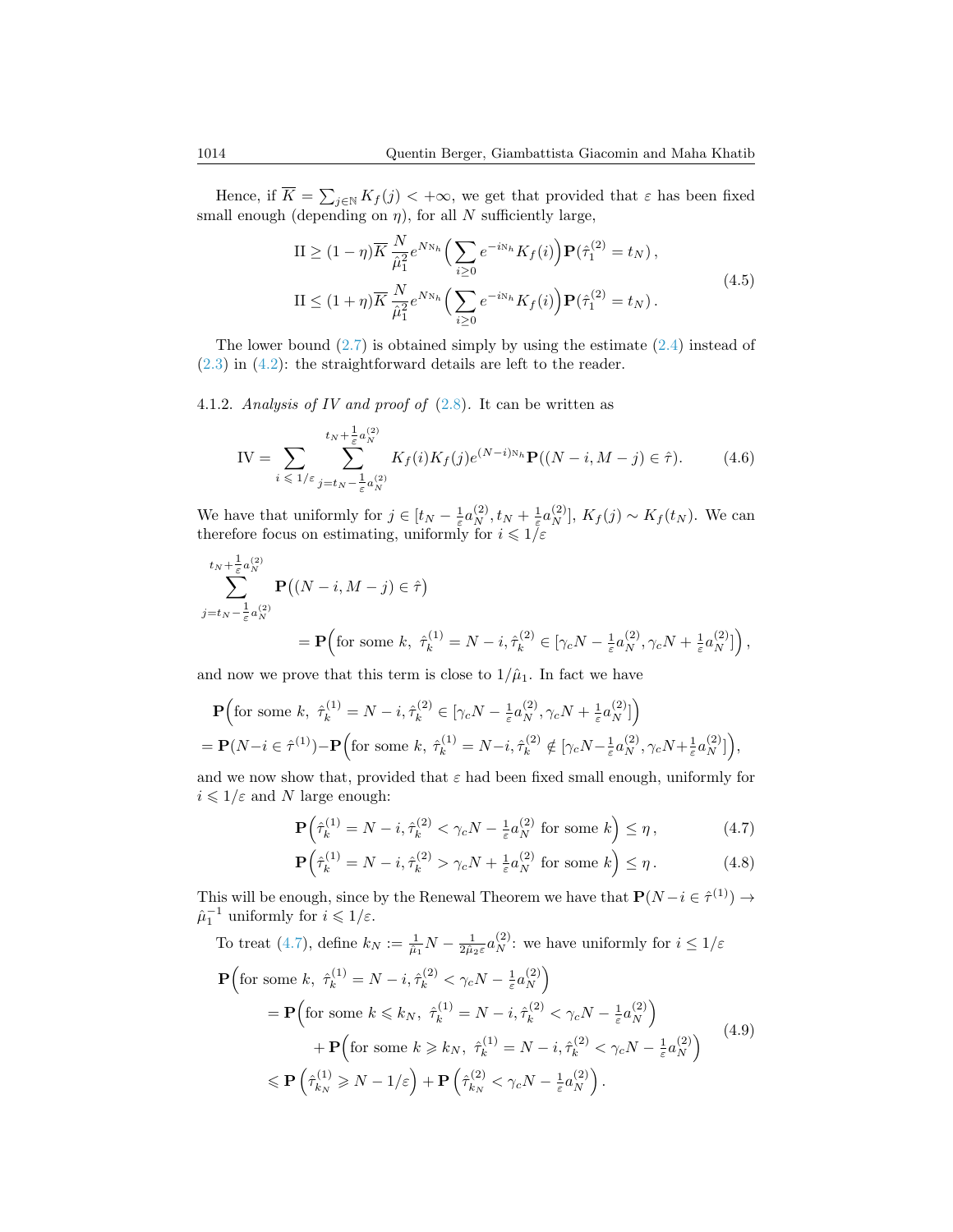Now, it is easy to see that the two terms in the last line are small: we indeed have that for arbitrary  $\eta' > 0$ , one can choose  $\varepsilon$  small enough so that for all N large enough,

<span id="page-22-0"></span>
$$
\mathbf{P}\left(\hat{\tau}_{k_N}^{(1)} \ge N - 1/\varepsilon\right) = \mathbf{P}\left(\hat{\tau}_{k_N}^{(1)} \ge \hat{\mu}_1 k_N + \frac{\hat{\mu}_1}{2\hat{\mu}_2 \varepsilon} a_N^{(2)} - 1/\varepsilon\right) \le \eta',
$$
\n
$$
\text{and} \quad \mathbf{P}\left(\hat{\tau}_{k_N}^{(2)} < \gamma_c N - \frac{1}{\varepsilon} a_N^{(2)}\right) = \mathbf{P}\left(\hat{\tau}_{k_N}^{(2)} < \hat{\mu}_2 k_N - \frac{1}{2\varepsilon} a_N^{(2)}\right) \le \eta'.
$$
\n
$$
(4.10)
$$

For the first line, we used that  $\frac{\hat{\mu}_1}{2\hat{\mu}_2 \varepsilon} a_N^{(2)} - 1/\varepsilon \geq \varepsilon^{-1/2} \sqrt{N} \geq \varepsilon^{-1/2} \sqrt{k_N}$  provided that N is large enough (and  $\varepsilon$  small), and then simply Chebichev's inequality. For the second line, we used that  $\gamma_c = \hat{\mu}_2 / \hat{\mu}_1$  to get that  $\gamma_c N = \hat{\mu}_2 k_N + \frac{1}{2\varepsilon} a_N^{(2)}$ , and then the approximation of  $(a_{k_N}^{(2)})$  $(k_N)^{-1}(\hat{\tau}_{k_N} - k_N \hat{\mu}_2)$  by an  $\alpha_2$ -stable distribution, as done in [\(3.18\)](#page-15-1).

For [\(4.8\)](#page-21-1), we define  $k'_N = \frac{1}{\hat{\mu}_1} N + \frac{1}{2\hat{\mu}_2 \varepsilon} a_N^{(2)}$ , and similarly to what is done above, we have

$$
\begin{split} \mathbf{P}\Big( & \text{for some } k, \ \hat{\tau}_k^{(1)} = N - i, & \hat{\tau}_k^{(2)} > \gamma_c N + \frac{1}{\varepsilon} a_N^{(2)} \Big) \\ &\leqslant \mathbf{P}\left(\hat{\tau}_{k_N'}^{(1)} \leqslant N - i\right) + \mathbf{P}\left(\hat{\tau}_{k_N'}^{(2)} > \gamma_c N + \frac{1}{\varepsilon} a_N^{(2)}\right), \end{split}
$$

and both terms are smaller than  $\eta'$  provided that  $\varepsilon$  had been fixed small enough and N is large, for the same reasons as in  $(4.10)$ .

In the end, we get that provided that  $\varepsilon$  had been fixed small enough, for all sufficiently large  $N$ 

$$
IV \ge (1 - \eta) \frac{1}{\hat{\mu}_1} K_f(t_N) e^{N_{N_h}} \sum_{i \le 1/\varepsilon} e^{-i_{N_h}} K_f(i),
$$
  
\n
$$
IV \le (1 + \eta) \frac{1}{\hat{\mu}_1} K_f(t_N) e^{N_{N_h}} \sum_{i \le 1/\varepsilon} e^{-i_{N_h}} K_f(i).
$$
\n(4.11)

<span id="page-22-1"></span>Obviously, since the last sum converges, we can replace it with the infinite sum, and simply replace  $\eta$  by  $2\eta$  provided that  $\varepsilon$  is small enough. This competes the analysis of IV.

For what concerns  $(2.8)$  we simply need to show that

$$
\begin{split} \text{IVb} &:= Z^f_{N,M,h} \Big( V^{(N)}_1 \leq \frac{1}{\varepsilon}, V^{(N)}_2 \in \big[ t_N - \tfrac{1}{\varepsilon} a_N^{(2)}, t_N + \tfrac{1}{\varepsilon} a_N^{(2)} \big], \mathcal{M}_{1,\kappa_N} > \tfrac{1}{\varepsilon} m_N^{(2)} \Big) \\ & = \sum_{i \, \leqslant \, 1/\varepsilon} \sum_{j=t_N - \tfrac{1}{\varepsilon} a_N^{(2)}}^{\ell_{N,j}} K_f(i) K_f(j) e^{(N-i) \mathbb{N}_h} \mathbf{P} \Big( (N-i, M-j) \in \hat{\tau}, \mathcal{M}_{1,\kappa_N} > \tfrac{1}{\varepsilon} m_N^{(2)} \Big). \end{split}
$$

is negligible compared to  $(4.11)$ . But again, uniformly for the range of j considered, we have  $K_f(j) \leq 2K_f(t_N)$  (provided that N is large enough). Then, dropping the event  $N - i \in \hat{\tau}^{(1)}$ , and summing over j, we get that

$$
IVb \leq 2K_f(t_N)e^{N\gamma_h}\Big(\sum_{i\leq 1/\varepsilon}K_f(i)e^{-i\gamma_h}\Big)\mathbf{P}\Big(\mathcal{M}_{1,\kappa_N} > \frac{1}{\varepsilon}m_N^{(2)}\Big).
$$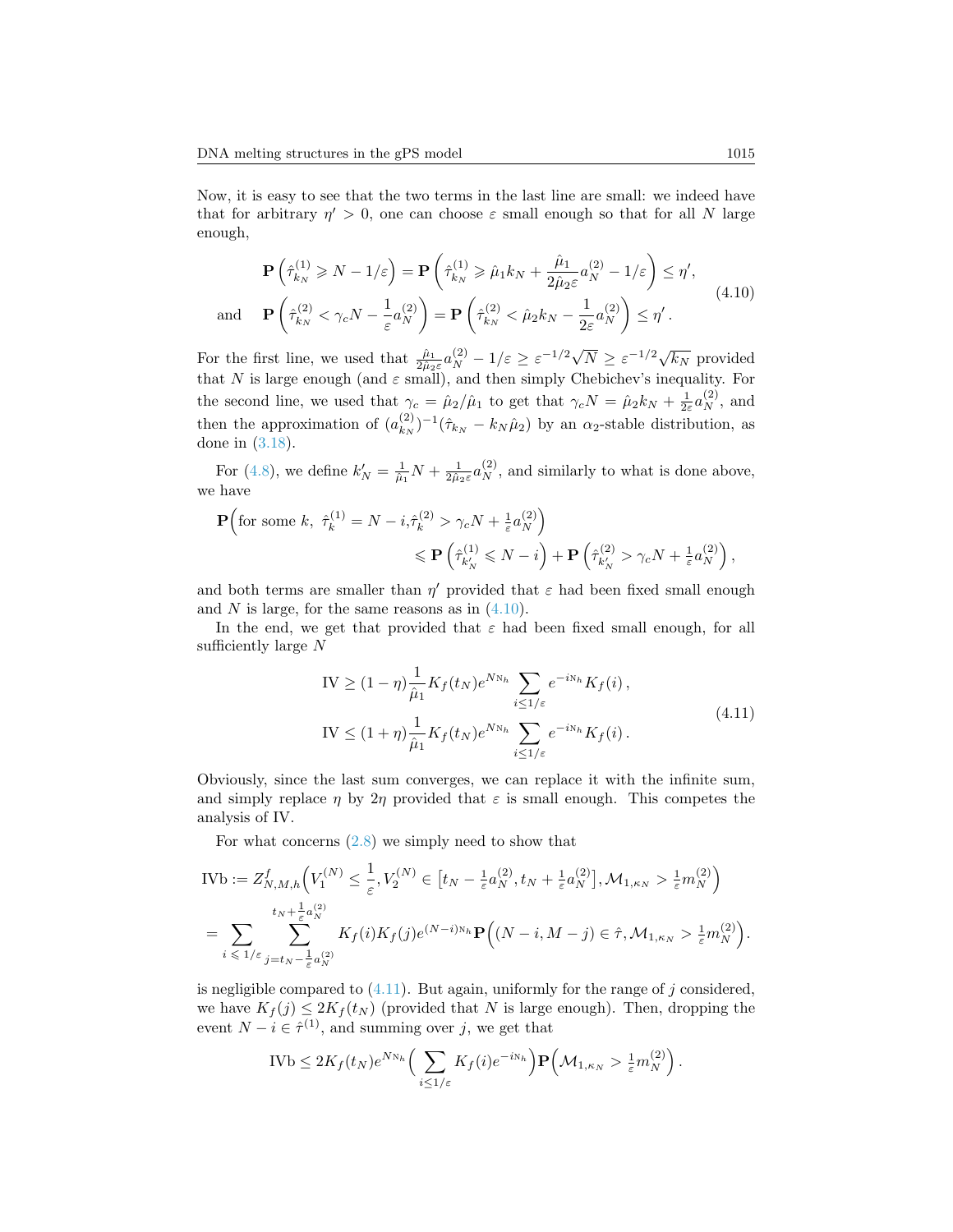Then, using that  $\kappa_N \leq N$ , we get that

$$
\mathbf{P}\Big(\mathcal{M}_{1,\kappa_N} > \tfrac{1}{\varepsilon}m_N^{(2)}\Big) \leq \mathbf{P}\Big(\max_{1\leq k\leq N}(\hat{\tau}_k^{(2)}-\hat{\tau}_{k-1}^{(2)}) > \tfrac{1}{\varepsilon}m_N^{(2)}\Big) \leq N \mathbf{P}\big(\hat{\tau}_1^{(2)} > \tfrac{1}{\varepsilon}m_N^{(2)}\big),
$$

which can be made arbitrarily small by choosing  $\varepsilon$  small (uniformly in N), thanks to the definition [\(1.16\)](#page-6-5) of  $m_N^{(2)}$ . Hence IVb is negligible compared to IV. We also stress here that to estimate IV – in particular to obtain  $(4.11)$  –, we did not make use of the assumption  $\sum K_f (i) < +\infty$ .

<span id="page-23-0"></span>4.2. Remaining terms. It remains to estimate the terms I, III and V in  $(4.1)$ , and show that they are negligible compared to  $(4.4)$  or  $(4.11)$ . We start by parts III and V.

4.2.1. Analysis of III. Assume that N is large enough, so that  $\frac{1}{\varepsilon} a_N^{(2)} \leq \frac{1}{2} t_N$  we write

$$
\text{III} \leq Z_{N,M,h}^f\Big(V_1^{(N)} < 1/\varepsilon; V_2^{(N)} \in (1/\varepsilon, \frac{1}{2}t_N)\Big) \quad \text{(denoted IIIa)}+ Z_{N,M,h}^f\Big(V_1^{(N)} < 1/\varepsilon; V_2^{(N)} \in (\frac{1}{2}t_N, t_N - \frac{1}{\varepsilon}a_N^{(2)})\Big) \quad \text{(denoted IIIb)} \quad (4.12)
$$

The first term is

$$
\text{IIIa} = \sum_{i < 1/\varepsilon} \sum_{j=1/\varepsilon}^{t_N/2} K_f(i) K_f(j) e^{(N-i)N_h} \mathbf{P}\big((N-i, M-j) \in \hat{\tau}\big). \tag{4.13}
$$

Now we can bound, uniformly for  $i < 1/\varepsilon$  and  $j \leq t_N/2$  (so that  $(M - j) - \gamma_c(N - j)$  $i) \geq t_N/4$  for N sufficiently large, and we can apply Theorem [2.1\)](#page-9-1)

<span id="page-23-1"></span>
$$
\mathbf{P}\big((N-i,M-j)\in\hat{\tau}\big)\leqslant cN\sup_{m\,\geqslant\,t_N/4}\mathbf{P}(\hat{\tau}_1^{(2)}=m)\leqslant c'N\mathbf{P}(\hat{\tau}_1^{(2)}=t_N). \tag{4.14}
$$

Hence we get

<span id="page-23-2"></span>
$$
\text{IIIa} \le c' N \mathbf{P} \left(\hat{\tau}_1^{(2)} = t_N\right) e^{N N_h} \sum_i e^{-i N_h} K_f(i) \sum_{j=1/\varepsilon}^{t_N/2} K_f(j),\tag{4.15}
$$

and in the case when  $\sum K_f(j) < +\infty$ , the last sum can be made arbitrarily small by choosing  $\varepsilon$  small. Hence, recalling [\(4.4\)](#page-20-4), we get that IIIa  $\leq \eta \times$  II for all N sufficiently large, provided that  $\varepsilon$  is small enough.

For the term IIIb, we use that  $K_f(j) \leq cK_f(t_N)$  for j between  $t_N/2$  and  $t_N$  –  $\varepsilon^{-1} a_N^{(2)} \leq 2t_N \left( K_f(\cdot) \right)$  is regularly varying), to get that

$$
\begin{split} & \text{IIIb} \leq \sum_{i \leq 1/\varepsilon} \sum_{j=t_N/2}^{t_N - \frac{1}{\varepsilon} a_N^{(2)}} K_f(i) c K_f(t_N) e^{(N-i)N_h} \mathbf{P}\left((N-i, M-j) \in \hat{\tau}\right) \\ &\leq c \, K_f(t_N) e^{N N_h} \sum_{i \leq 1/\varepsilon} e^{-i N_h} K_f(i) \mathbf{P}\left(\text{for some } k, \ \hat{\tau}_k^{(1)} = N-i, \hat{\tau}_k^{(2)} > \gamma_c N + \frac{1}{\varepsilon} a_N^{(2)}\right). \end{split}
$$

Since we have seen in  $(4.8)$  that the last probability is smaller than some arbitrary  $\eta'$  for all N large enough (provided that  $\varepsilon > 0$  is small enough), uniformly for all  $i \leq 1/\varepsilon$  we have that IIIb  $\leq \eta \times$  IV (recall [\(4.11\)](#page-22-1)). We stress that, here again, we do not make use of the assumption  $\sum K_f (i) < +\infty$ .

In the end, we obtain that III  $\leq \eta \times (II + IV)$  (provided that N is large enough).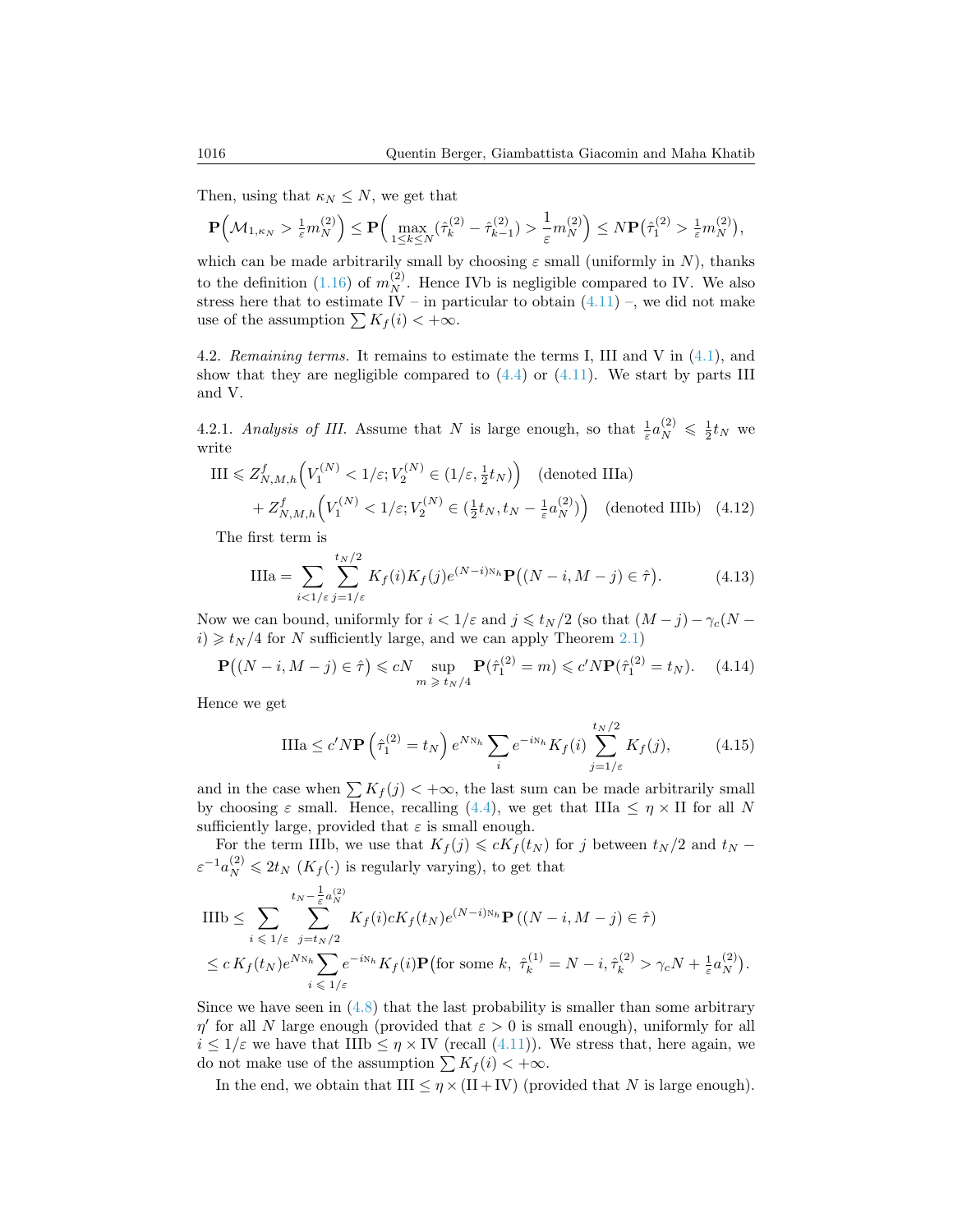4.2.2. Analysis of V. Let us split V into two parts:

$$
Va = Z_{N,M,h}^f(V_1^{(N)} < 1/\varepsilon; V_2^{(N)} \in (t_N + \frac{1}{\varepsilon} a_N^{(2)}, 2t_N),
$$
\n
$$
Vb = Z_{N,M,h}^f(V_1^{(N)} < 1/\varepsilon; V_2^{(N)} > 2t_N).
$$

Let us start with Va. We proceed as above: using that  $K_f(j) \leq cK_f(t_N)$ uniformly for  $j \in (t_N, 2t_N)$ , we get that

$$
\begin{split} &\text{Va} \leqslant \sum_{i \leqslant 1/\varepsilon} \sum_{j \geqslant t_N + \frac{1}{\varepsilon} a_N^{(2)}} K_f(i) c K_f(t_N) e^{(N-i)N_h} \mathbf{P}\big((N-i, M-j) \in \hat{\tau}\big) \\ &\leqslant c K_f(t_N) e^{N N_h} \sum_{i \leqslant 1/\varepsilon} e^{-i N_h} K_f(i) \mathbf{P}\big(\text{for some } k, \ \hat{\tau}_k^{(1)} = N-i, \hat{\tau}_k^{(2)} < \gamma_c N - \frac{1}{\varepsilon} a_N^{(2)}\big). \end{split}
$$

Now we again recall [\(4.7\)](#page-21-0), which tells that the last probability is smaller than some arbitrary  $\eta'$  for all N large enough (provided that  $\varepsilon > 0$  is small enough, uniformly for all  $i \leq 1/\varepsilon$ ). In the end, in view of [\(4.11\)](#page-22-1), we get that  $Va \leq \eta \times IV$ , and here again we did not make use of the assumption  $\sum K_f (i) < +\infty$ .

For the term Vb, we write

<span id="page-24-1"></span>
$$
\text{Vb} = \sum_{i \leq 1/\varepsilon} \sum_{j \geq 2t_N} K_f(i) K_f(j) e^{(N-i)N_h} \mathbf{P} \big( (N-i, M-j) \in \hat{\tau} \big).
$$
 (4.16)

Then, we estimate the last probability: by setting  $k_N := \frac{1}{\hat{\mu}_1} N - \frac{1}{2\hat{\mu}_2} j$  (for some small  $c_0$ , we obtain as in  $(4.9)-(4.10)$  $(4.9)-(4.10)$  $(4.9)-(4.10)$  that

$$
\mathbf{P}((N-i, M-j) \in \hat{\tau}) \leq \mathbf{P}\left(\hat{\tau}_{k_N}^{(1)} \geq N-1/\varepsilon\right) + \mathbf{P}\left(\hat{\tau}_{k_N}^{(1)} \leq \gamma_c N - j\right)
$$
  

$$
\leq \mathbf{P}\left(\hat{\tau}_{k_N}^{(1)} \geq \hat{\mu}_1 k_N + \frac{\hat{\mu}_1}{2\hat{\mu}_2}j - 1/\varepsilon\right) + \mathbf{P}\left(\hat{\tau}_{k_N}^{(2)} \leq \hat{\mu}_2 k_N - j/2\right).
$$
\n(4.17)

Then, the two terms are bounded by  $e^{-cj^2/k_N}$ : recall that  $\hat{\tau}^{(1)}$  has an exponential tail, and that  $-\hat{\tau}^{(2)}$  is bounded above, so that they have some exponential moments (and we may use standard Chernov bounds, as in [\(3.34\)](#page-17-0)). All together, we get that

<span id="page-24-0"></span>
$$
\text{Vb} \leqslant e^{N_{N_h}} \Big( \sum_{i \leqslant 1/\varepsilon} K_f(i) e^{-i N_h} \Big) \Big( \sum_{j=2t_N}^{M} K_f(j) e^{-cj^2/N} \Big) \leqslant C N^{c+1} \exp \Big( -ct_N^2/N \Big),\tag{4.18}
$$

where we used that  $K_f(j)$  is bounded by  $N^c$  for all  $j \leqslant M$ , for some  $c > 0$ . Then, if  $\alpha < 1$  then there is a  $\delta > 0$  such that  $t_N \geqslant a_N^{(2)} \geqslant N^{1/2+\delta}$ , so that  $\exp(-c(t_N)^2/N)$ decays faster than any power of N. In the case  $\alpha \geq 1$ , we get thanks to [\(1.19\)](#page-6-1) that  $\exp(-c(t_N)^2/N)$  decays faster than  $N^{-c'C_0}$ : hence choosing  $C_0$  arbitrarily large, we get that [\(4.18\)](#page-24-0) is negligible compared to IV.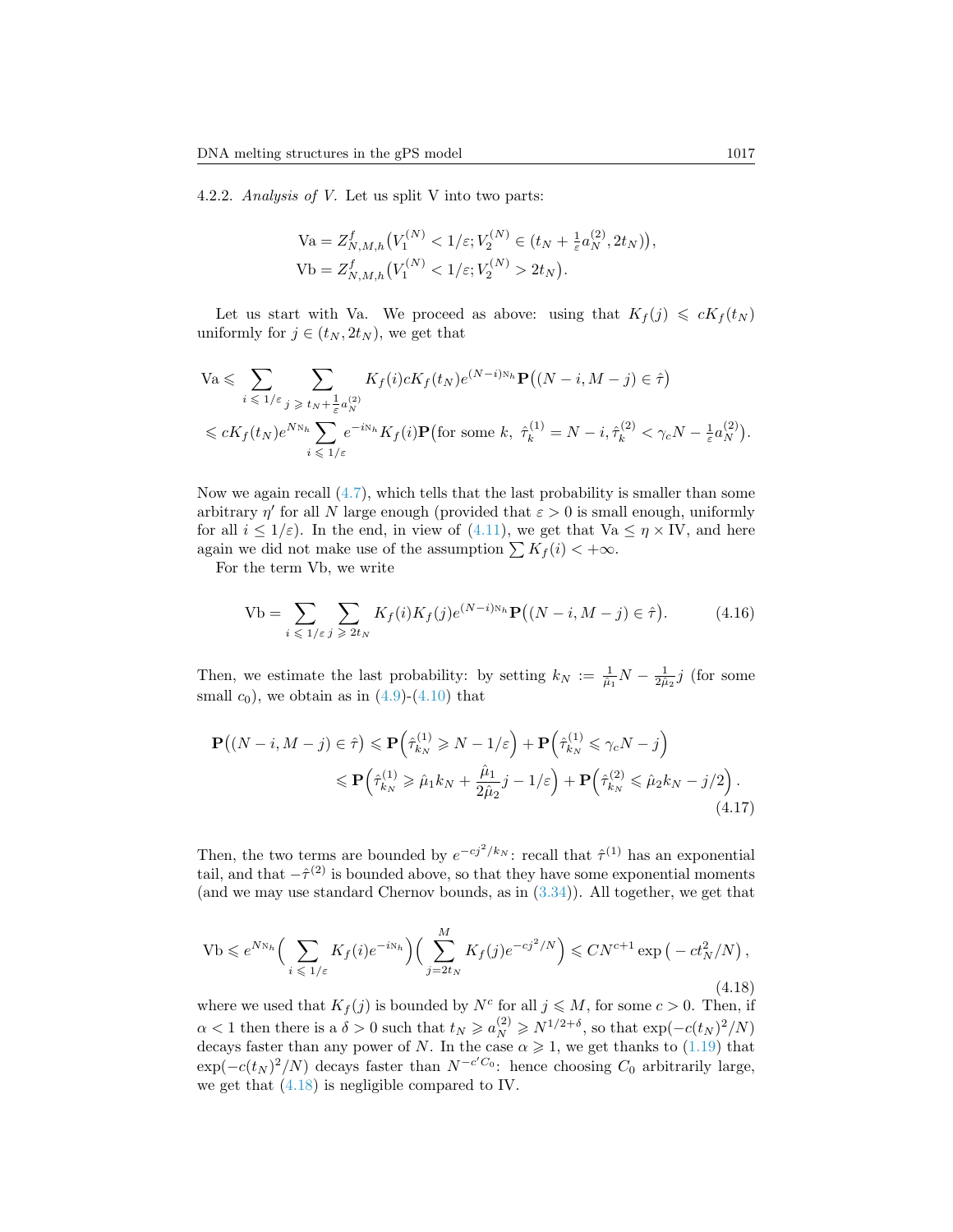4.2.3. Analysis of I. We separate it into two parts:  $V_1^{(N)} \geqslant (\log N)^2$ , and  $V_1^{(N)} \in$  $(1/\varepsilon, (\log N)^2)$ . We have

<span id="page-25-0"></span>
$$
Z_{N,M,h}^{f}(V_1^{(N)} \geq (\log N)^2)
$$
  
= 
$$
\sum_{i \geq (\log N)^2} \sum_{j=0}^{M} K_f(i) K_f(j) e^{(N-i)N_h} \mathbf{P}((N-i, M-j) \in \hat{\tau})
$$
  

$$
\leq (\sum_{j=0}^{M} K_f(j)) e^{N_{N_h}} \sum_{i=(\log N)^2}^{N} e^{-iN_h} K_f(i) \leq c N^{2c+2} e^{N_{N_h}} e^{-(\log N)^2 N_h}, \quad (4.19)
$$

where we first simply bounded the probability by 1, and also that there is some constant  $c > 0$  such that  $K_f(i) \leq cN^c$  for  $i \leq N, M$ . Clearly, in view of [\(4.11\)](#page-22-1) (or [\(4.4\)](#page-20-4)), we get that  $Z_{N,M,h}^f(V_1^{(N)} \geqslant (\log N)^2) = o(IV)$ , since  $1/K_f(t_N)$  and  $1/\mathbf{P}(\hat{\tau}_1^{(2)} = t_N)$  are  $O(N^{c'})$  for some  $c' > 0$ . Again, we did not use that  $\sum K_f(i) <$ +∞, even if it would have simplified the upper bound.

We now turn to the case when  $V_1^{(N)} \leq (\log N)^2$ . We write

$$
Z_{N,M,h}^f\Big(V_1^{(N)} \in [1/\varepsilon, (\log N)^2)\Big) = Z_{N,M,h}^f\Big(V_1^{(N)} \in [1/\varepsilon, (\log N)^2), V_2^{(N)} \le t_N/2\Big) + Z_{N,M,h}^f\Big(V_1^{(N)} \in [1/\varepsilon, (\log N)^2), V_2^{(N)} > t_N/2\Big).
$$

For the first term, and using that  $\mathbf{P}((N-i, M-j) \in \hat{\tau}) \leq cN \mathbf{P}(\hat{\tau}_1^{(2)} = t_N)$ uniformly for  $i \leqslant (\log N)^2$  and  $j \leqslant t_N/2$  (since then we have  $M - j - N - i \geqslant t_N/4$ for N large enough, similarly to  $(4.14)$ , we have

<span id="page-25-1"></span>
$$
Z_{N,M,h}^f\Big(V_1^{(N)} \in [1/\varepsilon, (\log N)^2), V_2^{(N)} \le t_N/2\Big)
$$
  

$$
\le \sum_{i \ge 1/\varepsilon} \sum_{j=0}^{t_N/2} K_f(i) K_f(j) e^{(N-i)N_h} cN \mathbf{P}(\hat{\tau}_1^{(2)} = t_N)
$$
  

$$
\le c \Big(\sum_{j=0}^{t_N/2} K_f(j)\Big) N \mathbf{P}(\hat{\tau}_1^{(2)} = t_N) e^{N N_h} \sum_{i \ge 1/\varepsilon} K_f(i) e^{-i N_h}.
$$
 (4.20)

When  $\sum_j K_f(j) < +\infty$ , then recalling [\(4.4\)](#page-20-4), this term is smaller than  $\eta \times \Pi$  provided that  $\varepsilon$  is small enough.

For the second term, similarly to term V, we split it according to whether  $V_2^{(N)}$   $\in$  $(t_N/2, 2t_N)$  or  $V_2^{(N)} \geq 2t_N$ . The first contribution is

<span id="page-25-2"></span>
$$
Z_{N,M,h}^{f}\Big(V_{1}^{(N)} \in (1/\varepsilon, (\log N)^{2}), V_{2}^{(N)} \in (t_{N}/2, 2t_{N})\Big)
$$
  
= 
$$
\sum_{i \geq 1/\varepsilon} \sum_{j=t_{N}/2+1}^{2t_{N}-1} K_{f}(i) K_{f}(j) e^{(N-i)N_{h}} \mathbf{P}((N-i, M-j) \in \hat{\tau})
$$
  
\$\leqslant cK\_{f}(t\_{N})e^{N\_{N\_{h}}}\sum\_{i \geq 1/\varepsilon} K\_{f}(i) e^{-iN\_{h}}, \qquad (4.21)\$

where we used that  $K_f(j) \leq cK_f(t_N)$  for  $j \in (t_N/2, 2t_N)$ , and that the sum over j of  $\mathbf{P}((N-i, M-j) \in \hat{\tau})$  is bounded by 1. Then, the last sum can be made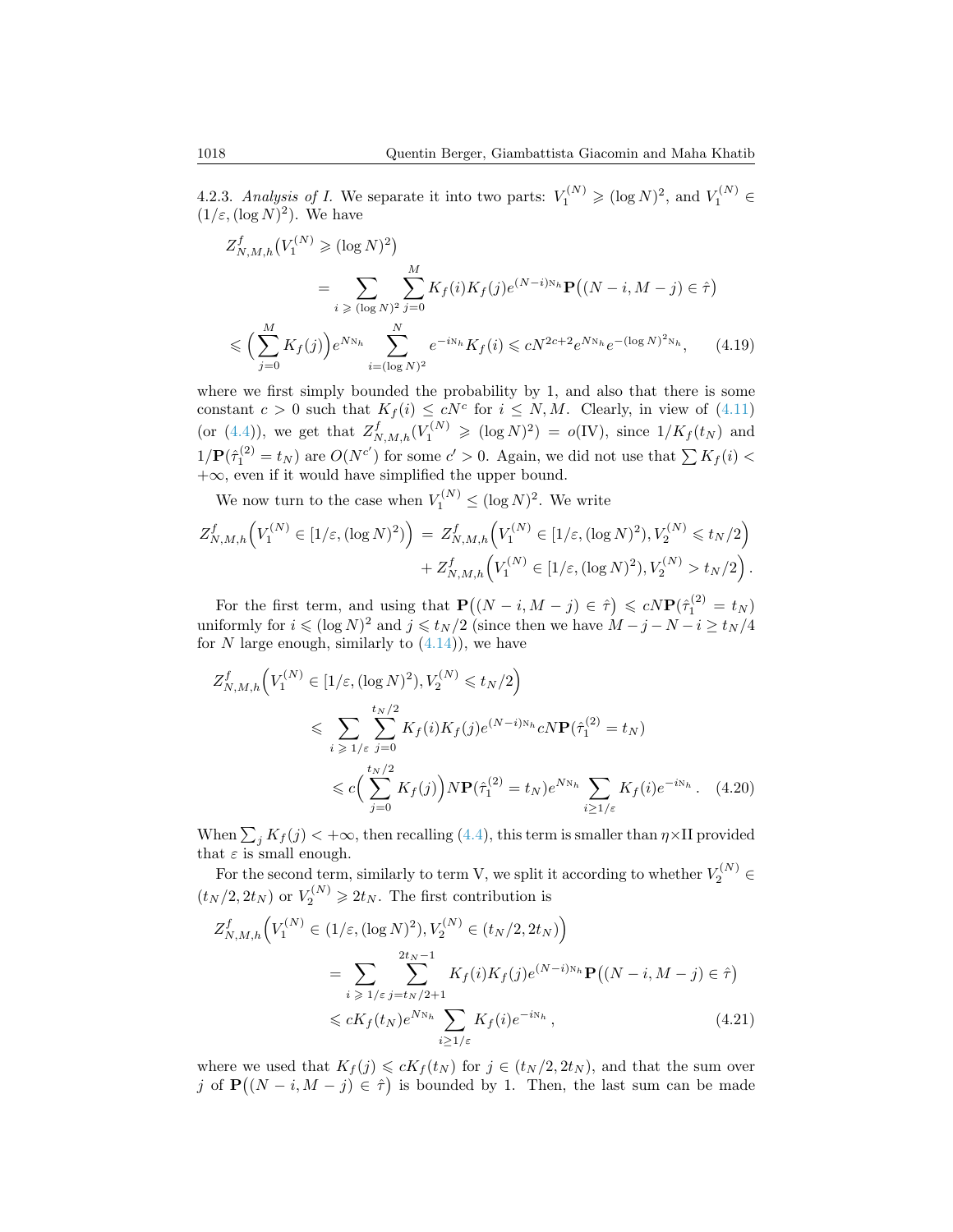arbitrarily small by choosing  $\varepsilon$  small, so that in view of  $(4.11)$ , this term can be bounded by  $\eta \times IV$ .

The second contribution is

$$
Z_{N,M,h}^{f}\Big(V_{1}^{(N)} \in (1/\varepsilon, (\log N)^{2}), V_{2}^{(N)} > 2t_{N}\Big)
$$
  
= 
$$
\sum_{i \geq 1/\varepsilon} \sum_{j=2t_{N}}^{M} K_{f}(i)K_{f}(j)e^{(N-i)N_{h}} \mathbf{P}((N-i, M-j) \in \hat{\tau})
$$
  

$$
\leq C e^{N_{N_{h}}} \sum_{j=2t_{N}}^{M} K_{f}(j)e^{-cj^{2}/k_{N}} \leq C e^{N_{N_{h}}} N^{c+1}e^{-ct_{N}^{2}/N}, \quad (4.22)
$$

where we used  $(4.17)$ , and  $(4.18)$ . Then, this term decays faster than IV, provided that  $C_0$  has been fixed large in  $(1.19)$ , as for the term Vb.

4.2.4. Conclusion in the case of  $\sum_j K_j(j) < \infty$ . We have therefore proven that for any  $\eta > 0$ , we can choose  $\varepsilon > 0$  small such that, for all N large enough (how large depend on  $\varepsilon$ ),

$$
II + IV \le Z_{N,M,h}^f \le (1 + 2\eta)II + (1 + 4\eta)IV
$$
\n(4.23)

and the two terms behave asymptotically respectively as  $(4.4)$  and  $(4.11)$ : this proves [\(2.6\)](#page-10-0) for  $\sum_j K_f(j) < \infty$ .

4.2.5. The case of  $\sum_j K_j(j) = \infty$ , with  $\overline{\alpha} < 1$ . This time we have to show that IV dominates. We go through the various terms, but as pointed out during the proof, we have not used  $\sum_j K_j(j) < \infty$  in estimating IV, so [\(4.11\)](#page-22-1) still holds. We retain, for local use, that IV behaves (and, in particular, is bounded from below by) a constant times  $K_f(t_N) \exp(NN_h)$ .

The estimate [\(4.4\)](#page-20-4) for II is still valid. This term can be dealt directly without troubles, but it is more practical to observe that II (and the right side of  $(4.15)$ , which bounds IIIa) is bounded (for  $N$  large) by a constant times

$$
N\mathbf{P}\left(\hat{\tau}_1^{(2)} = t_N\right) \exp(NN_h) \sum_{j \le t_N/2} K_f(j). \tag{4.24}
$$

Therefore, in view of the behavior of IV that we have just recalled, this term is negligible if

<span id="page-26-0"></span>
$$
Nt_N \mathbf{P}\left(\hat{\tau}_1^{(2)} = t_N\right) \ll 1, \tag{4.25}
$$

since  $\sum_{j \le t_N/2} K_f(j) \le cst_t t_N K_f(t_N)$  if  $\overline{\alpha} < 1$ .

But the left-hand side is equivalent to  $NL(t_N)/t_N^{1+\alpha}$  and hence [\(4.25\)](#page-26-0) directly follows by recalling the definition  $(1.14)$  of  $a_N^{(2)}$  and that  $t_N \gg a_N^{(2)}$ . This shows that both II and of the right side of [\(4.15\)](#page-23-2) (which bounds IIIa) are negligible compared to IV.

The estimates for IIIb and V, as already pointed out, are valid without assuming that  $\sum_j K_j(j) < \infty$ , so we are left with controlling I. Recall that we split the contribution of I into three parts:  $(4.19)$ ,  $(4.20)$  and  $(4.21)$ . As noticed above, the fact that  $\sum_j K_j(j) < \infty$  was not used in estimating [\(4.19\)](#page-25-0) and [\(4.21\)](#page-25-2). Moreover [\(4.20\)](#page-25-1) we can be bounded like [\(4.15\)](#page-23-2) (in fact, it is much smaller), that was found above to be negligible compared to IV. We therefore conclude that I is also negligible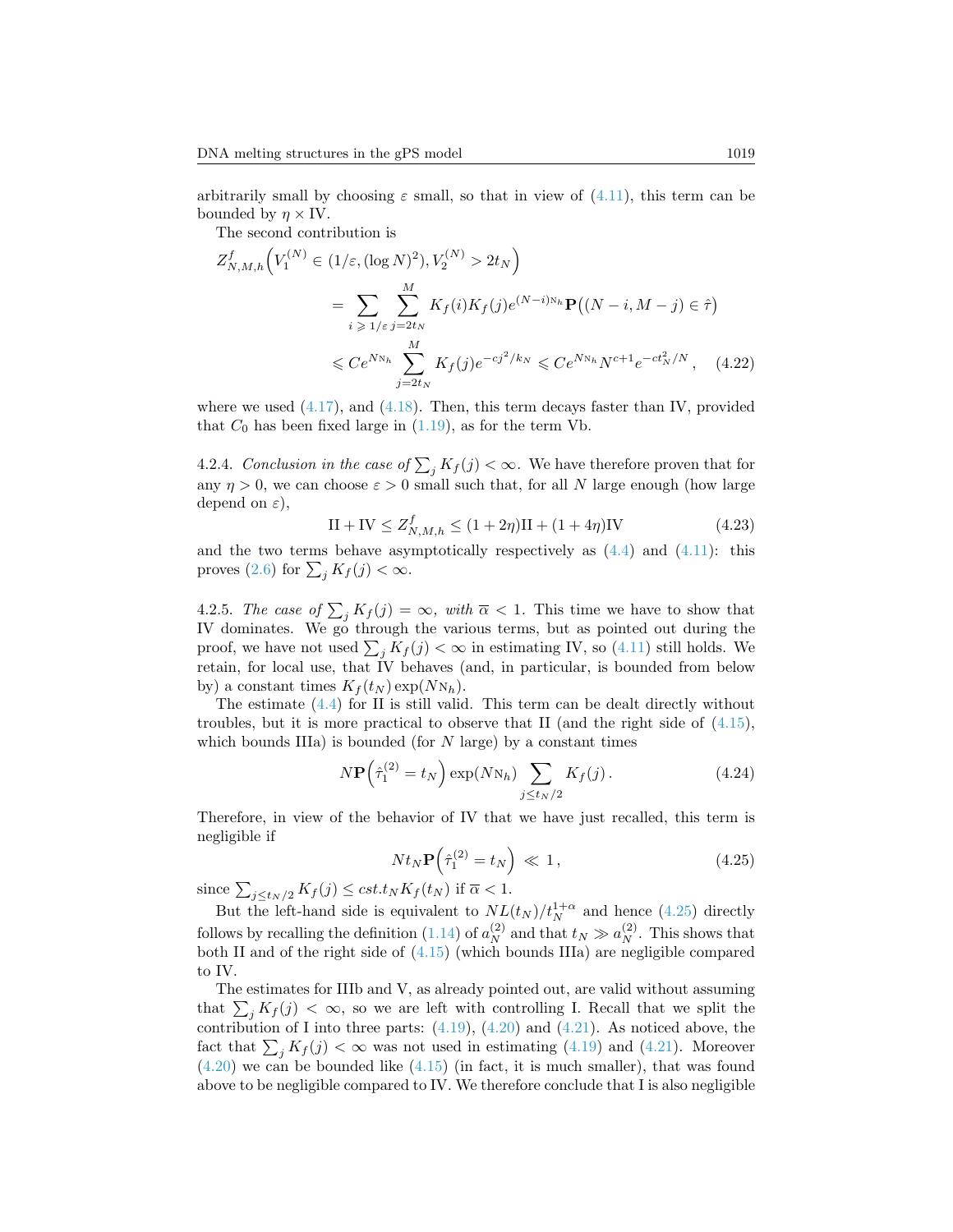compared to IV, and this completes the analysis of the case  $\sum_j K_j(j) = \infty$ , and of the proof of Theorem [2.2.](#page-10-2)

#### Acknowledgements

G.G. acknowledges the support of grant ANR-15-CE40-0020.

<span id="page-27-0"></span>Appendix A. The case  $\overline{\alpha} = 1$  and  $\sum_j K_j(j) = +\infty$ 

Recall the definition [\(2.9\)](#page-11-0) of the Big Loop and Unbound strand, and when  $\bar{\alpha} = 1$ with  $\sum_j K_f(j) = +\infty$ , define the new event  $E_{mix}^{(N)}$  $_{mixed}$ 

$$
E_{mixed}^{(N)} = \left\{ \frac{\mathcal{M}_{1,\kappa_N}}{t_N} \in \left[1 - \varepsilon_N, 1 + \varepsilon_N\right], \mathcal{M}_{2,\kappa_N} < m_N^+, V_1^{(N)} \le u_N, V_2^{(N)} \in \left[v_N, \varepsilon_N t_N\right] \right\}
$$
\n(A.1)

where  $v_N \gg 1$  and  $\varepsilon_N \ll 1$  are chosen such that

<span id="page-27-4"></span>
$$
\overline{K}(v_N) \ll \overline{K}(\varepsilon_N t_N), \qquad \overline{K}(\varepsilon_N t_N) \stackrel{N \to \infty}{\sim} \overline{K}(t_N). \tag{A.2}
$$

The event  $E_{mixed}^{(N)}$  is therefore a set of trajectories with both a big loop (of order  $t_N$ ), and a large unbound strand (of large order, but much smaller than  $t_N$ ) – to optimize the interval for the length of the unbound strand, one can take  $v_N \to +\infty$ and  $\varepsilon_N \to 0$  as fast as possible, with the limitation given by [\(A.2\)](#page-27-4).

<span id="page-27-3"></span>**Theorem A.1.** Suppose that  $\alpha > 0$  and [\(1.18\)](#page-6-2), and if  $\alpha \ge 1$  assume additionally [\(1.19\)](#page-6-1). We assume that  $\overline{\alpha} = 1$  and that  $\sum_j K_j(j) = +\infty$ , and we denote  $\overline{K}(x) :=$  $\sum_{j=1}^{x} K_f(j)$ . Then, as  $N \to \infty$ ,

$$
Z_{N,M,h}^f = (1 + o(1))Z_{N,M,h}^f\left(E_{mixed}^{(N)}\right) + (1 + o(1))Z_{N,M,h}^f\left(E_{US}^{(N)}\right),\tag{A.3}
$$

with

$$
e^{-N\mathcal{N}_h} Z_{N,M,h}^f\Big(E_{mixed}^{(N)}\Big)^{N\to\infty} \frac{N}{\hat{\mu}_1^2} \mathbf{P}(\hat{\tau}_1^{(2)} = t_N)\overline{K}(t_N)\Big(\sum_{i\geq 0} K_f(i)e^{-i\mathcal{N}_h}\Big), \quad \text{(A.4)}
$$

$$
e^{-N\mathcal{N}_h} Z^f_{N,M,h}\left(E_{US}^{(N)}\right) \stackrel{N\to\infty}{\sim} \frac{1}{\hat{\mu}_1} \bigg(\sum_{i\geqslant 0} K_f(i)e^{-i\mathcal{N}_h}\bigg) K_f\left(t_N\right) \,. \tag{A.5}
$$

Obviously, this theorem can easily be translated in term of path properties. Indeed, since  $\mathbf{P}(\hat{\tau}_1^{(2)} = t_N) \sim cst \cdot t_N^{-1} \mathbf{P}(\hat{\tau}_1^{(2)} > t_N)$  and  $K_f(t_N) = \overline{L}(t_N)t_N^{-1}$ , we have the asymptotic of the ratio

<span id="page-27-1"></span>
$$
\widetilde{Q}_N = \widetilde{Q}_N(t_N) := \frac{Z_{N,M,h}^f(E_{mixed}^{(N)})}{Z_{N,M,h}^f(E_{US}^{(N)})} \stackrel{N \to \infty}{\sim} cst. \ N\mathbf{P}(\hat{\tau}_1^{(2)} > t_N)\frac{\overline{K}(t_N)}{\overline{L}(t_N)},\tag{A.6}
$$

with  $\overline{K}(x)/\overline{L}(x) \rightarrow +\infty$  as a slowly varying function. Therefore, we obtain

<span id="page-27-2"></span>
$$
\mathbf{P}_{N,M,h}^{f}(E_{US}^{(N)}) \stackrel{N \to \infty}{\sim} \frac{1}{1 + \widetilde{Q}_N} \quad \text{and} \quad \mathbf{P}_{N,M,h}^{f}(E_{mixed}^{(N)}) \stackrel{N \to \infty}{\sim} \frac{Q_N}{1 + \widetilde{Q}_N} \,. \tag{A.7}
$$

We stress that, when  $\alpha > 1$ , the ratio  $\widetilde{Q}_N$  always goes to 0 as  $N \to \infty$ : indeed, in that case  $N\mathbf{P}(\hat{\tau}_1^{(2)} > t_N)$  decays faster than any slowly varying function. However, in the case  $\alpha \in (0,1]$ , the ratio  $\widetilde{Q}_N$  diverges when  $t_N \to +\infty$  slowly enough, showing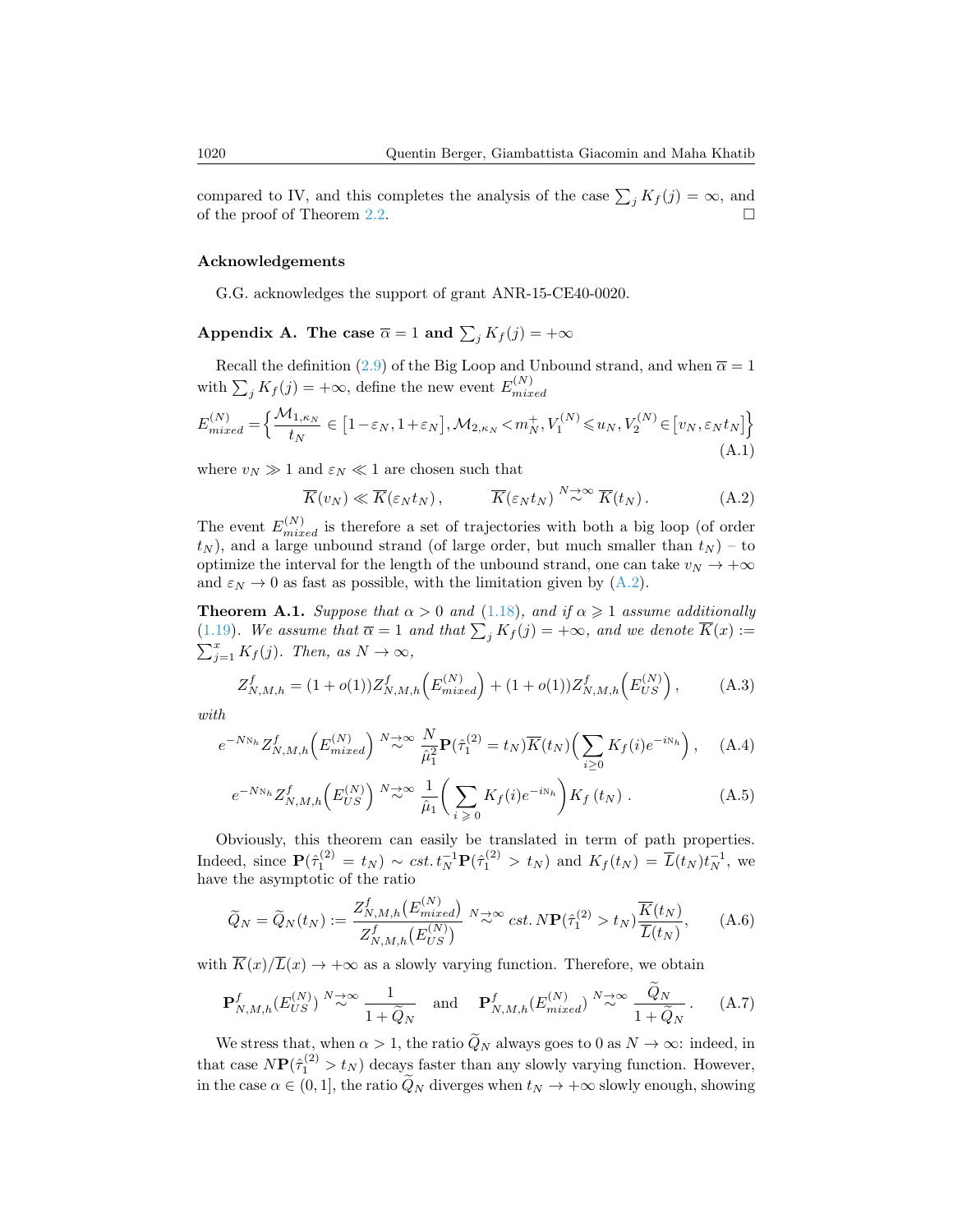that there is a regime under which the mixed trajectories described in the event  $E_{mixed}^{(N)}$  occur, in the sense that  $\mathbf{P}_{N,M,h}^{f}(E_{mixed}^{(N)}) \to 1$  as  $N \to \infty$ .

Proof: We treat this case in a concise way because most of the technical work has already been done above. To summarize – recall the different contributions in  $(4.1)$ – the term IV is well estimated in  $(4.11)$  and the terms I, IIIb and V were found to be negligible compared to it – this was valid even when  $\sum_j K_j(j) = +\infty$ . When  $\sum_j K_f(j) = +\infty$ , then the term II is found to be negligible compared to the right side of  $(4.15)$  (which bounds IIIa), and we therefore focus on this last term.

We can again decompose IIIa into two contributions:

$$
\begin{split} \text{IIIa} &= Z_{N,M,h}^f \Big( V_1^{(N)} < 1/\varepsilon; V_2^{(N)} \in (1/\varepsilon, \varepsilon t_N) \Big) \\ &+ Z_{N,M,h}^f \Big( V_1^{(N)} < 1/\varepsilon; V_2^{(N)} \in (\varepsilon t_N, t_N/2) \Big) \,. \end{split}
$$

The second one, exactly in the same manner as for IIIb, can be shown to be negligible compared to IV as  $N \to \infty$ . Then, the first term is equal to

$$
\text{IIIa}' := \sum_{i < 1/\varepsilon} \sum_{j=1/\varepsilon}^{\varepsilon t_N} K_f(i) K_f(j) e^{(N-i)N_h} \mathbf{P}\big((N-i, M-j) \in \hat{\tau}\big).
$$

Then, thanks to Theorem [2.1,](#page-9-1) for every  $\eta > 0$  we can choose  $\varepsilon > 0$  small enough and  $N_{\varepsilon}$  large enough so that uniformly for the range of i and j considered, and  $N \geq N_{\varepsilon}$ 

$$
\mathbf{P}((N-i, M-j) \in \hat{\tau}) \begin{cases} \geq (1-\eta) \frac{N}{\hat{\mu}_1^2} \mathbf{P}(\hat{\tau}_1^{(2)} = t_N), \\ \leq (1+\eta) \frac{N}{\hat{\mu}_1^2} \mathbf{P}(\hat{\tau}_1^{(2)} = t_N), \end{cases}
$$

and we stress that the main contribution to this probability comes from a big loop event, of length larger than  $(1 - \varepsilon)t_N$ . We therefore get that, for N large enough, and denoting  $\overline{K}(x) := \sum_{j=1}^{x} K_j(j)$  which is a slowly varying function,

$$
\begin{split} \text{IIIa}' &\geq (1-\eta) \frac{N}{\hat{\mu}_1^2} \mathbf{P}(\hat{\tau}_1^{(2)} = t_N) e^{N\mathrm{N}_h} \Big( \sum_{j=1/\varepsilon}^{\varepsilon t_N} K_f(j) \Big) \sum_{i < 1/\varepsilon} K_f(i) e^{-i\mathrm{N}_h} \\ &\geq (1-\eta) \frac{N}{\hat{\mu}_1^2} \mathbf{P}(\hat{\tau}_1^{(2)} = t_N) \overline{K}(t_N) e^{N\mathrm{N}_h} \Big( \sum_{i \geq 0} K_f(i) e^{-i\mathrm{N}_h} \Big) \,, \end{split}
$$

and similarly for an upper bound with  $1 - \eta$  replaced by  $1 + \eta$ .

We are actually able to narrow the condition  $V_2^{(N)} \in (1/\varepsilon, \varepsilon t_N)$  in IIIa' to a smaller interval  $(v_N, \varepsilon_N t_N)$  without changing the estimates, provided that  $v_N \to$  $+\infty$  and  $\varepsilon_N \to 0$  slowly enough, so that condition [\(A.2\)](#page-27-4) holds.

# <span id="page-28-0"></span>Appendix B. About the transition between Cramér and non-Cramér regimes

In this Appendix, we discuss the condition  $(1.18)-(1.19)$  $(1.18)-(1.19)$  $(1.18)-(1.19)$  ensuring that one lies in the big-jump regime described by Theorem [2.1.](#page-9-1) We focus on the constrained partition function – or rather the probability  $\mathbf{P}((N, M) \in \hat{\tau})$  – to study the transition between the condensation phenomenon that we highlighted and the Cramér regime, but all the observations made here could also apply to the other results.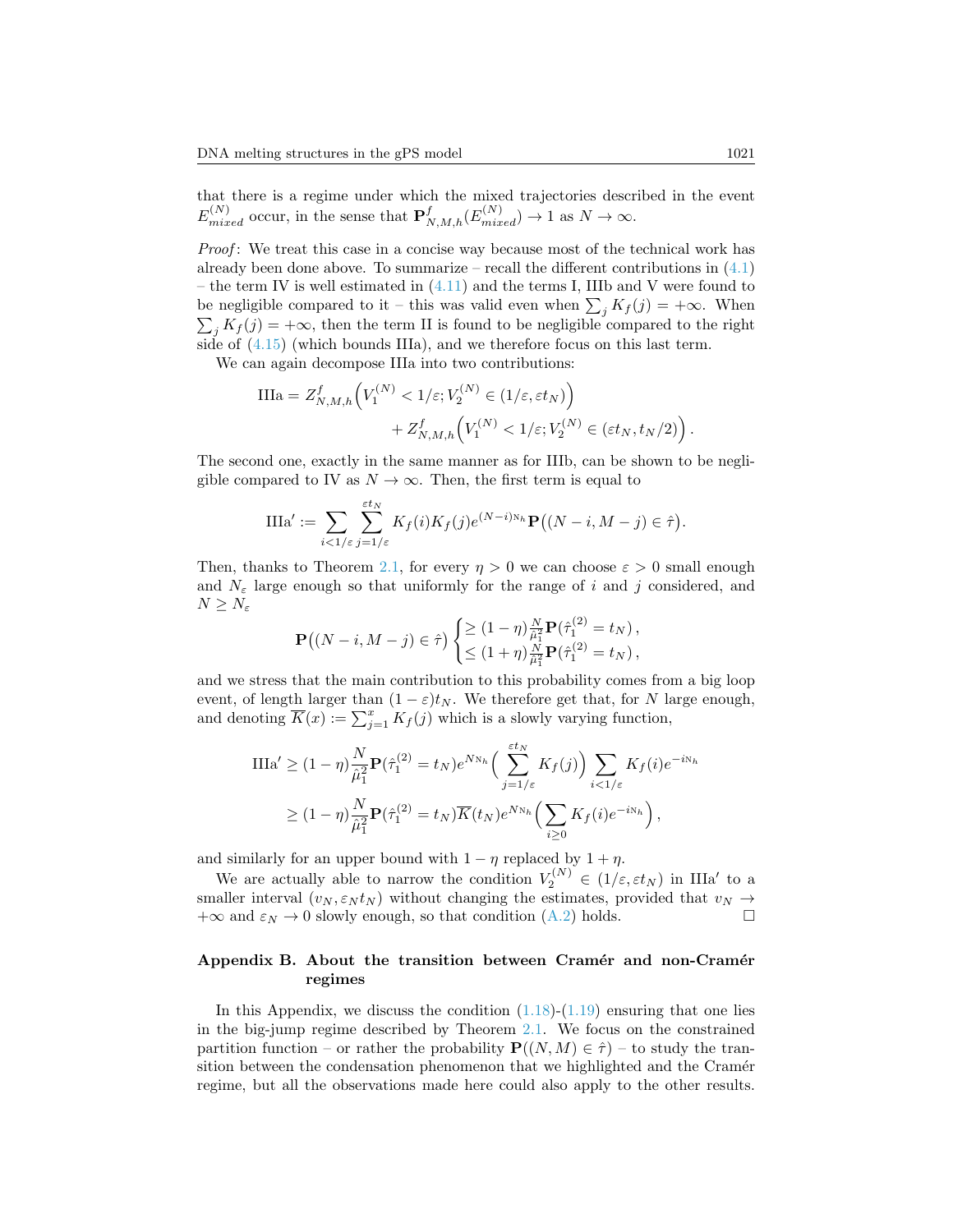Like in Section [4](#page-20-0) we omit integer parts, so  $\gamma_c N$  stands for the (upper or lower, as one wishes) integer part of  $\gamma_c N$ .

<span id="page-29-0"></span>B.1. Between Cramér and non-Cramér regimes I. If one sets  $M = \gamma_c N$ , or in other words if  $t_N = 0$ , then [Berger](#page-31-4) [\(2018\)](#page-31-4) proves that

<span id="page-29-2"></span>
$$
\mathbf{P}((N, \gamma_c N) \in \hat{\tau}) \stackrel{N \to \infty}{\sim} \frac{c_0}{a_N^{(2)}},
$$
\n(B.1)

where the constant  $c_0 > 0$  is explicit. The heuristics of this result can be easily understood: the typical number of renewal is  $k_N = N/\hat{\mu}_1 + O(\sqrt{N})$  and, for each k in that range, Doney's Local Limit Theorem [\(Doney,](#page-32-10) [1991\)](#page-32-10) gives that  $\mathbf{P}(\hat{\tau}_k = (N, M))$ is equivalent up to a multiplicative constant to  $(a_N^{(2)})$  $\frac{(2)}{N}\sqrt{N}$ <sup>-1</sup>. Hence, neither  $\hat{\tau}^{(1)}$ nor  $\hat{\tau}^{(2)}$  have to make an atypical deviation, and the term  $(a_N^{(2)})^{-1}$  simply comes from a local limit theorem: there is no condensation phenomenon, i.e. the typical trajectories contributing to the event  $(N, \gamma_c N) \in \hat{\tau}$  do not exhibit a big jump. However, we are not in the Cramér regime – one component of the inter-arrivals does not have exponential tails, so there are jumps that are luch larger than  $\log N$  $-$  and we can see this critical situation as a *moderate* Cramér regime, because (moderate) deviations are carried by both components, like in the Cramér regime the (large) deviations are carried by both components.

A behavior like [\(B.1\)](#page-29-2) also holds when  $t_N/a_N^{(2)} \to t \in \mathbb{R}$ : the constant  $c_0$  is simply replaced by a constant  $c_t$  depending on t. When  $\alpha \in (0,1)$ , the fact that one lies in the big-jump regime (and Theorem [2.1](#page-9-1) holds) as soon as  $t_N/a_N^{(2)} \to +\infty$  is optimal, in the sense that when  $\sup_N t_N / a_N^{(2)} < +\infty$ , then the typical trajectories do not exhibit a condensation phenomenon.

<span id="page-29-1"></span>B.2. Between Cramér and non-Cramér regimes II. When  $\alpha \geq 1$ , the situation is more involved because the condition  $t_N / a_N^{(2)} \to +\infty$  alone is not enough to ensure that the model is in the big-jump domain.

We conjecture that when  $\alpha > 1$ , there is some  $a_c = a_c(\alpha)$  – that we give explicitly below – such that the big-jump regime holds when  $t_N > a\sqrt{N \log N}$  with  $a > a_c$  (i.e. Theorem [2.1](#page-9-1) holds), and a moderate Cramér regime holds when  $t_N < a\sqrt{N \log N}$ with  $a < a_c$  (we give an explicit conjectured analogue of Theorem [2.1,](#page-9-1) see [\(B.5\)](#page-30-0) below). Note that having  $t_N > a\sqrt{N \log N}$  corresponds to our condition [\(1.19\)](#page-6-1), except that our constant  $C_0$  is not optimal. Finding the correct threshold when  $\alpha = 1$  is even more involved and we prefer to leave it aside.

So let us now focus on the case  $\alpha > 1$ , and develop some heuristic arguments to conjecture the asymptotic behavior of  $\mathbf{P}((N, M) \in \hat{\tau})$ , and the typical behavior of trajectories contributing to this event. We take  $a_N^{(2)} = \sqrt{N}$ , and we are considering the case  $t_N / \sqrt{N} \to \infty$  (the case  $t_N / \sqrt{N} \to t \in \mathbb{R}$  being given in Appendix [B.1\)](#page-29-0), with  $t_N \leq C_0 \sqrt{N \log N}$  (otherwise we already know we are in the big-jump domain). Writing

$$
\mathbf{P}((N, \gamma_c N + t_N) \in \hat{\tau}) = \sum_{k=1}^{N} \mathbf{P}(\hat{\tau}_k^{(1)} = N, \hat{\tau}_k^{(2)} = \gamma_c N + t_N), \quad (B.2)
$$

then, the k's bringing the main contribution to the sum are either  $k = N/\hat{\mu}_1 +$  $O(\sqrt{N})$ , in which case the deviation is entirely carried by  $\hat{\tau}^{(2)}$ ;  $k = N/\hat{\mu}_1 + t_N/\hat{\mu}_2 +$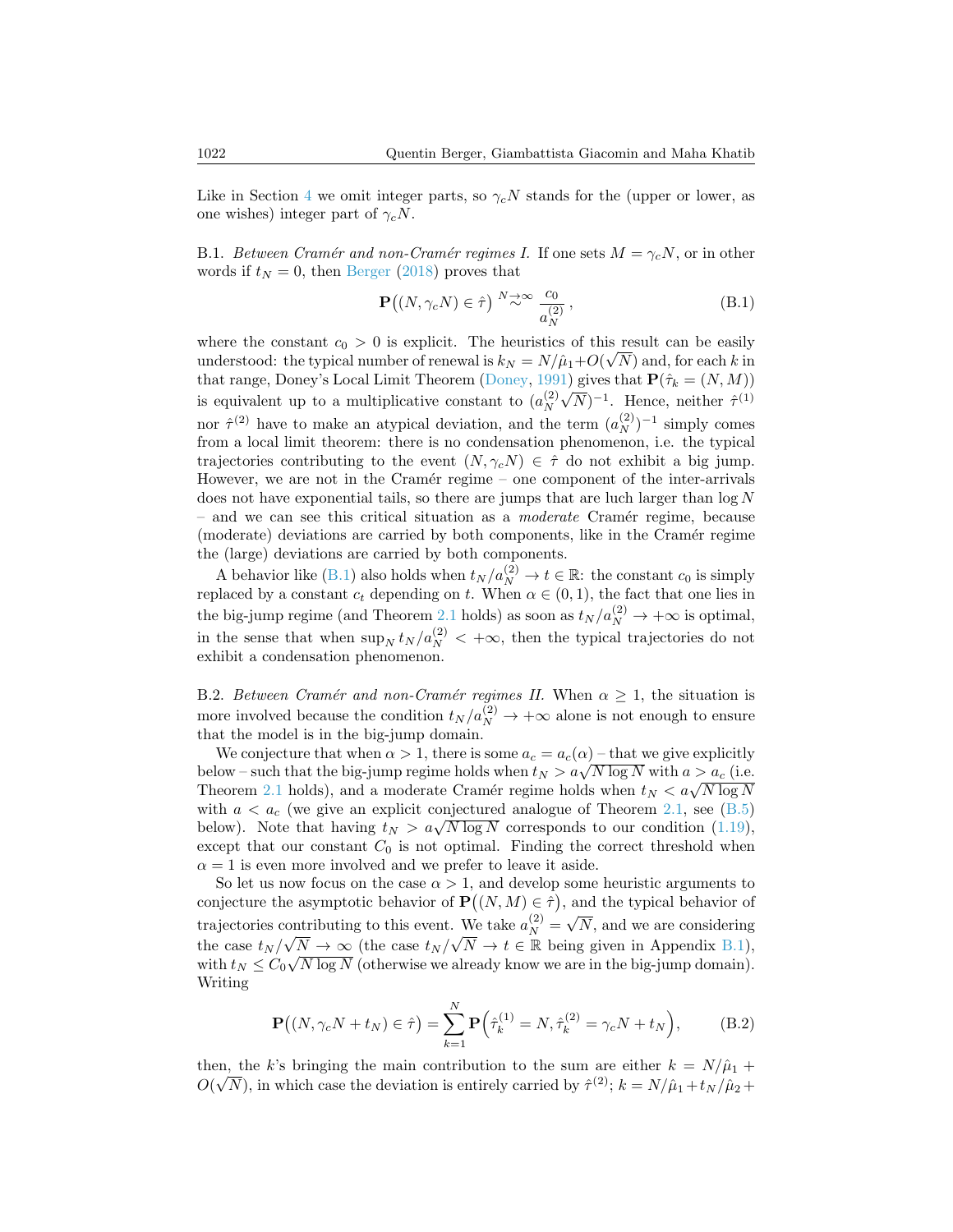$O(\sqrt{N})$ , in which case the cost is brought by  $\hat{\tau}^{(1)}$ ; or more generally  $k = N/\hat{\mu}_1 +$  $\theta$ t<sub>N</sub>/ $\hat{\mu}_2$  +  $O(\sqrt{N})$  with some  $\theta \in \mathbb{R}$  (it is natural to expect  $\theta \in [0,1]$ , but  $\theta \notin$  $[0, 1]$  should not be excluded), in which case the cost is shared *jointly* by the two coordinates  $\hat{\tau}^{(1)}, \hat{\tau}^{(2)}$ .

Then, having a look at Nagaev's Theorem 1.9 in [Nagaev](#page-32-12) [\(1979\)](#page-32-12) suggests that for any k, only two possible behavior can contribute to  $\mathbf{P}(\hat{\tau}_k^{(1)} = N, \hat{\tau}_k^{(2)} = \gamma_c N +$  $t_N$ ): having one large jump (in which case, and since  $\hat{\tau}^{(2)}$  has a heavier tail, the probability is maximal when  $k = N/\hat{\mu}_1 + O(\sqrt{N})$  so that only  $\hat{\tau}^{(2)}$  has to make a large jump), or using a collective joint strategy with no big jump (i.e. a moderate Cramér regime). The first possible behavior is therefore the big-jump strategy that we already identified, and we would therefore have that

<span id="page-30-1"></span>
$$
\mathbf{P}((N, \gamma_c N + t_N) \in \hat{\tau}) = (1 + o(1)) \frac{N}{\hat{\mu}_1^2} \mathbf{P}(\hat{\tau}_1^{(2)} = t_N)
$$
  
+  $(1 + o(1)) \sum_{k=1}^N \mathbf{P}(\hat{\tau}_k^{(1)} = N, \hat{\tau}_k^{(2)} = \gamma_c N + t_N$ , "with no big jump"), (B.3)

where by "no big jump" we mean that all jumps are  $O(m_N)$ .

Using a local moderate deviation theorem for the probability when no big jump occurs (such a local moderate deviation theorem should hold because  $t_N$  is not too large,  $t_N \leq C_0 \sqrt{N \log N}$ , we would have that, for  $k = N/\hat{\mu}_1 + \theta t_N/\hat{\mu}_2$ 

$$
\mathbf{P}\left(\hat{\tau}_{k}^{(1)} = N, \hat{\tau}_{k}^{(2)} = \gamma_{c}N + t_{N}, \text{ "no big jump"}\right)
$$
  
=  $\frac{1 + o(1)}{k}g\left(\frac{N - \hat{\mu}_{1}k}{\sqrt{k}}, \frac{\gamma_{c}N + t_{N} - \hat{\mu}_{2}k}{\sqrt{k}}\right)$   
=  $\frac{(1 + o(1))\hat{\mu}_{1}}{2\pi N\sqrt{(1 - \rho^{2})\sigma_{1}^{2}\sigma_{2}^{2}}}\exp\left(-\frac{\hat{\mu}_{1}t_{N}^{2}}{2(1 - \rho^{2})N}\left\{\frac{\theta^{2}}{\gamma_{c}^{2}\sigma_{1}^{2}} - 2\rho\frac{\theta(1 - \theta)}{\gamma_{c}\sigma_{1}\sigma_{2}} + \frac{(1 - \theta)^{2}}{\sigma_{2}^{2}}\right\}\right),$   
(B.4)

<span id="page-30-2"></span>where  $g(\cdot, \cdot)$  is the bivariate normal density of the limit  $\frac{1}{\sqrt{k}}(\hat{\tau}_k - (\hat{\mu}_1, \hat{\mu}_2)k)$ , which is k centered with normalized covariance  $\rho = (\sigma_1 \sigma_2)^{-1} \text{Cov}(\hat{\tau}_1^{(1)}, \hat{\tau}_1^{(2)}) \in (-1, 1)$  — and  $\sigma_1^2, \sigma_2^2$  are the respective variances of  $\hat{\tau}_1^{(1)}, \hat{\tau}_1^{(2)}$ . For the second equality, we used that  $N - \hat{\mu}_1 k = \gamma_c^{-1} \theta t_N$ ,  $\gamma_c N + t_N - \hat{\mu}_2 k = (1 - \theta) t_N$  and  $k = (1 + o(1))N/\hat{\mu}_1$ .

Hence, in the sum over k in  $(B.3)$ , the main contribution should be for  $k =$  $\frac{N}{\hat{\mu}_1} + \frac{\theta_0}{\hat{\mu}_2} t_N + O(\sqrt{N})$ , with  $\theta_0$  minimizing  $Q(\theta) := \frac{\theta^2}{\gamma_0^2 \sigma^2}$  $\frac{\theta^2}{\gamma_c^2 \sigma_1^2} - 2\rho \frac{\theta(1-\theta)}{\gamma_c \sigma_1 \sigma_2}$  $\frac{\theta(1-\theta)}{\gamma_c \sigma_1 \sigma_2} + \frac{(1-\theta)^2}{\sigma_2^2}$  $\frac{\overline{\sigma_2^2}}{\sigma_2^2}$  — after some calculation we find that  $\min Q(\theta) = (1 - \rho^2)(\gamma_c^2 \sigma_1^2 + 2\rho \gamma_c \sigma_1 \sigma_2 + \sigma_2^2)^{-1}$ . We end up with the following conjecture in the case  $\alpha > 1$ , when  $t_N / \sqrt{N} \rightarrow +\infty$ 

<span id="page-30-0"></span>
$$
\mathbf{P}((N,\gamma_c N + t_N) \in \hat{\tau}) = (1 + o(1)) \frac{N}{\hat{\mu}_1^2} \mathbf{P}(\hat{\tau}_1^{(2)} = t_N) + (1 + o(1)) \frac{c_1}{\sqrt{N}} \exp(-\mathbf{c}\frac{t_N^2}{N}),
$$
\n(B.5)

with  $\mathbf{c} := \frac{\hat{\mu}_1}{2} (\gamma_c^2 \sigma_1^2 + 2\rho \gamma_c \sigma_1 \sigma_2 + \sigma_2^2)^{-1}$ , and the constant  $c_1$  could in principle be made explicit.

Plugging  $t_N = a\sqrt{N \log N}$  in [\(B.5\)](#page-30-0), we find that the first term is regularly varying with index  $-\alpha/2$  and that the second term has index  $-1/2 - ca^2$ . Hence,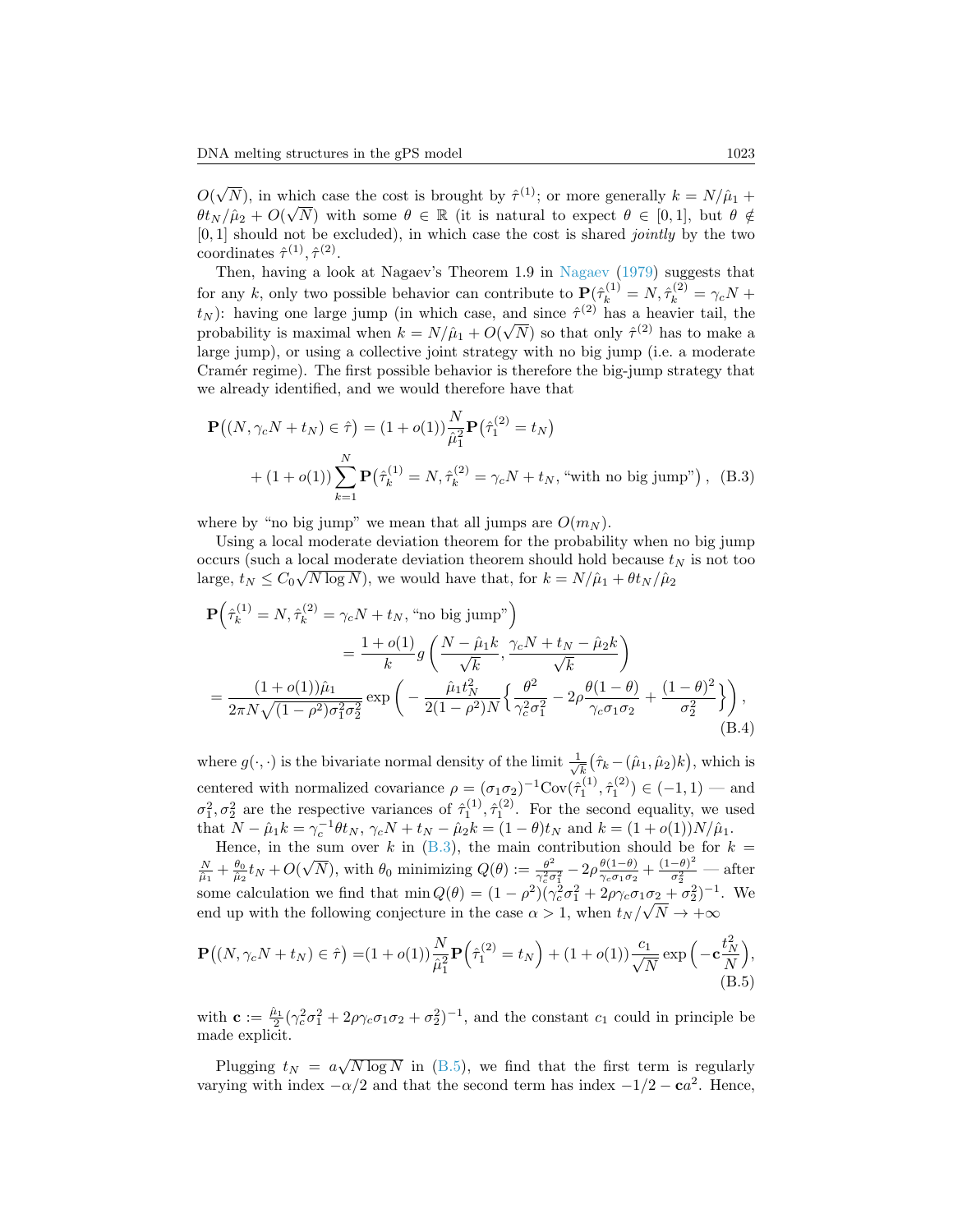depending on  $a$  we can identify the dominant term in  $(B.5)$ :

1<sup>st</sup> term is dominant if  $a > \sqrt{\frac{\alpha - 1}{2}}$  $\overline{\frac{-1}{2c}}$  and  $2^{nd}$  term is dominant if  $a < \sqrt{\frac{\alpha - 1}{2c}}$  $\frac{1}{2c}$ . We therefore interpret this as  $a_c = \sqrt{(\alpha - 1)/2c}$ , where  $a_c$  is the critical value men-tioned at the beginning of Appendix [B.2,](#page-29-1) separating a big-jump domain (when  $t_N$  >  $a\sqrt{N \log N}$  with  $a > a_c$ ) from a moderate Cramér regime (when  $t_N < a\sqrt{N \log N}$ with  $a < a_c$ ).

| $\alpha$ < 1 | Cramér                                              | moderate<br>Cramér                   | non-Cramér                                                                                      |
|--------------|-----------------------------------------------------|--------------------------------------|-------------------------------------------------------------------------------------------------|
|              | $t_N = (\gamma - \gamma_c)N$<br>$\gamma < \gamma_c$ | $t_N = O(a_N^{(2)})$<br>$-t_N \ll N$ | $t_N \gg a_N^{(2)}$                                                                             |
| $\alpha > 1$ | Cramér                                              | moderate<br>Cramér                   | non-Cramér<br>big-jump                                                                          |
|              | $t_N = (\gamma - \gamma_c)N$<br>$\gamma < \gamma_c$ |                                      | $t_N < a_c \sqrt{N \log N}$ Conjecture: $t_N > C_0 \sqrt{N \log N}$<br>$-t_N \ll N$ $a_c = C_0$ |

FIGURE B.4. A schematic sum-up of the correspondence of the the values of  $t_N = (\gamma - \gamma_c)N$  with the different regimes. We treat the big-jump domain and it is the one to the right of the rightmost dashed line. We believe that to the right of the moderate Cramér regime there is the big-jump domain  $-$  put otherwise, the non-Cramér regime coincides with the big-jump domain – but this is proven only for  $\alpha < 1$ .

Notice that, when  $t_N/\sqrt{N} \rightarrow -\infty$ , one could develop an identical argument (except that the big-jump term disappears), provided that a local moderate deviation theorem as  $(B.4)$  holds – i.e. provided that  $|t_N|/\sqrt{N}$  is not too large, how large depend mostly on the tail exponent  $1 + \alpha > 2$  of  $\hat{\tau}^{(2)}$ . In the end, the sharp asymptotics of  $\mathbf{P}((N, \gamma_c N + t_N) \in \hat{\tau})$  should also be given by the second term in  $(B.5)$  – as already seen in the case  $t_N/\sqrt{N} \to t \in \mathbb{R}$  in Appendix [B.1.](#page-29-0)

### References

- <span id="page-31-1"></span>I. Armendáriz and M. Loulakis. Conditional distribution of heavy tailed random variables on large deviations of their sum. Stochastic Process. Appl. 121 (5), 1138–1147 (2011). [MR2775110.](http://www.ams.org/mathscinet-getitem?mr=MR2775110)
- <span id="page-31-4"></span>Q. Berger. Strong renewal theorems and local large deviations for multivariate random walks and renewals.  $ArXiv$  Mathematics e-prints (2018). [arXiv: 1807.03575.](http://arxiv.org/abs/1807.03575)
- <span id="page-31-3"></span>N. H. Bingham, C. M. Goldie and J. L. Teugels. Regular variation, volume 27 of Encyclopedia of Mathematics and its Applications. Cambridge University Press, Cambridge (1987). ISBN 0-521-30787-2. [MR898871.](http://www.ams.org/mathscinet-getitem?mr=MR898871)
- <span id="page-31-0"></span>R. D. Blake and S. G. Delcourt. Thermal stability of dna. Nucleic Acids Research 26, 3323–3332 (1998).
- <span id="page-31-2"></span>D. Denisov, A. B. Dieker and V. Shneer. Large deviations for random walks under subexponentiality: the big-jump domain. Ann. Probab.  $36(5)$ , 1946–1991 (2008). [MR2440928.](http://www.ams.org/mathscinet-getitem?mr=MR2440928)